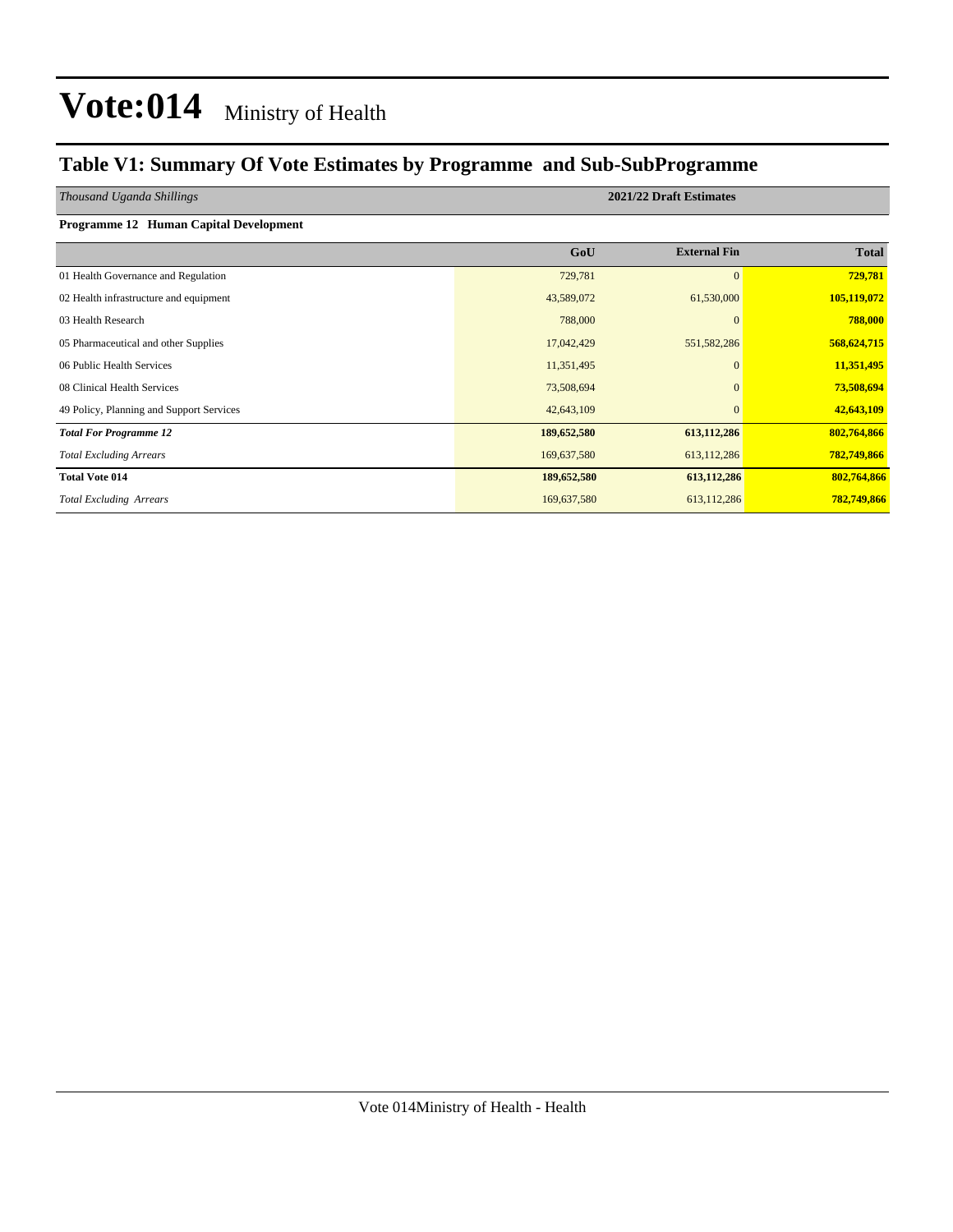### **Table V2: Summary Of Vote Estimates by Sub-SubProgramme,Department and Project**

| Thousand Uganda Shillings                                                                                       |                  | 2020/21 Approved Budget |                  |              | 2021/22 Draft Estimates |                               |              |
|-----------------------------------------------------------------------------------------------------------------|------------------|-------------------------|------------------|--------------|-------------------------|-------------------------------|--------------|
| <b>Sub-SubProgramme 01 Health Governance and Regulation</b>                                                     |                  |                         |                  |              |                         |                               |              |
| <b>Recurrent Budget Estimates</b>                                                                               | <b>Wage</b>      | <b>Non-Wage</b>         | <b>AIA</b>       | <b>Total</b> | <b>Wage</b>             | Non-Wage                      | <b>Total</b> |
| 20 Standards, Accreditation and Patient Protection                                                              | 228,589          | 501,192                 | $\mathbf{0}$     | 729,782      | 228,589                 | 501,192                       | 729,781      |
| <b>Total Recurrent Budget Estimates for Sub-</b><br><b>SubProgramme</b>                                         | 228,589          | 501,192                 | $\bf{0}$         | 729,782      | 228,589                 | 501,192                       | 729,781      |
|                                                                                                                 | GoU              | <b>External Fin</b>     | <b>AIA</b>       | <b>Total</b> | GoU                     | <b>External Fin</b>           | <b>Total</b> |
| <b>Total For Sub-SubProgramme 01</b>                                                                            | 729,782          | 0                       | $\bf{0}$         | 729,782      | 729,781                 | $\bf{0}$                      | 729,781      |
| <b>Total Excluding Arrears</b>                                                                                  | 729,782          | $\overline{0}$          | $\mathbf{0}$     | 729,782      | 729,781                 | $\mathbf{0}$                  | 729,781      |
| Sub-SubProgramme 02 Health infrastructure and equipment                                                         |                  |                         |                  |              |                         |                               |              |
| Development Budget Estimates                                                                                    | <b>GoU Dev't</b> | <b>External Fin</b>     | <b>AIA</b>       | <b>Total</b> |                         | <b>GoU Dev't External Fin</b> | <b>Total</b> |
| 1243 Rehabilitation and Construction of General Hospitals                                                       | 9,290,000        | 3,840,000               | $\mathbf{0}$     | 13,130,000   | 16,290,000              | 9,880,000                     | 26,170,000   |
| 1344 Renovation and Equipping of Kayunga and Yumbe<br>General Hospitals                                         | 2,880,000        | 30,830,000              | $\boldsymbol{0}$ | 33,710,000   | 2,680,000               | 4,920,000                     | 7,600,000    |
| 1440 Uganda Reproductive Maternal and Child Health<br>Services Improvement Project                              | 200,000          | 332,420,000             | $\mathbf{0}$     | 332,620,000  | 400,000                 | 41,540,000                    | 41,940,000   |
| 1519 Strengthening Capacity of Regional Referral Hospitals                                                      | 1,000,000        | $\mathbf{0}$            | $\mathbf{0}$     | 1,000,000    | 1,000,000               | $\mathbf{0}$                  | 1,000,000    |
| 1539 Italian Support to Health Sector Development Plan-<br>Karamoja Infrastructure Development Project Phase II | 361,000          | 12,937,487              | $\mathbf{0}$     | 13,298,487   | 3,711,000               | 5,190,000                     | 8,901,000    |
| 1566 Retooling of Ministry of Health                                                                            | 20,088,470       | $\mathbf{0}$            | $\boldsymbol{0}$ | 20,088,470   | 19,508,072              | $\Omega$                      | 19,508,072   |
| <b>Total Development Budget Estimates for Sub-</b><br><b>SubProgramme</b>                                       | 33,819,470       | 380,027,487             | $\bf{0}$         | 413,846,957  | 43,589,072              | 61,530,000                    | 105,119,072  |
|                                                                                                                 | GoU              | <b>External Fin</b>     | <b>AIA</b>       | <b>Total</b> | GoU                     | <b>External Fin</b>           | <b>Total</b> |
| <b>Total For Sub-SubProgramme 02</b>                                                                            | 33,819,470       | 380,027,487             | $\bf{0}$         | 413,846,957  | 43,589,072              | 61,530,000                    | 105,119,072  |
| <b>Total Excluding Arrears</b>                                                                                  | 33,539,072       | 380,027,487             | $\mathbf{0}$     | 413,566,559  | 43,589,072              | 61,530,000                    | 105,119,072  |
| Sub-SubProgramme 03 Health Research                                                                             |                  |                         |                  |              |                         |                               |              |
| <b>Recurrent Budget Estimates</b>                                                                               | <b>Wage</b>      | <b>Non-Wage</b>         | <b>AIA</b>       | <b>Total</b> | <b>Wage</b>             | Non-Wage                      | <b>Total</b> |
| 04 Research Institutions                                                                                        | $\boldsymbol{0}$ | 548,000                 | $\boldsymbol{0}$ | 548,000      | $\mathbf{0}$            | 548,000                       | 548,000      |
| 05 JCRC                                                                                                         | $\boldsymbol{0}$ | 240,000                 | $\mathbf{0}$     | 240,000      | $\mathbf{0}$            | 240,000                       | 240,000      |
| <b>Total Recurrent Budget Estimates for Sub-</b><br><b>SubProgramme</b>                                         | $\bf{0}$         | 788,000                 | $\bf{0}$         | 788,000      | $\bf{0}$                | 788,000                       | 788,000      |
|                                                                                                                 | GoU              | <b>External Fin</b>     | <b>AIA</b>       | <b>Total</b> | GoU                     | <b>External Fin</b>           | <b>Total</b> |
| <b>Total For Sub-SubProgramme 03</b>                                                                            | 788,000          | $\bf{0}$                | $\bf{0}$         | 788,000      | 788,000                 | $\bf{0}$                      | 788,000      |
| <b>Total Excluding Arrears</b>                                                                                  | 788,000          | 0                       | $\bf{0}$         | 788,000      | 788,000                 | 0                             | 788,000      |
| Sub-SubProgramme 05 Pharmaceutical and other Supplies                                                           |                  |                         |                  |              |                         |                               |              |
| <b>Recurrent Budget Estimates</b>                                                                               | <b>Wage</b>      | Non-Wage                | <b>AIA</b>       | <b>Total</b> | <b>Wage</b>             | Non-Wage                      | <b>Total</b> |
| 18 Pharmaceuticals & Natural Medicine                                                                           | 204,163          | 169,513                 | $\boldsymbol{0}$ | 373,676      | 204,163                 | 169,513                       | 373,676      |
| <b>Total Recurrent Budget Estimates for Sub-</b><br><b>SubProgramme</b>                                         | 204,163          | 169,513                 | $\bf{0}$         | 373,676      | 204,163                 | 169,513                       | 373,676      |
| Development Budget Estimates                                                                                    | <b>GoU Dev't</b> | <b>External Fin</b>     | <b>AIA</b>       | <b>Total</b> |                         | <b>GoU Dev't External Fin</b> | <b>Total</b> |
| 0220 Global Fund for AIDS, TB and Malaria                                                                       | 5,575,269        | 703,030,000             | $\boldsymbol{0}$ | 708,605,269  | 5,575,269               | 462,802,286                   | 468,377,555  |
| 1436 GAVI Vaccines and Health Sector Development Plan<br>Support                                                | 11,093,484       | 36,735,130              | $\boldsymbol{0}$ | 47,828,614   | 11,093,484              | 88,780,000                    | 99,873,484   |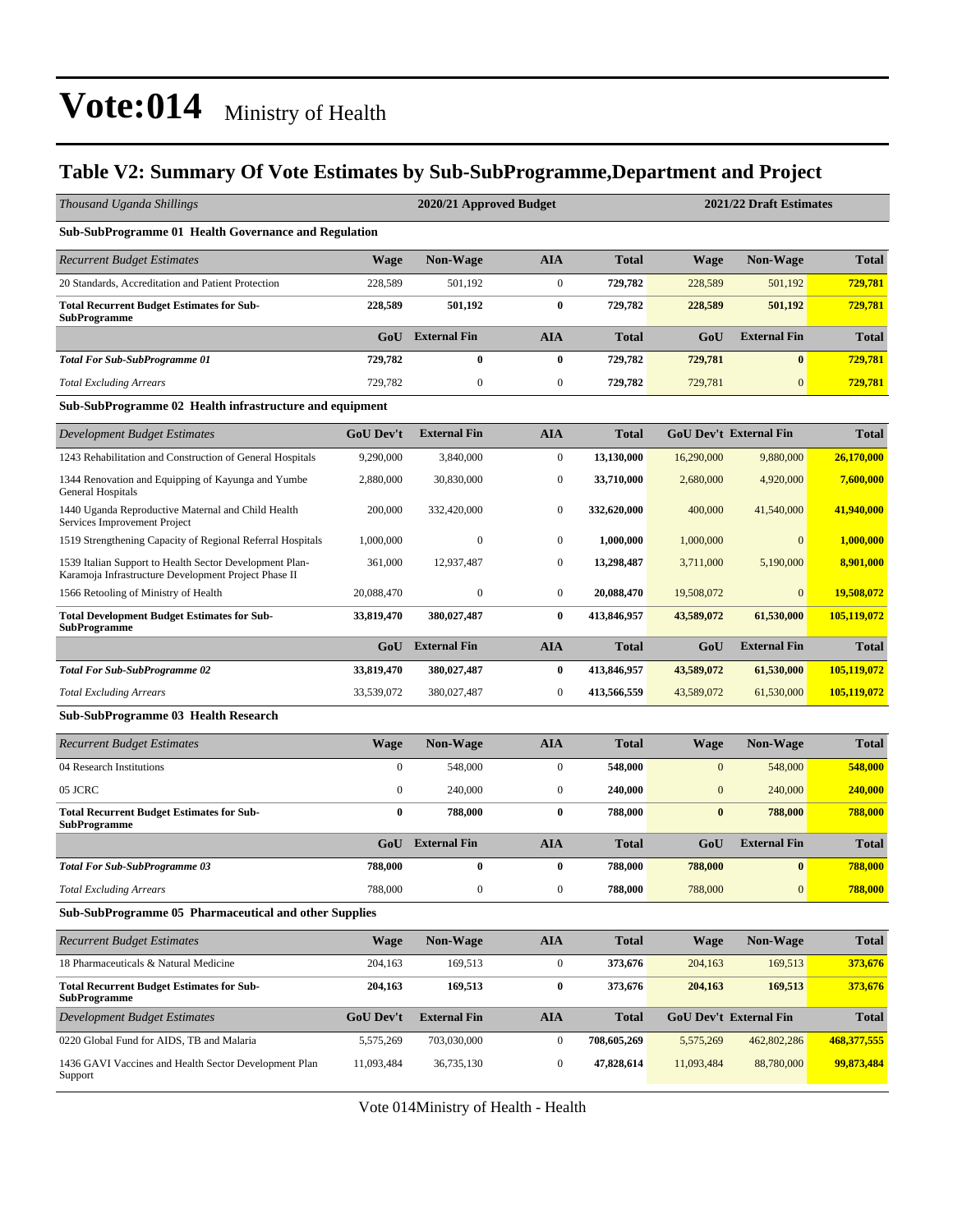| <b>Total Development Budget Estimates for Sub-</b><br><b>SubProgramme</b> | 16,668,753 | 739,765,130         |     | 756.433.882  | 16,668,753 | 551,582,286         | 568,251,039  |
|---------------------------------------------------------------------------|------------|---------------------|-----|--------------|------------|---------------------|--------------|
|                                                                           | GoU        | <b>External Fin</b> | AIA | <b>Total</b> | GoU        | <b>External Fin</b> | <b>Total</b> |
| <b>Total For Sub-SubProgramme 05</b>                                      | 17,042,429 | 739,765,130         |     | 756,807,559  | 17,042,429 | 551,582,286         | 568,624,715  |
| <b>Total Excluding Arrears</b>                                            | 17.042.429 | 739,765,130         |     | 756,807,559  | 17,042,429 | 551, 582, 286       | 568,624,715  |

**Sub-SubProgramme 06 Public Health Services**

| <b>Recurrent Budget Estimates</b>                                         | Wage             | Non-Wage            | <b>AIA</b>       | <b>Total</b> | <b>Wage</b>    | Non-Wage                      | <b>Total</b> |
|---------------------------------------------------------------------------|------------------|---------------------|------------------|--------------|----------------|-------------------------------|--------------|
| 06 Community Health                                                       | 380.641          | 169.101             | $\mathbf{0}$     | 549,742      | 380,641        | 169,101                       | 549,742      |
| 08 Communicable Diseases Prevention & Control                             | 1,456,585        | 4,065,997           | $\boldsymbol{0}$ | 5,522,582    | 1,456,585      | 4,065,995                     | 5,522,580    |
| 13 Health Education, Promotion & Communication                            | 196,616          | 728,498             | $\boldsymbol{0}$ | 925,114      | 196,616        | 728,498                       | 925,114      |
| 14 Reproductive and Child Health                                          | 343,245          | 381,069             | $\boldsymbol{0}$ | 724,314      | 343,245        | 381,069                       | 724,314      |
| 21 Environmental Health                                                   | 641,798          | 382,827             | $\overline{0}$   | 1,024,624    | 641,798        | 382,827                       | 1,024,625    |
| 22 Non-Communicable Diseases                                              | 253,783          | 325,072             | $\mathbf{0}$     | 578,855      | 253,783        | 325,072                       | 578,855      |
| 23 National Health Laboratory & Diagnostic Services                       | 291,528          | 587,809             | $\overline{0}$   | 879,337      | 291,528        | 587,809                       | 879,337      |
| 24 Integrated Epidemiology, Surveillance & Public Health<br>Emergencies   | 475,422          | 671,506             | $\boldsymbol{0}$ | 1,146,928    | 475,422        | 671,506                       | 1,146,928    |
| <b>Total Recurrent Budget Estimates for Sub-</b><br><b>SubProgramme</b>   | 4.039.619        | 7,311,878           | $\bf{0}$         | 11,351,496   | 4,039,618      | 7,311,877                     | 11,351,495   |
| Development Budget Estimates                                              | <b>GoU Dev't</b> | <b>External Fin</b> | <b>AIA</b>       | <b>Total</b> |                | <b>GoU Dev't External Fin</b> | <b>Total</b> |
| 1413 East Africa Public Health Laboratory Network project<br>Phase II     | 50,000           | $\mathbf{0}$        | $\mathbf{0}$     | 50,000       | $\overline{0}$ | $\overline{0}$                | $\mathbf{0}$ |
| 1441 Uganda Sanitation Fund Project II                                    | 450,000          | 4,800,898           | $\boldsymbol{0}$ | 5,250,898    | $\overline{0}$ | $\Omega$                      | $\mathbf{0}$ |
| <b>Total Development Budget Estimates for Sub-</b><br><b>SubProgramme</b> | 500,000          | 4,800,898           | $\bf{0}$         | 5,300,898    | $\bf{0}$       | $\mathbf{0}$                  | $\mathbf{0}$ |
|                                                                           | GoU              | <b>External Fin</b> | <b>AIA</b>       | <b>Total</b> | GoU            | <b>External Fin</b>           | <b>Total</b> |
| <b>Total For Sub-SubProgramme 06</b>                                      | 11,851,496       | 4,800,898           | 0                | 16,652,394   | 11,351,495     | $\bf{0}$                      | 11,351,495   |
| <b>Total Excluding Arrears</b>                                            | 11,851,496       | 4,800,898           | $\boldsymbol{0}$ | 16,652,394   | 11,351,495     | $\mathbf{0}$                  | 11,351,495   |

#### **Sub-SubProgramme 08 Clinical Health Services**

| <b>Recurrent Budget Estimates</b>                                                                                        | <b>Wage</b>      | Non-Wage            | <b>AIA</b>   | <b>Total</b> | <b>Wage</b>  | Non-Wage            | <b>Total</b> |
|--------------------------------------------------------------------------------------------------------------------------|------------------|---------------------|--------------|--------------|--------------|---------------------|--------------|
| 09 shared National Services (Interns allowances, transfers<br>to international organisations and transfers to districts) | $\overline{0}$   | 48,026,055          | $\mathbf{0}$ | 48,026,055   | $\mathbf{0}$ | 64,026,055          | 64,026,055   |
| 11 Nursing & Midwifery Services                                                                                          | 299,027          | 290,752             | $\mathbf{0}$ | 589,779      | 299,027      | 290,752             | 589,779      |
| 15 Clinical Services                                                                                                     | 3,859,667        | 380,370             | $\mathbf{0}$ | 4,240,037    | 3,859,667    | 380,370             | 4,240,037    |
| 16 Emergency Medical Services                                                                                            | 366,142          | 539,583             | $\mathbf{0}$ | 905,725      | 366,142      | 539,583             | 905,725      |
| 17 Health Infrastructure                                                                                                 | 382,660          | 3,364,438           | $\mathbf{0}$ | 3,747,098    | 382,660      | 3,364,438           | 3,747,098    |
| <b>Total Recurrent Budget Estimates for Sub-</b><br><b>SubProgramme</b>                                                  | 4,907,497        | 52,601,197          | $\bf{0}$     | 57,508,694   | 4,907,496    | 68,601,198          | 73,508,694   |
|                                                                                                                          | G <sub>0</sub> U | <b>External Fin</b> | <b>AIA</b>   | <b>Total</b> | GoU          | <b>External Fin</b> | <b>Total</b> |
| <b>Total For Sub-SubProgramme 08</b>                                                                                     | 57,508,694       | $\bf{0}$            | $\bf{0}$     | 57,508,694   | 73,508,694   | $\mathbf{0}$        | 73,508,694   |
| <b>Total Excluding Arrears</b>                                                                                           | 57,508,694       | $\mathbf{0}$        | $\mathbf{0}$ | 57,508,694   | 73,508,694   | $\overline{0}$      | 73,508,694   |

#### **Sub-SubProgramme 49 Policy, Planning and Support Services**

| <b>Recurrent Budget Estimates</b>    | Wage    | <b>Non-Wage</b> | AIA | <b>Total</b> | Wage    | <b>Non-Wage</b> | <b>Total</b> |
|--------------------------------------|---------|-----------------|-----|--------------|---------|-----------------|--------------|
| 01 Headquarters                      | 893,159 | 5.893.068       |     | 6.786.227    | 893,159 | 23,227,952      | 24,121,111   |
| 02 Health Sector Strategy and Policy | 739,798 | .116,602        |     | 1.856.401    | 739,798 | 1,116,602       | 1,856,400    |
| 10 Internal Audit Department         | 84.149  | 366,980         |     | 451.129      | 84,149  | 366,980         | 451,129      |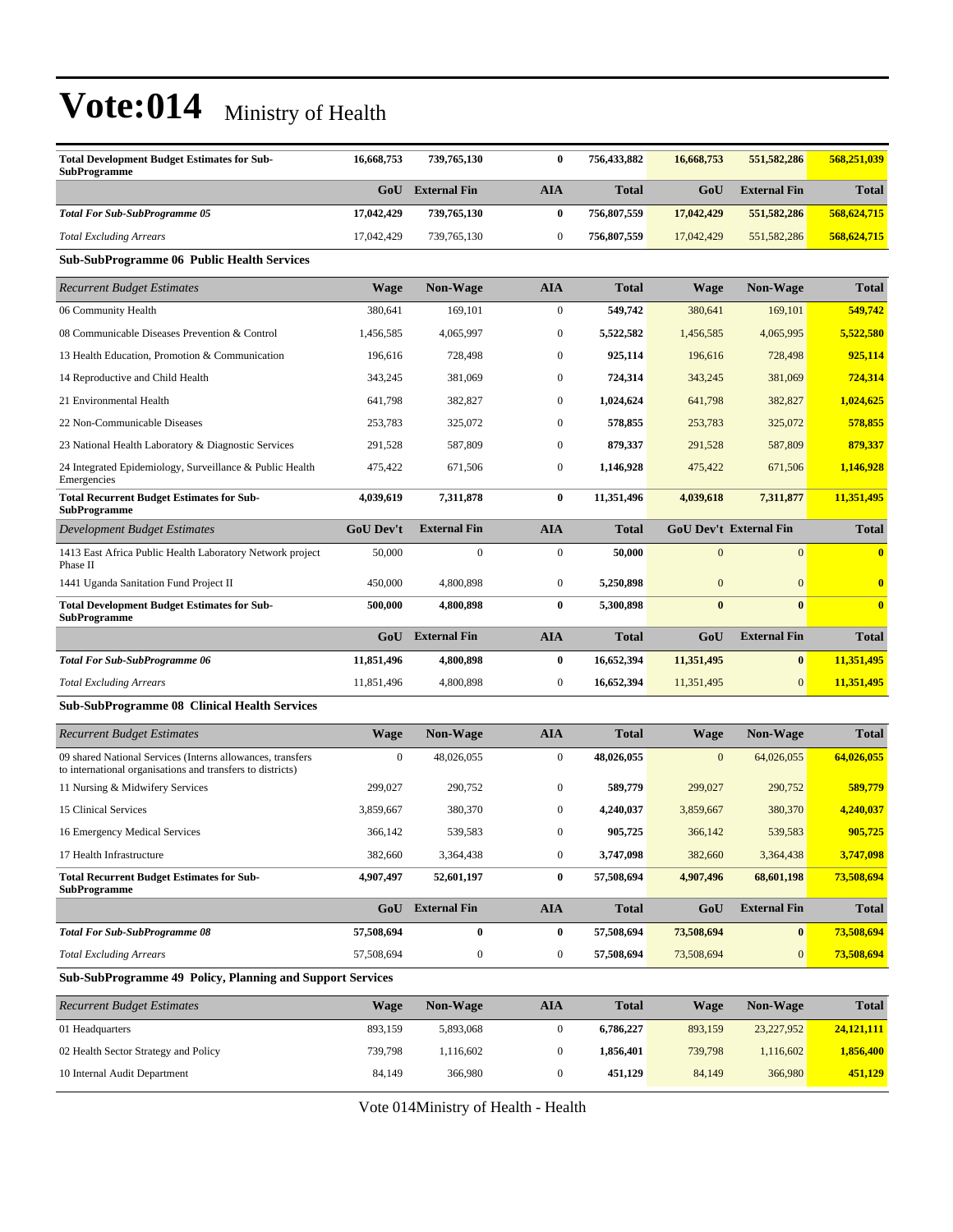| 12 Human Resource Management Department                                 | 3,256,340     | 11.641.686          | $\mathbf{0}$ | 14.898.026    | 3,256,342   | 11,841,686          | 15,098,028   |
|-------------------------------------------------------------------------|---------------|---------------------|--------------|---------------|-------------|---------------------|--------------|
| 19 Health Sector Partners & Multi-Sectoral Coordination                 | 264,143       | 1.115.991           | $\mathbf{0}$ | 1.380.134     | 264,143     | 852,298             | 1,116,441    |
| <b>Total Recurrent Budget Estimates for Sub-</b><br><b>SubProgramme</b> | 5.237.589     | 20,134,327          | $\bf{0}$     | 25.371.917    | 5,237,591   | 37,405,518          | 42,643,109   |
|                                                                         | GoU           | <b>External Fin</b> | AIA          | <b>Total</b>  | GoU         | <b>External Fin</b> | <b>Total</b> |
|                                                                         |               |                     |              |               |             |                     |              |
| <b>Total For Sub-SubProgramme 49</b>                                    | 25.371.917    | 0                   | $\bf{0}$     | 25.371.917    | 42,643,109  | $\bf{0}$            | 42,643,109   |
| <b>Total Excluding Arrears</b>                                          | 22,422,255    | $\mathbf{0}$        | $\mathbf{0}$ | 22,422,255    | 22,628,109  | $\overline{0}$      | 22,628,109   |
| <b>Total Vote 014</b>                                                   | 147, 111, 788 | 1,124,593,515       | 0            | 1,271,705,302 | 189,652,580 | 613,112,286         | 802,764,866  |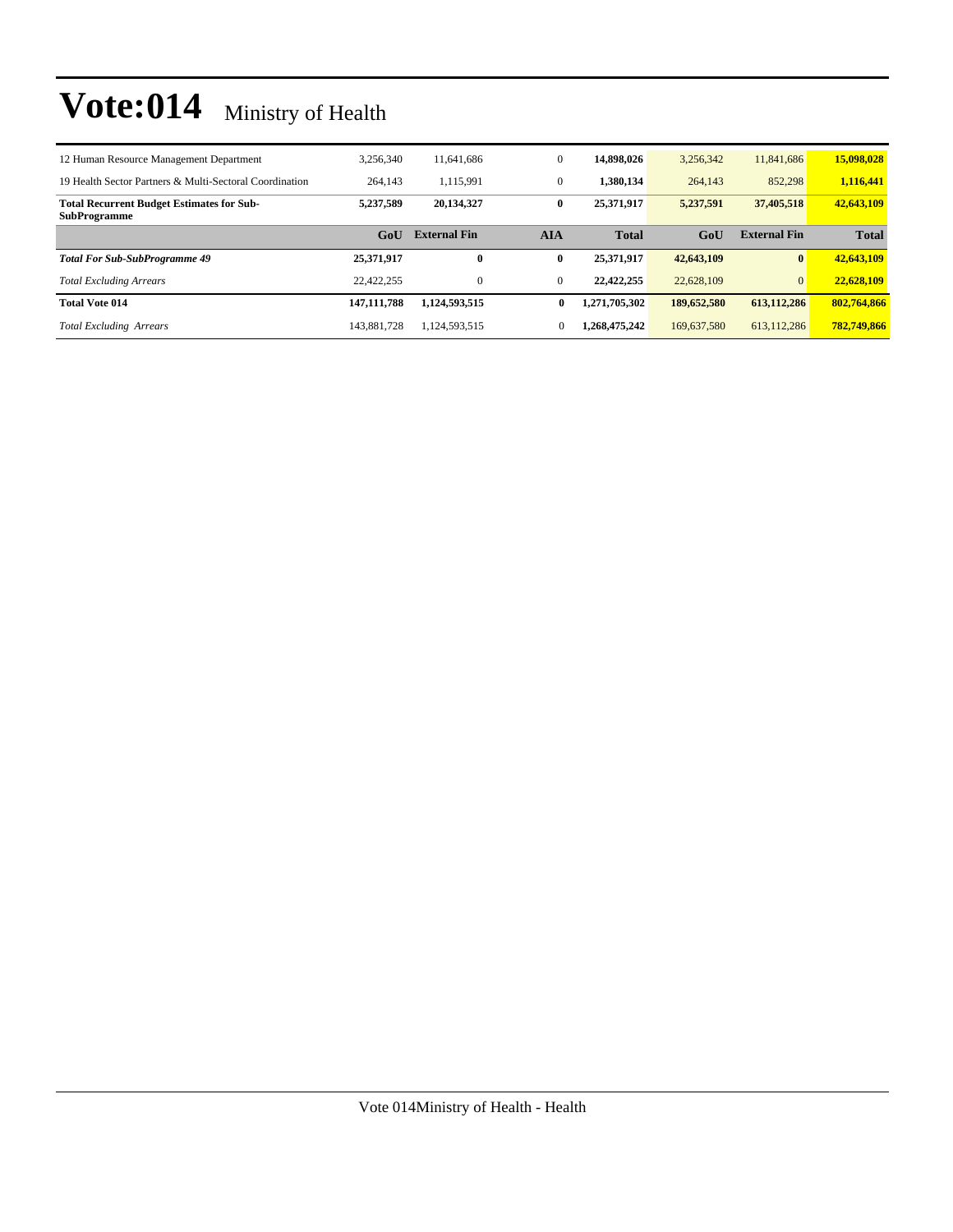### **Table V3: Summary Vote Estimates by Item**

| Thousand Uganda Shillings                                   |            | 2020/21 Approved Budget |                  |              | 2021/22 Draft Estimates |                     |              |  |  |
|-------------------------------------------------------------|------------|-------------------------|------------------|--------------|-------------------------|---------------------|--------------|--|--|
|                                                             | GoU        | <b>External Fin</b>     | AIA              | <b>Total</b> | GoU                     | <b>External Fin</b> | <b>Total</b> |  |  |
| <b>Employees, Goods and Services (Outputs Provided)</b>     | 69,665,706 | 794,073,373             | $\bf{0}$         | 863,739,078  | 72,245,450              | 506,577,281         | 578,822,732  |  |  |
| 211101 General Staff Salaries                               | 14,026,086 | $\bf{0}$                | $\bf{0}$         | 14,026,086   | 14,033,601              | $\bf{0}$            | 14,033,601   |  |  |
| 211102 Contract Staff Salaries                              | 2,777,174  | 12,404,209              | 0                | 15,181,383   | 3,174,216               | 12,372,733          | 15,546,949   |  |  |
| 211103 Allowances (Inc. Casuals, Temporary)                 | 3,000,917  | 7,283,620               | $\bf{0}$         | 10,284,538   | 3,168,746               | 1,516,313           | 4,685,059    |  |  |
| 212101 Social Security Contributions                        | 328,833    | 1,188,941               | 0                | 1,517,773    | 330,381                 | 1,240,613           | 1,570,994    |  |  |
| 212102 Pension for General Civil Service                    | 8,610,289  | $\bf{0}$                | $\bf{0}$         | 8,610,289    | 8,719,106               | $\bf{0}$            | 8,719,106    |  |  |
| 213001 Medical expenses (To employees)                      | 99,118     | $\bf{0}$                | 0                | 99,118       | 184,118                 | 70,000              | 254,118      |  |  |
| 213002 Incapacity, death benefits and funeral expenses      | 138,326    | $\bf{0}$                | 0                | 138,326      | 104,672                 | $\bf{0}$            | 104,672      |  |  |
| 213004 Gratuity Expenses                                    | 2,112,902  | $\bf{0}$                | $\bf{0}$         | 2,112,902    | 2,209,939               | $\bf{0}$            | 2,209,939    |  |  |
| 221001 Advertising and Public Relations                     | 163,169    | 1,810,937               | 0                | 1,974,107    | 257,783                 | 3,667,825           | 3,925,608    |  |  |
| 221002 Workshops and Seminars                               | 1,360,650  | 11,993,223              | $\bf{0}$         | 13,353,873   | 701,651                 | 8,778,689           | 9,480,340    |  |  |
| 221003 Staff Training                                       | 576,559    | 1,998,189               | 0                | 2,574,748    | 410,400                 | 3,656,522           | 4,066,922    |  |  |
| 221004 Recruitment Expenses                                 | 23,000     | $\boldsymbol{0}$        | $\boldsymbol{0}$ | 23,000       | 20,000                  | $\bf{0}$            | 20,000       |  |  |
| 221005 Hire of Venue (chairs, projector, etc)               | 21,647     | $\bf{0}$                | $\bf{0}$         | 21,647       | 113,500                 | $\bf{0}$            | 113,500      |  |  |
| 221007 Books, Periodicals & Newspapers                      | 52,373     | 256,793                 | $\bf{0}$         | 309,166      | 60,341                  | $\bf{0}$            | 60,341       |  |  |
| 221008 Computer supplies and Information Technology<br>(TT) | 278,311    | 60,000                  | $\bf{0}$         | 338,311      | 345,425                 | 26,426,243          | 26,771,668   |  |  |
| 221009 Welfare and Entertainment                            | 853,754    | 68,518                  | $\bf{0}$         | 922,272      | 976,978                 | 216,552             | 1,193,530    |  |  |
| 221010 Special Meals and Drinks                             | 504,000    | $\bf{0}$                | $\bf{0}$         | 504,000      | 308,000                 | $\bf{0}$            | 308,000      |  |  |
| 221011 Printing, Stationery, Photocopying and Binding       | 1,503,179  | 8,544,297               | $\bf{0}$         | 10,047,476   | 2,879,875               | 13,041,908          | 15,921,784   |  |  |
| 221012 Small Office Equipment                               | 292,591    | $\bf{0}$                | $\bf{0}$         | 292,591      | 196,891                 | $\bf{0}$            | 196,891      |  |  |
| 221014 Bank Charges and other Bank related costs            | 3,000      | $\bf{0}$                | $\bf{0}$         | 3,000        | 4,000                   | $\bf{0}$            | 4,000        |  |  |
| 221016 IFMS Recurrent costs                                 | 65,000     | $\bf{0}$                | $\bf{0}$         | 65,000       | 65,000                  | $\bf{0}$            | 65,000       |  |  |
| 221017 Subscriptions                                        | 45,000     | $\bf{0}$                | $\bf{0}$         | 45,000       | 65,000                  | $\bf{0}$            | 65,000       |  |  |
| 221020 IPPS Recurrent Costs                                 | 20,000     | $\bf{0}$                | $\bf{0}$         | 20,000       | 25,000                  | $\mathbf{0}$        | 25,000       |  |  |
| 222001 Telecommunications                                   | 226,705    | 258,735                 | $\bf{0}$         | 485,440      | 250,918                 | 410,250             | 661,168      |  |  |
| 222002 Postage and Courier                                  | 25,000     | $\bf{0}$                | $\bf{0}$         | 25,000       | 30,000                  | $\bf{0}$            | 30,000       |  |  |
| 222003 Information and communications technology<br>(ICT)   | 84,828     | 556,977                 | $\bf{0}$         | 641,806      | 73,099                  | 193,165             | 266,264      |  |  |
| 223001 Property Expenses                                    | 100,000    | $\bf{0}$                | $\bf{0}$         | 100,000      | 100,000                 | $\bf{0}$            | 100,000      |  |  |
| 223004 Guard and Security services                          | 218,350    | 0                       | $\bf{0}$         | 218,350      | 221,550                 | $\bf{0}$            | 221,550      |  |  |
| 223005 Electricity                                          | 889,100    | $\bf{0}$                | $\bf{0}$         | 889,100      | 890,100                 | $\bf{0}$            | 890,100      |  |  |
| 223006 Water                                                | 194,403    | $\bf{0}$                | $\bf{0}$         | 194,403      | 194,403                 | $\bf{0}$            | 194,403      |  |  |
| 224001 Medical Supplies                                     | 11,620,000 | 563,222,058             | 0                | 574,842,058  | 10,770,000              | 269,961,421         | 280,731,421  |  |  |
| 224004 Cleaning and Sanitation                              | 278,397    | $\bf{0}$                | $\bf{0}$         | 278,397      | 278,397                 | $\boldsymbol{0}$    | 278,397      |  |  |
| 224005 Uniforms, Beddings and Protective Gear               | 4,107,000  | $\bf{0}$                | 0                | 4,107,000    | 4,105,250               | 476,336             | 4,581,586    |  |  |
| 225001 Consultancy Services- Short term                     | 878,000    | 23,697,216              | 0                | 24,575,216   | 1,296,000               | 21,321,007          | 22,617,007   |  |  |
| 225002 Consultancy Services-Long-term                       | $\bf{0}$   | 10,334,773              | $\boldsymbol{0}$ | 10,334,773   | $\bf{0}$                | 4,162,319           | 4,162,319    |  |  |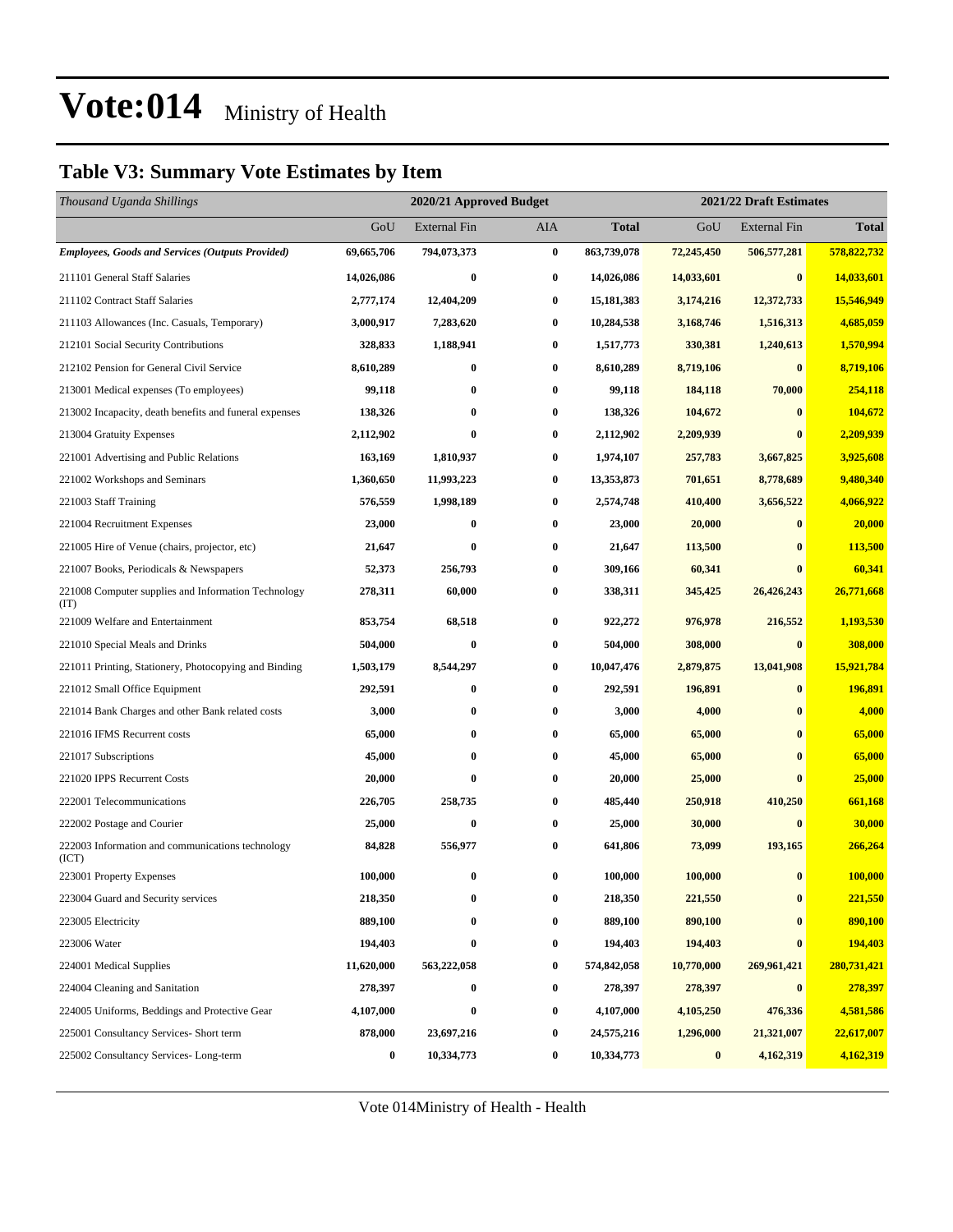| 227001 Travel inland                                             | 4,387,699     | 13,464,546    | $\bf{0}$         | 17,852,245    | 5,831,147   | 60,396,252   | 66,227,399  |
|------------------------------------------------------------------|---------------|---------------|------------------|---------------|-------------|--------------|-------------|
| 227002 Travel abroad                                             | 586,163       | 743,027       | 0                | 1,329,190     | 105,300     | 103,960      | 209,260     |
| 227003 Carriage, Haulage, Freight and transport hire             | 2,300,000     | 131,860,534   | 0                | 134,160,534   | 1,800,000   | 68,806,482   | 70,606,482  |
| 227004 Fuel, Lubricants and Oils                                 | 2,960,345     | 208,537       | 0                | 3,168,881     | 3,821,551   | 487,263      | 4,308,814   |
| 228002 Maintenance - Vehicles                                    | 804,765       | 283,881       | $\bf{0}$         | 1,088,647     | 1,024,869   | 199,271      | 1,224,140   |
| 228003 Maintenance – Machinery, Equipment &<br>Furniture         | 2,735,267     | 7,593         | 0                | 2,742,859     | 2,864,438   | 1,481,522    | 4,345,960   |
| 228004 Maintenance - Other                                       | 100,000       | $\bf{0}$      | 0                | 100,000       | 100,000     | 7,311,200    | 7,411,200   |
| 273101 Medical expenses (To general Public)                      | 180,000       | $\bf{0}$      | $\bf{0}$         | 180,000       | $\bf{0}$    | $\mathbf{0}$ | $\bf{0}$    |
| 273102 Incapacity, death benefits and funeral expenses           | 10,000        | $\bf{0}$      | $\bf{0}$         | 10,000        | 10,000      |              | 10,000      |
| 282103 Scholarships and related costs                            | 123,805       | 3,826,769     | 0                | 3,950,574     | 123,804     | 279,438      | 403,242     |
| <b>Grants, Transfers and Subsides (Outputs Funded)</b>           | 52,798,022    | 129,132,640   | $\bf{0}$         | 181,930,663   | 67,973,410  | 39,410,934   | 107,384,344 |
| 262101 Contributions to International Organisations<br>(Current) | 2,960,000     | $\bf{0}$      | $\bf{0}$         | 2,960,000     | 3,720,000   | $\bf{0}$     | 3,720,000   |
| 263104 Transfers to other govt. Units (Current)                  | 23,182,020    | 106,201,104   | 0                | 129,383,124   | 37,598,000  | 17,594,671   | 55,192,671  |
| 263106 Other Current grants (Current)                            | 13,573,430    | $\bf{0}$      | 0                | 13,573,430    | 13,573,430  | $\bf{0}$     | 13,573,430  |
| 263204 Transfers to other govt. Units (Capital)                  | 2,583,664     | $\bf{0}$      | 0                | 2,583,664     | 2,583,072   | $\bf{0}$     | 2,583,072   |
| 264101 Contributions to Autonomous Institutions                  | 10,498,908    | $\bf{0}$      | $\bf{0}$         | 10,498,908    | 10,498,908  | $\bf{0}$     | 10,498,908  |
| 291001 Transfers to Government Institutions                      | $\bf{0}$      | 22,931,536    | $\bf{0}$         | 22,931,536    | $\bf{0}$    | 21,816,263   | 21,816,263  |
| <b>Investment</b> (Capital Purchases)                            | 21,418,000    | 201,387,501   | $\bf{0}$         | 222,805,501   | 29,418,720  | 67,124,070   | 96,542,790  |
| 312101 Non-Residential Buildings                                 | 13,057,000    | 131,609,537   | $\bf{0}$         | 144,666,537   | 26,522,720  | 34,243,892   | 60,766,612  |
| 312201 Transport Equipment                                       | $\bf{0}$      | 6,954,957     | 0                | 6,954,957     | $\bf{0}$    | 5,406,880    | 5,406,880   |
| 312202 Machinery and Equipment                                   | 1,400,000     | 62,823,008    | 0                | 64,223,008    | 2,411,000   | 12,808,590   | 15,219,590  |
| 312203 Furniture & Fixtures                                      | 125,000       | $\bf{0}$      | $\bf{0}$         | 125,000       | 135,000     | 8,690,557    | 8,825,557   |
| 312212 Medical Equipment                                         | 500,000       | $\bf{0}$      | $\bf{0}$         | 500,000       | 150,000     | 5,869,636    | 6,019,636   |
| 312213 ICT Equipment                                             | 6,336,000     | $\bf{0}$      | $\bf{0}$         | 6,336,000     | 200,000     | 104,516      | 304,516     |
| <b>Arrears</b>                                                   | 3,230,060     | $\bf{0}$      | $\bf{0}$         | 3,230,060     | 20,015,000  | $\bf{0}$     | 20,015,000  |
| 321605 Domestic arrears (Budgeting)                              | 2,962,573     | $\bf{0}$      | 0                | 2,962,573     | 20,000,000  | $\mathbf{0}$ | 20,000,000  |
| 321612 Water arrears (Budgeting)                                 | 28,620        | $\bf{0}$      | $\bf{0}$         | 28,620        | $\bf{0}$    | $\mathbf{0}$ | $\bf{0}$    |
| 321614 Electricity arrears (Budgeting)                           | 211,395       | $\bf{0}$      | $\bf{0}$         | 211,395       | $\bf{0}$    |              | $\bf{0}$    |
| 321617 Salary Arrears (Budgeting)                                | 27,471        | $\bf{0}$      | 0                | 27,471        | 15,000      | $\mathbf{0}$ | 15,000      |
| <b>Grand Total Vote 014</b>                                      | 147, 111, 788 | 1,124,593,515 | $\bf{0}$         | 1,271,705,302 | 189,652,580 | 613,112,286  | 802,764,866 |
| <b>Total Excluding Arrears</b>                                   | 143,881,728   | 1,124,593,515 | $\boldsymbol{0}$ | 1,268,475,242 | 169,637,580 | 613,112,286  | 782,749,866 |
|                                                                  |               |               |                  |               |             |              |             |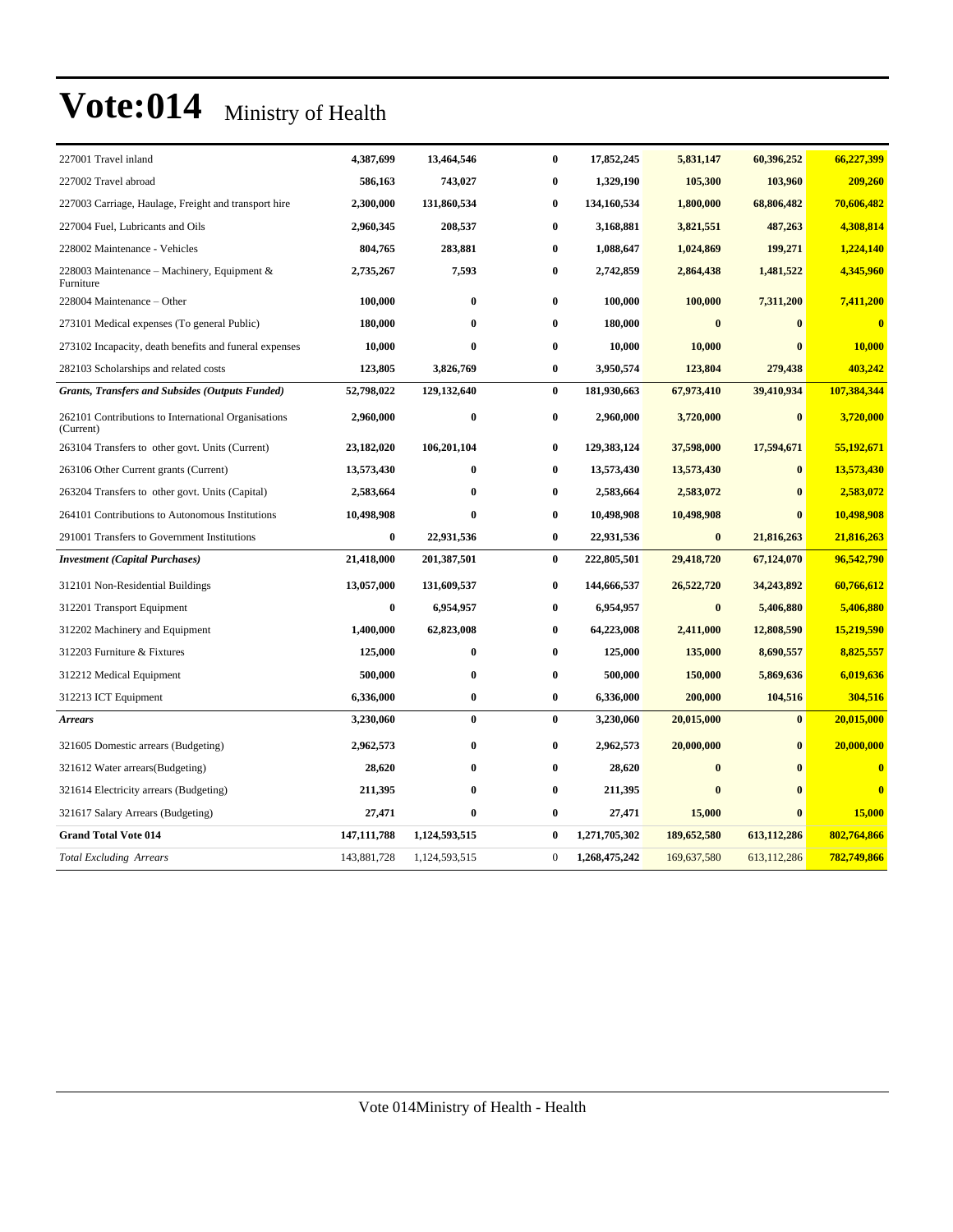#### **Table V4: Detailed Estimates by Sub-SubProgramme, Department,Project and Output and Item**

#### *Sub-SubProgrammme 01 Health Governance and Regulation*

*Recurrent Budget Estimates*

#### **Department 20 Standards, Accreditation and Patient Protection**

| Thousand Uganda Shillings                                                                     |                       | 2020/21 Approved Budget |                  |              |                       | 2021/22 Draft Estimates |              |  |  |
|-----------------------------------------------------------------------------------------------|-----------------------|-------------------------|------------------|--------------|-----------------------|-------------------------|--------------|--|--|
| <b>Outputs Provided</b>                                                                       | Wage                  | Non Wage                | <b>AIA</b>       | <b>Total</b> | Wage                  | Non Wage                | <b>Total</b> |  |  |
| Budget Output 080101 Sector performance monitored and evaluated                               |                       |                         |                  |              |                       |                         |              |  |  |
| 211101 General Staff Salaries                                                                 | 228,589               | $\overline{0}$          | $\mathbf{0}$     | 228,589      | 228,589               | $\overline{0}$          | 228,589      |  |  |
| 211103 Allowances (Inc. Casuals, Temporary)                                                   | $\boldsymbol{0}$      | 13,200                  | $\boldsymbol{0}$ | 13,200       | $\mathbf{0}$          | 13,387                  | 13,387       |  |  |
| 221008 Computer supplies and Information Technology (IT)                                      | $\boldsymbol{0}$      | 5,125                   | $\boldsymbol{0}$ | 5,125        | $\boldsymbol{0}$      | 11,125                  | 11,125       |  |  |
| 221009 Welfare and Entertainment                                                              | $\boldsymbol{0}$      | 17,471                  | $\boldsymbol{0}$ | 17,471       | $\mathbf{0}$          | 17,471                  | 17,471       |  |  |
| 221011 Printing, Stationery, Photocopying and Binding                                         | $\boldsymbol{0}$      | 16,764                  | $\boldsymbol{0}$ | 16,764       | $\mathbf{0}$          | 16,764                  | 16,764       |  |  |
| 227001 Travel inland                                                                          | $\overline{0}$        | $\mathbf{0}$            | $\mathbf{0}$     | $\bf{0}$     | $\boldsymbol{0}$      | 20,000                  | 20,000       |  |  |
| 227002 Travel abroad                                                                          | $\overline{0}$        | 29,187                  | $\mathbf{0}$     | 29,187       | $\mathbf{0}$          | 3,000                   | 3,000        |  |  |
| 228002 Maintenance - Vehicles                                                                 | $\boldsymbol{0}$      | 8,700                   | $\mathbf{0}$     | 8,700        | $\mathbf{0}$          | 8,700                   | 8,700        |  |  |
| <b>Total Cost of Budget Output 01</b>                                                         | 228,589               | 90,447                  | 0                | 319,037      | 228,589               | 90,447                  | 319,036      |  |  |
| <b>Budget Output 080102 Standards and guidelines disseminated</b>                             |                       |                         |                  |              |                       |                         |              |  |  |
| 213001 Medical expenses (To employees)                                                        | $\boldsymbol{0}$      | 7,059                   | $\boldsymbol{0}$ | 7,059        | $\mathbf{0}$          | 7,059                   | 7,059        |  |  |
| 213002 Incapacity, death benefits and funeral expenses                                        | $\boldsymbol{0}$      | 7,059                   | $\boldsymbol{0}$ | 7,059        | $\mathbf{0}$          | 7,059                   | 7,059        |  |  |
| 221011 Printing, Stationery, Photocopying and Binding                                         | $\boldsymbol{0}$      | 11,600                  | $\mathbf{0}$     | 11,600       | $\mathbf{0}$          | 11,600                  | 11,600       |  |  |
| 227001 Travel inland                                                                          | $\boldsymbol{0}$      | 36,159                  | $\mathbf{0}$     | 36,159       | $\mathbf{0}$          | 36,159                  | 36,159       |  |  |
| 227004 Fuel, Lubricants and Oils                                                              | $\overline{0}$        | 38,000                  | $\boldsymbol{0}$ | 38,000       | $\boldsymbol{0}$      | 38,000                  | 38,000       |  |  |
| 228002 Maintenance - Vehicles                                                                 | $\boldsymbol{0}$      | 7,800                   | $\boldsymbol{0}$ | 7,800        | $\boldsymbol{0}$      | 7,800                   | 7,800        |  |  |
| <b>Total Cost of Budget Output 02</b>                                                         | $\boldsymbol{\theta}$ | 107,677                 | 0                | 107,677      | $\boldsymbol{\theta}$ | 107,677                 | 107,677      |  |  |
| Budget Output 080103 Support supervision provided to Local Governments and referral hospitals |                       |                         |                  |              |                       |                         |              |  |  |
| 211103 Allowances (Inc. Casuals, Temporary)                                                   | $\mathbf{0}$          | 57,800                  | $\boldsymbol{0}$ | 57,800       | $\boldsymbol{0}$      | 57,800                  | 57,800       |  |  |
| 221011 Printing, Stationery, Photocopying and Binding                                         | $\boldsymbol{0}$      | 10,952                  | $\mathbf{0}$     | 10,952       | $\mathbf{0}$          | 5,952                   | 5,952        |  |  |
| 222001 Telecommunications                                                                     | $\boldsymbol{0}$      | 7,059                   | $\mathbf{0}$     | 7,059        | $\mathbf{0}$          | 7,059                   | 7,059        |  |  |
| 227001 Travel inland                                                                          | $\boldsymbol{0}$      | 41,889                  | $\boldsymbol{0}$ | 41,889       | $\mathbf{0}$          | 46,889                  | 46,889       |  |  |
| 227004 Fuel, Lubricants and Oils                                                              | $\boldsymbol{0}$      | 78,740                  | $\mathbf{0}$     | 78,740       | $\boldsymbol{0}$      | 78,740                  | 78,740       |  |  |
| 228002 Maintenance - Vehicles                                                                 | $\overline{0}$        | 19,459                  | $\mathbf{0}$     | 19,459       | $\mathbf 0$           | 19,459                  | 19,459       |  |  |
| <b>Total Cost of Budget Output 03</b>                                                         | $\boldsymbol{\theta}$ | 215,899                 | 0                | 215,899      | $\boldsymbol{\theta}$ | 215,899                 | 215,899      |  |  |
| <b>Budget Output 080104 Standards and guidelines developed</b>                                |                       |                         |                  |              |                       |                         |              |  |  |
| 211103 Allowances (Inc. Casuals, Temporary)                                                   | $\boldsymbol{0}$      | 20,536                  | $\boldsymbol{0}$ | 20,536       | $\mathbf{0}$          | 35,683                  | 35,683       |  |  |
| 221005 Hire of Venue (chairs, projector, etc)                                                 | $\overline{0}$        | 21,647                  | $\boldsymbol{0}$ | 21,647       | $\boldsymbol{0}$      | 1,500                   | 1,500        |  |  |
| 221009 Welfare and Entertainment                                                              | $\mathbf{0}$          | 8,000                   | $\mathbf{0}$     | 8,000        | $\overline{0}$        | 13,000                  | 13,000       |  |  |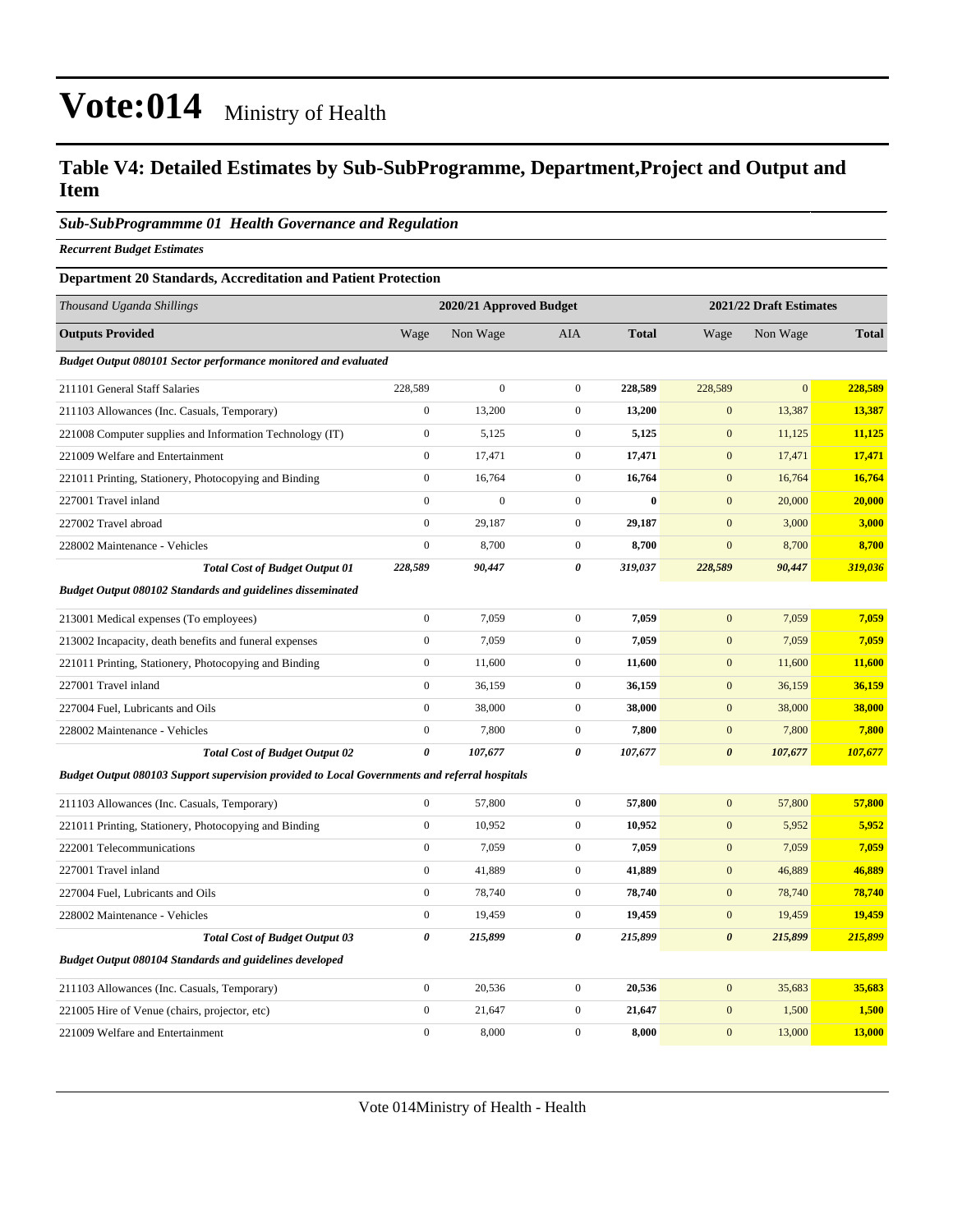| 221011 Printing, Stationery, Photocopying and Binding    | $\mathbf{0}$ | 36,986              | $\mathbf{0}$   | 36,986       | $\mathbf{0}$          | 36,986              | 36,986       |  |  |  |  |
|----------------------------------------------------------|--------------|---------------------|----------------|--------------|-----------------------|---------------------|--------------|--|--|--|--|
| <b>Total Cost of Budget Output 04</b>                    | 0            | 87,169              | 0              | 87,169       | $\boldsymbol{\theta}$ | 87,169              | 87,169       |  |  |  |  |
| <b>Total Cost Of Outputs Provided</b>                    | 228,589      | 501,192             | $\bf{0}$       | 729,782      | 228,589               | 501,192             | 729,781      |  |  |  |  |
| <b>Total Cost for Department 20</b>                      | 228,589      | 501,192             | $\bf{0}$       | 729,782      | 228,589               | 501,192             | 729,781      |  |  |  |  |
| <b>Total Excluding Arrears</b>                           | 228,589      | 501,192             | $\mathbf{0}$   | 729,782      | 228,589               | 501,192             | 729,781      |  |  |  |  |
|                                                          |              |                     |                |              |                       |                     |              |  |  |  |  |
|                                                          | GoU          | <b>External Fin</b> | <b>AIA</b>     | <b>Total</b> | GoU                   | <b>External Fin</b> | <b>Total</b> |  |  |  |  |
| <b>Total Cost for Sub-SubProgramme 01</b>                | 729,782      | $\bf{0}$            | $\bf{0}$       | 729,782      | 729,781               | $\vert 0 \vert$     | 729,781      |  |  |  |  |
| <b>Total Excluding Arrears</b>                           | 729,782      | $\mathbf{0}$        | $\overline{0}$ | 729,782      | 729,781               | $\mathbf{0}$        | 729,781      |  |  |  |  |
| Sub-SubProgrammme 02 Health infrastructure and equipment |              |                     |                |              |                       |                     |              |  |  |  |  |

#### *Development Budget Estimates*

#### **Project 1243 Rehabilitation and Construction of General Hospitals**

| Thousand Uganda Shillings                                                      |                               | 2020/21 Approved Budget       |                  |              |                | 2021/22 Draft Estimates       |                         |  |
|--------------------------------------------------------------------------------|-------------------------------|-------------------------------|------------------|--------------|----------------|-------------------------------|-------------------------|--|
| <b>Outputs Provided</b>                                                        |                               | <b>GoU Dev't External Fin</b> | <b>AIA</b>       | <b>Total</b> |                | <b>GoU Dev't External Fin</b> | <b>Total</b>            |  |
| Budget Output 080201 Monitoring, Supervision and Evaluation of Health Systems  |                               |                               |                  |              |                |                               |                         |  |
| 211102 Contract Staff Salaries                                                 | 72,000                        | $\mathbf{0}$                  | $\mathbf{0}$     | 72,000       | 118,560        | $\mathbf{0}$                  | 118,560                 |  |
| 211103 Allowances (Inc. Casuals, Temporary)                                    | 70,000                        | $\boldsymbol{0}$              | $\mathbf{0}$     | 70,000       | 84,000         | $\overline{0}$                | 84,000                  |  |
| 212101 Social Security Contributions                                           | $\overline{0}$                | $\boldsymbol{0}$              | $\mathbf{0}$     | $\bf{0}$     | 9,120          | $\overline{0}$                | 9,120                   |  |
| 221001 Advertising and Public Relations                                        | 6.600                         | $\mathbf{0}$                  | $\mathbf{0}$     | 6,600        | 13,200         | $\overline{0}$                | 13,200                  |  |
| 221002 Workshops and Seminars                                                  | 10,600                        | $\boldsymbol{0}$              | $\mathbf{0}$     | 10,600       | 6,000          | $\overline{0}$                | 6,000                   |  |
| 221004 Recruitment Expenses                                                    | 3,000                         | $\boldsymbol{0}$              | $\boldsymbol{0}$ | 3,000        | $\mathbf{0}$   | $\mathbf{0}$                  | $\overline{\mathbf{0}}$ |  |
| 221005 Hire of Venue (chairs, projector, etc)                                  | $\mathbf{0}$                  | $\boldsymbol{0}$              | $\mathbf{0}$     | $\bf{0}$     | 30,000         | $\overline{0}$                | 30,000                  |  |
| 221007 Books, Periodicals & Newspapers                                         | $\overline{0}$                | $\boldsymbol{0}$              | $\mathbf{0}$     | $\mathbf{0}$ | 1,440          | $\overline{0}$                | 1,440                   |  |
| 221008 Computer supplies and Information Technology (IT)                       | 3,500                         | $\boldsymbol{0}$              | $\mathbf{0}$     | 3,500        | 4,000          | $\overline{0}$                | 4,000                   |  |
| 221009 Welfare and Entertainment                                               | 2,000                         | $\boldsymbol{0}$              | $\boldsymbol{0}$ | 2,000        | 4,000          | $\mathbf{0}$                  | 4,000                   |  |
| 221011 Printing, Stationery, Photocopying and Binding                          | 2,500                         | $\boldsymbol{0}$              | $\mathbf{0}$     | 2,500        | 8,960          | $\overline{0}$                | 8,960                   |  |
| 221014 Bank Charges and other Bank related costs                               | 3,000                         | $\boldsymbol{0}$              | $\mathbf{0}$     | 3,000        | 4,000          | $\Omega$                      | 4,000                   |  |
| 222001 Telecommunications                                                      | 1,800                         | $\boldsymbol{0}$              | $\boldsymbol{0}$ | 1,800        | 6,000          | $\overline{0}$                | 6,000                   |  |
| 225002 Consultancy Services-Long-term                                          | $\mathbf{0}$                  | $\boldsymbol{0}$              | $\mathbf{0}$     | $\mathbf{0}$ | $\mathbf{0}$   | 1,500,000                     | 1,500,000               |  |
| 227001 Travel inland                                                           | 20,000                        | $\overline{0}$                | $\mathbf{0}$     | 20,000       | $\overline{0}$ | $\overline{0}$                | $\overline{\mathbf{0}}$ |  |
| 227004 Fuel. Lubricants and Oils                                               | 80,000                        | $\mathbf{0}$                  | $\boldsymbol{0}$ | 80,000       | 109,000        | $\mathbf{0}$                  | 109,000                 |  |
| 228002 Maintenance - Vehicles                                                  | 15,000                        | $\boldsymbol{0}$              | $\overline{0}$   | 15,000       | 30,000         | $\overline{0}$                | 30,000                  |  |
| <b>Total Cost Of Budget Output 080201</b>                                      | 290,000                       | 0                             | 0                | 290,000      | 428,280        | 1,500,000                     | 1,928,280               |  |
| <b>Total Cost for Outputs Provided</b>                                         | 290,000                       | $\mathbf{0}$                  | $\mathbf{0}$     | 290,000      | 428,280        | 1,500,000                     | 1,928,280               |  |
| <b>Capital Purchases</b>                                                       | <b>GoU Dev't External Fin</b> |                               | <b>AIA</b>       | <b>Total</b> |                | GoU Dev't External Fin        | <b>Total</b>            |  |
| Budget Output 080278 Purchase of Office and Residential Furniture and Fittings |                               |                               |                  |              |                |                               |                         |  |
| 312203 Furniture & Fixtures                                                    | $\boldsymbol{0}$              | $\boldsymbol{0}$              | $\boldsymbol{0}$ | $\bf{0}$     | 10,000         | $\overline{0}$                | 10,000                  |  |
| <b>Total Cost Of Budget Output 080278</b>                                      | $\theta$                      | $\boldsymbol{\theta}$         | 0                | $\theta$     | 10,000         | $\boldsymbol{\theta}$         | 10,000                  |  |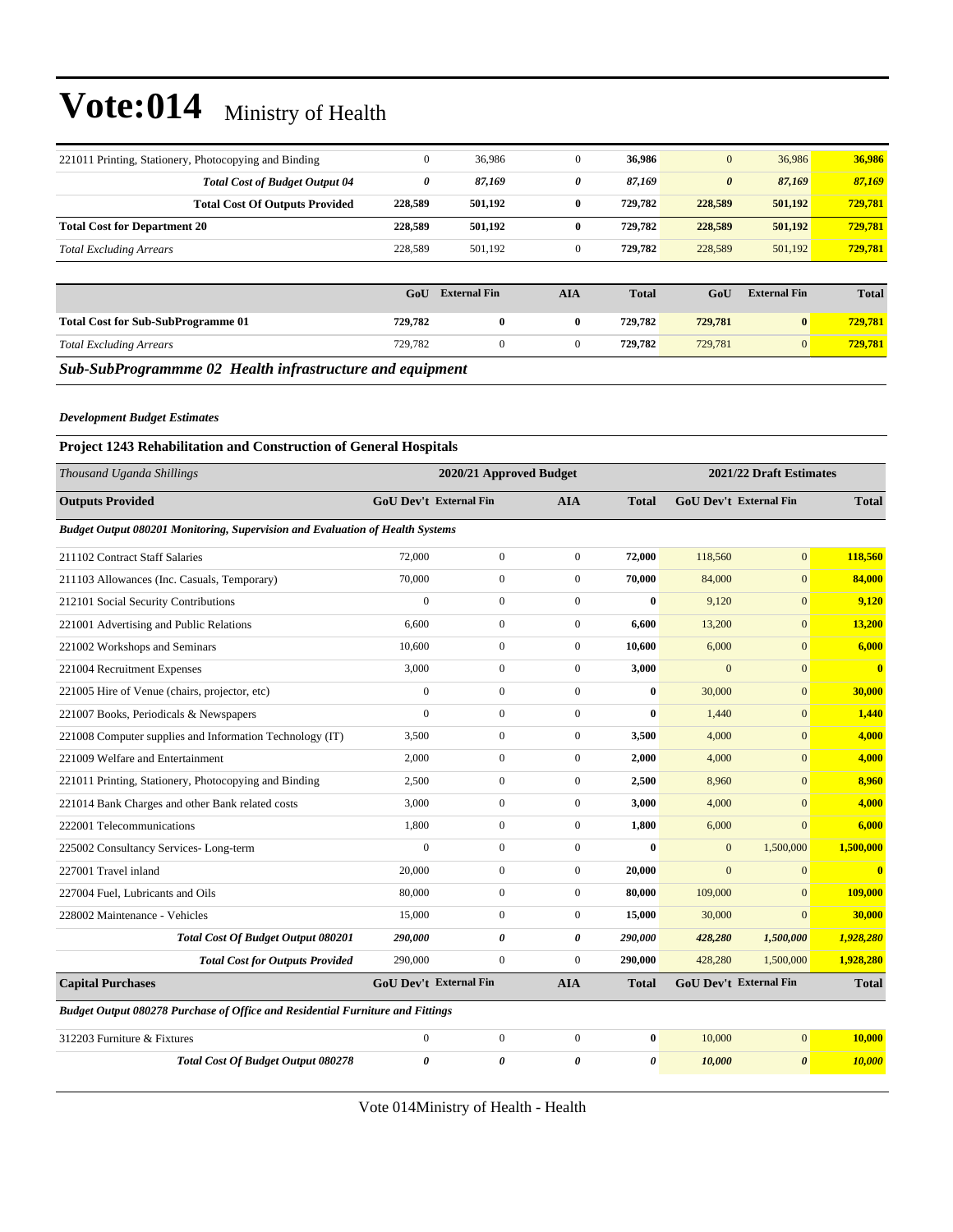#### *Budget Output 080280 Hospital Construction/rehabilitation*

| 312101 Non-Residential Buildings    |                                           | 8.500,000 | 3,840,000    | 0            | 12,340,000 | 15,701,720 | 8,380,000      | 24,081,720   |
|-------------------------------------|-------------------------------------------|-----------|--------------|--------------|------------|------------|----------------|--------------|
| 312212 Medical Equipment            |                                           | 500,000   | $\mathbf{0}$ | 0            | 500,000    | 150,000    | $\overline{0}$ | 150,000      |
|                                     | <b>Total Cost Of Budget Output 080280</b> | 9,000,000 | 3,840,000    | 0            | 12,840,000 | 15,851,720 | 8,380,000      | 24,231,720   |
|                                     | <b>Total Cost for Capital Purchases</b>   | 9,000,000 | 3,840,000    | $\mathbf{0}$ | 12,840,000 | 15,861,720 | 8,380,000      | 24, 241, 720 |
| <b>Total Cost for Project: 1243</b> |                                           | 9.290.000 | 3,840,000    | $\mathbf{0}$ | 13.130.000 | 16,290,000 | 9,880,000      | 26,170,000   |
| <b>Total Excluding Arrears</b>      |                                           | 9.290,000 | 3,840,000    | 0            | 13.130.000 | 16,290,000 | 9,880,000      | 26,170,000   |

#### **Project 1344 Renovation and Equipping of Kayunga and Yumbe General Hospitals**

| Thousand Uganda Shillings                                                     |                               | 2020/21 Approved Budget |                  |              |                       | 2021/22 Draft Estimates       |                         |
|-------------------------------------------------------------------------------|-------------------------------|-------------------------|------------------|--------------|-----------------------|-------------------------------|-------------------------|
| <b>Outputs Provided</b>                                                       | <b>GoU Dev't External Fin</b> |                         | <b>AIA</b>       | <b>Total</b> |                       | <b>GoU Dev't External Fin</b> | <b>Total</b>            |
| Budget Output 080201 Monitoring, Supervision and Evaluation of Health Systems |                               |                         |                  |              |                       |                               |                         |
| 211102 Contract Staff Salaries                                                | 283,200                       | 514,800                 | $\overline{0}$   | 798.000      | 138,000               | 66,600                        | 204,600                 |
| 212101 Social Security Contributions                                          | 79,800                        | $\overline{0}$          | $\mathbf{0}$     | 79,800       | 20,460                | $\mathbf{0}$                  | 20,460                  |
| 221009 Welfare and Entertainment                                              | 3,000                         | $\overline{0}$          | $\overline{0}$   | 3,000        | 3,000                 | $\mathbf{0}$                  | 3,000                   |
| 221011 Printing, Stationery, Photocopying and Binding                         | 3,000                         | $\overline{0}$          | $\overline{0}$   | 3,000        | 3,000                 | $\overline{0}$                | 3,000                   |
| 222001 Telecommunications                                                     | $\Omega$                      | $\overline{0}$          | $\overline{0}$   | $\bf{0}$     | 10,400                | $\mathbf{0}$                  | 10,400                  |
| 222002 Postage and Courier                                                    | 3,000                         | $\boldsymbol{0}$        | $\boldsymbol{0}$ | 3,000        | 8,000                 | $\mathbf{0}$                  | 8,000                   |
| 222003 Information and communications technology (ICT)                        | 10,400                        | $\boldsymbol{0}$        | $\boldsymbol{0}$ | 10,400       | $\mathbf{0}$          | $\mathbf{0}$                  | $\mathbf{0}$            |
| 223004 Guard and Security services                                            | 750                           | $\overline{0}$          | $\overline{0}$   | 750          | 750                   | $\overline{0}$                | 750                     |
| 223005 Electricity                                                            | 3,500                         | $\overline{0}$          | $\overline{0}$   | 3,500        | 3,500                 | $\overline{0}$                | 3,500                   |
| 223006 Water                                                                  | 300                           | $\overline{0}$          | $\overline{0}$   | 300          | 300                   | $\mathbf{0}$                  | <b>300</b>              |
| 224004 Cleaning and Sanitation                                                | 1,000                         | $\mathbf{0}$            | $\overline{0}$   | 1,000        | 1,000                 | $\overline{0}$                | 1,000                   |
| 225001 Consultancy Services- Short term                                       | $\mathbf{0}$                  | 1,120,200               | $\overline{0}$   | 1,120,200    | $\mathbf{0}$          | $\Omega$                      | $\overline{\mathbf{0}}$ |
| 225002 Consultancy Services-Long-term                                         | $\mathbf{0}$                  | $\overline{0}$          | $\mathbf{0}$     | $\bf{0}$     | $\mathbf{0}$          | 530,800                       | 530,800                 |
| 227001 Travel inland                                                          | 67,500                        | $\boldsymbol{0}$        | $\boldsymbol{0}$ | 67,500       | 60,000                | $\mathbf{0}$                  | 60,000                  |
| 227004 Fuel, Lubricants and Oils                                              | 32,000                        | $\overline{0}$          | $\overline{0}$   | 32,000       | 50,280                | $\overline{0}$                | 50,280                  |
| 228002 Maintenance - Vehicles                                                 | 12,550                        | $\overline{0}$          | $\overline{0}$   | 12,550       | 26,310                | $\Omega$                      | 26,310                  |
| <b>Total Cost Of Budget Output 080201</b>                                     | 500,000                       | 1,635,000               | 0                | 2,135,000    | 325,000               | 597,400                       | 922,400                 |
| <b>Total Cost for Outputs Provided</b>                                        | 500,000                       | 1,635,000               | $\mathbf{0}$     | 2,135,000    | 325,000               | 597,400                       | 922,400                 |
| <b>Outputs Funded</b>                                                         | <b>GoU Dev't External Fin</b> |                         | <b>AIA</b>       | <b>Total</b> |                       | GoU Dev't External Fin        | <b>Total</b>            |
| <b>Budget Output 080251 Support to Local Governments</b>                      |                               |                         |                  |              |                       |                               |                         |
| 263204 Transfers to other govt. Units (Capital)                               | 1,000,000                     | $\boldsymbol{0}$        | $\overline{0}$   | 1,000,000    | 1,000,000             | $\mathbf{0}$                  | 1,000,000               |
| o/w Support to Kayunga Referral Hospital                                      | $\theta$                      | $\theta$                | $\theta$         | $\bf{0}$     | 1,000,000             | $\boldsymbol{\theta}$         | 1,000,000               |
| o/w Kayunga General Hospital retooled                                         | 1,000,000                     | $\theta$                | 0                | 1,000,000    | $\boldsymbol{\theta}$ | $\boldsymbol{\theta}$         | $\mathbf{0}$            |
| <b>Total Cost Of Budget Output 080251</b>                                     | 1,000,000                     | 0                       | 0                | 1,000,000    | 1,000,000             | $\boldsymbol{\theta}$         | 1,000,000               |
| <b>Total Cost for Outputs Funded</b>                                          | 1,000,000                     | $\mathbf{0}$            | $\mathbf{0}$     | 1.000.000    | 1,000,000             | $\overline{0}$                | 1,000,000               |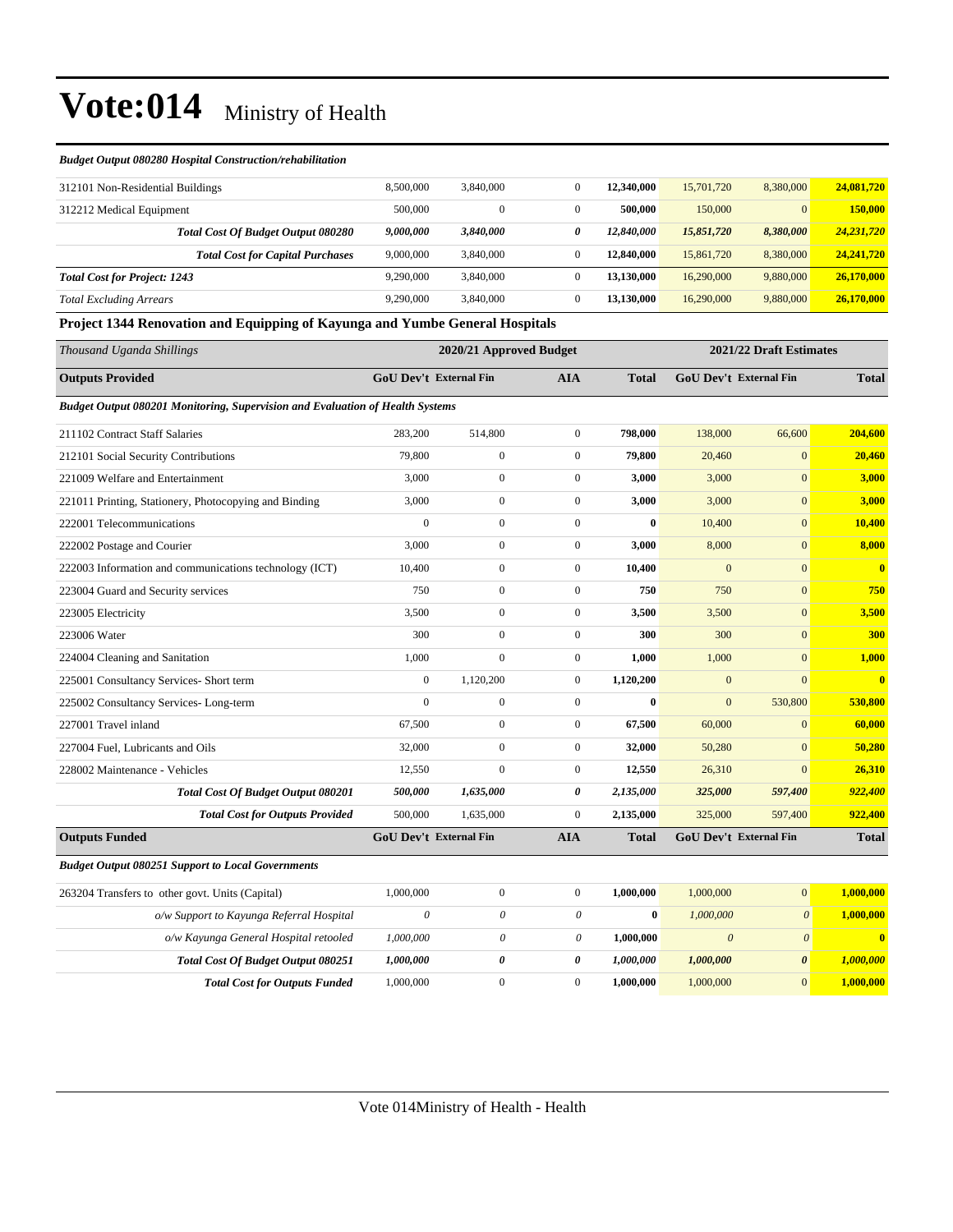| <b>Capital Purchases</b>                                                                | <b>GoU Dev't External Fin</b> |                         | <b>AIA</b>   | <b>Total</b> | <b>GoU Dev't External Fin</b> |                         | <b>Total</b> |
|-----------------------------------------------------------------------------------------|-------------------------------|-------------------------|--------------|--------------|-------------------------------|-------------------------|--------------|
| <b>Budget Output 080277 Purchase of Specialised Machinery &amp; Equipment</b>           |                               |                         |              |              |                               |                         |              |
| 312202 Machinery and Equipment                                                          | $\mathbf{0}$                  | 20,650,000              | $\mathbf{0}$ | 20,650,000   | 111,000                       | 1,875,600               | 1,986,600    |
| <b>Total Cost Of Budget Output 080277</b>                                               | 0                             | 20,650,000              | 0            | 20,650,000   | 111,000                       | 1,875,600               | 1,986,600    |
| <b>Budget Output 080280 Hospital Construction/rehabilitation</b>                        |                               |                         |              |              |                               |                         |              |
| 312101 Non-Residential Buildings                                                        | 1.380,000                     | 8,545,000               | $\mathbf{0}$ | 9,925,000    | 1,244,000                     | 2,447,000               | 3,691,000    |
| <b>Total Cost Of Budget Output 080280</b>                                               | 1,380,000                     | 8,545,000               | 0            | 9,925,000    | 1,244,000                     | 2,447,000               | 3,691,000    |
| <b>Total Cost for Capital Purchases</b>                                                 | 1,380,000                     | 29,195,000              | $\mathbf{0}$ | 30,575,000   | 1,355,000                     | 4,322,600               | 5,677,600    |
| <b>Total Cost for Project: 1344</b>                                                     | 2,880,000                     | 30,830,000              | $\mathbf{0}$ | 33,710,000   | 2,680,000                     | 4,920,000               | 7,600,000    |
| <b>Total Excluding Arrears</b>                                                          | 2,880,000                     | 30,830,000              | $\mathbf{0}$ | 33,710,000   | 2,680,000                     | 4,920,000               | 7,600,000    |
| Project 1440 Uganda Reproductive Maternal and Child Health Services Improvement Project |                               |                         |              |              |                               |                         |              |
| Thousand Uganda Shillings                                                               |                               | 2020/21 Approved Budget |              |              |                               | 2021/22 Draft Estimates |              |

| <b>Outputs Provided</b>                                                       | <b>GoU Dev't External Fin</b> |              | <b>AIA</b>       | <b>Total</b> |                       | <b>GoU Dev't External Fin</b> | <b>Total</b> |
|-------------------------------------------------------------------------------|-------------------------------|--------------|------------------|--------------|-----------------------|-------------------------------|--------------|
| Budget Output 080201 Monitoring, Supervision and Evaluation of Health Systems |                               |              |                  |              |                       |                               |              |
| 211102 Contract Staff Salaries                                                | $\mathbf{0}$                  | 5,420,560    | $\overline{0}$   | 5,420,560    | 100,000               | 1,146,542                     | 1,246,542    |
| 211103 Allowances (Inc. Casuals, Temporary)                                   | 20,000                        | 6,990,627    | $\boldsymbol{0}$ | 7,010,627    | 50,000                | 1,263,849                     | 1,313,849    |
| 212101 Social Security Contributions                                          | $\mathbf{0}$                  | 542,056      | $\overline{0}$   | 542,056      | $\mathbf{0}$          | 124,654                       | 124,654      |
| 221002 Workshops and Seminars                                                 | $\mathbf{0}$                  | 3,666,234    | $\boldsymbol{0}$ | 3,666,234    | $\mathbf{0}$          | 880,028                       | 880,028      |
| 221009 Welfare and Entertainment                                              | 20,000                        | $\mathbf{0}$ | $\overline{0}$   | 20,000       | $\mathbf{0}$          | $\overline{0}$                | $\mathbf{0}$ |
| 221011 Printing, Stationery, Photocopying and Binding                         | $\boldsymbol{0}$              | 678,957      | $\boldsymbol{0}$ | 678,957      | $\mathbf{0}$          | 729,415                       | 729,415      |
| 224001 Medical Supplies                                                       | $\mathbf{0}$                  | 33,141,062   | $\overline{0}$   | 33,141,062   | 150,000               | 6,882,663                     | 7,032,663    |
| 225001 Consultancy Services- Short term                                       | $\mathbf{0}$                  | 9,850,749    | $\overline{0}$   | 9,850,749    | $\mathbf{0}$          | 1,666,426                     | 1,666,426    |
| 225002 Consultancy Services-Long-term                                         | $\mathbf{0}$                  | 10,304,069   | $\overline{0}$   | 10,304,069   | $\mathbf{0}$          | 1,781,519                     | 1,781,519    |
| 227001 Travel inland                                                          | 60,000                        | 5,867,987    | $\boldsymbol{0}$ | 5,927,987    | 70,000                | 571,620                       | 641,620      |
| 227002 Travel abroad                                                          | $\overline{0}$                | 656,387      | $\overline{0}$   | 656,387      | $\mathbf{0}$          | 103,960                       | 103,960      |
| 227004 Fuel, Lubricants and Oils                                              | 100,000                       | $\mathbf{0}$ | $\overline{0}$   | 100,000      | 30,000                | $\Omega$                      | 30,000       |
| 282103 Scholarships and related costs                                         | $\mathbf{0}$                  | 3,826,769    | $\overline{0}$   | 3,826,769    | $\mathbf{0}$          | 279,438                       | 279,438      |
| <b>Total Cost Of Budget Output 080201</b>                                     | <i><b>200,000</b></i>         | 80,945,456   | 0                | 81,145,456   | 400,000               | 15,430,114                    | 15,830,114   |
| <b>Total Cost for Outputs Provided</b>                                        | 200,000                       | 80,945,456   | $\overline{0}$   | 81,145,456   | 400,000               | 15,430,114                    | 15,830,114   |
| <b>Outputs Funded</b>                                                         | <b>GoU Dev't External Fin</b> |              | <b>AIA</b>       | <b>Total</b> |                       | <b>GoU Dev't External Fin</b> | <b>Total</b> |
| <b>Budget Output 080251 Support to Local Governments</b>                      |                               |              |                  |              |                       |                               |              |
| 263104 Transfers to other govt. Units (Current)                               | $\mathbf{0}$                  | 103,142,550  | $\overline{0}$   | 103,142,550  | $\mathbf{0}$          | 11,953,681                    | 11,953,681   |
| o/w Reimbursement to Health Facilities for Result Based<br>Financing (RBF)    | $\theta$                      | $\theta$     | 0                | $\mathbf{0}$ | $\theta$              | 11,953,681                    | 11,953,681   |
| o/w RBF and EVD transfers                                                     | 0                             | 103,142,550  | $\theta$         | 103,142,550  | $\boldsymbol{\theta}$ | $\theta$                      | $\mathbf{0}$ |
| <b>Total Cost Of Budget Output 080251</b>                                     | 0                             | 103,142,550  | 0                | 103,142,550  | $\boldsymbol{\theta}$ | 11,953,681                    | 11,953,681   |
| <b>Total Cost for Outputs Funded</b>                                          | $\mathbf{0}$                  | 103,142,550  | $\mathbf{0}$     | 103,142,550  | $\mathbf{0}$          | 11,953,681                    | 11,953,681   |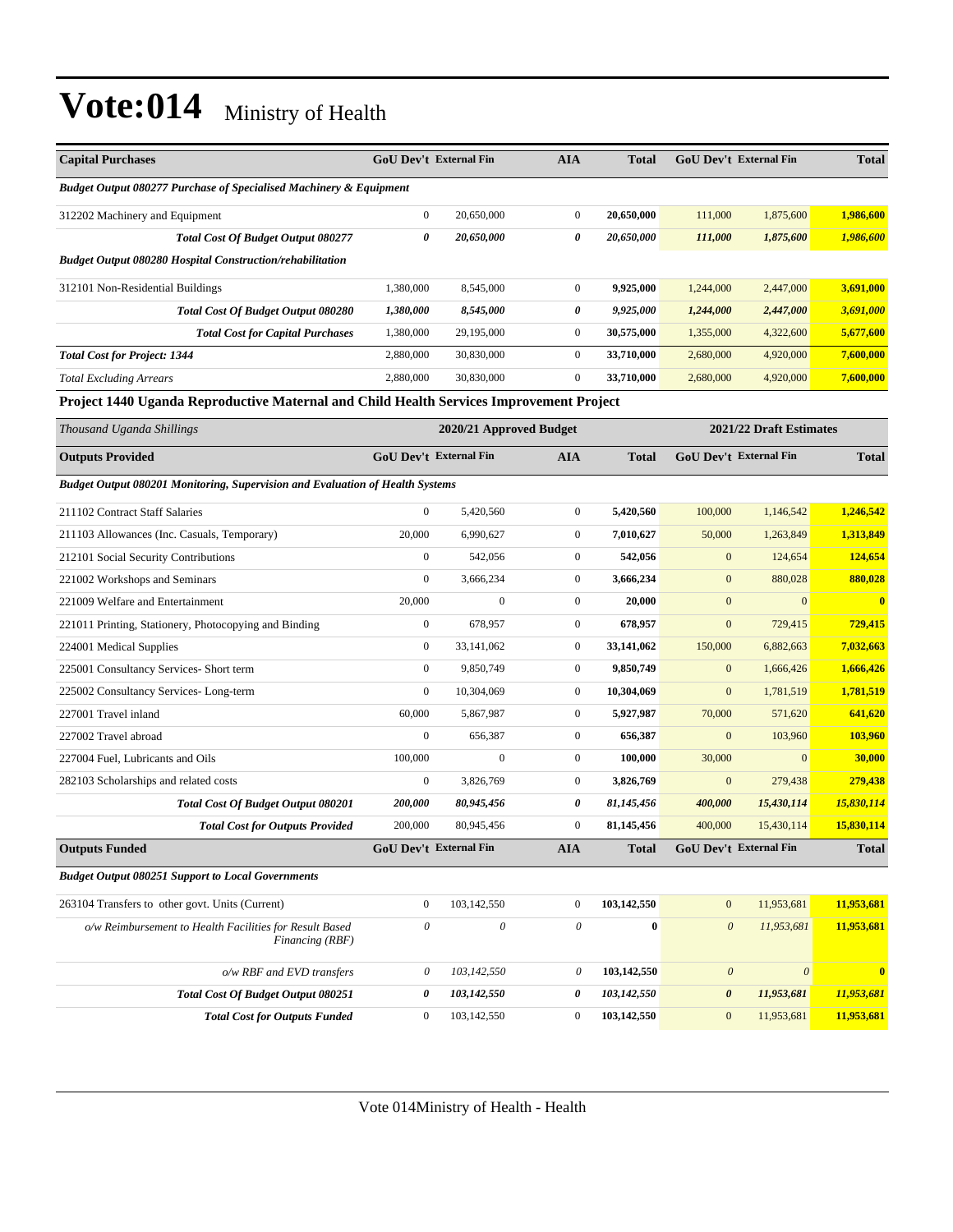| <b>Capital Purchases</b>                                                                                            | GoU Dev't External Fin |                         | <b>AIA</b>            | <b>Total</b>          | GoU Dev't External Fin |                         | <b>Total</b>          |
|---------------------------------------------------------------------------------------------------------------------|------------------------|-------------------------|-----------------------|-----------------------|------------------------|-------------------------|-----------------------|
| <b>Budget Output 080275 Purchase of Motor Vehicles and Other Transport Equipment</b>                                |                        |                         |                       |                       |                        |                         |                       |
| 312201 Transport Equipment                                                                                          | $\mathbf{0}$           | 2,192,957               | $\mathbf{0}$          | 2,192,957             | $\Omega$               | $\Omega$                | $\mathbf{0}$          |
| 312202 Machinery and Equipment                                                                                      | $\boldsymbol{0}$       | $\boldsymbol{0}$        | $\boldsymbol{0}$      | $\bf{0}$              | $\mathbf{0}$           | 181,929                 | 181,929               |
| Total Cost Of Budget Output 080275                                                                                  | 0                      | 2,192,957               | 0                     | 2,192,957             | $\boldsymbol{\theta}$  | 181,929                 | 181,929               |
| <b>Budget Output 080277 Purchase of Specialised Machinery &amp; Equipment</b>                                       |                        |                         |                       |                       |                        |                         |                       |
| 312202 Machinery and Equipment                                                                                      | $\mathbf{0}$           | 34,141,062              | $\boldsymbol{0}$      | 34,141,062            | $\mathbf{0}$           | 3,197,247               | 3,197,247             |
| Total Cost Of Budget Output 080277                                                                                  | $\theta$               | 34,141,062              | 0                     | 34,141,062            | $\boldsymbol{\theta}$  | 3,197,247               | 3,197,247             |
| Budget Output 080278 Purchase of Office and Residential Furniture and Fittings                                      |                        |                         |                       |                       |                        |                         |                       |
| 312202 Machinery and Equipment                                                                                      | $\mathbf{0}$           | 1,855,425               | $\boldsymbol{0}$      | 1,855,425             | $\mathbf{0}$           | $\overline{0}$          | $\bf{0}$              |
| 312203 Furniture & Fixtures                                                                                         | $\mathbf{0}$           | $\mathbf{0}$            | $\boldsymbol{0}$      | $\bf{0}$              | $\mathbf{0}$           | 515,407                 | 515,407               |
| <b>Total Cost Of Budget Output 080278</b>                                                                           | $\pmb{\theta}$         | 1,855,425               | $\pmb{\theta}$        | 1,855,425             | $\boldsymbol{\theta}$  | 515,407                 | 515,407               |
| <b>Budget Output 080280 Hospital Construction/rehabilitation</b>                                                    |                        |                         |                       |                       |                        |                         |                       |
| 312101 Non-Residential Buildings                                                                                    | $\mathbf{0}$           | 110,142,550             | $\boldsymbol{0}$      | 110,142,550           | $\mathbf{0}$           | $\boldsymbol{0}$        | $\bf{0}$              |
| Total Cost Of Budget Output 080280                                                                                  | 0                      | 110,142,550             | $\boldsymbol{\theta}$ | 110,142,550           | $\boldsymbol{\theta}$  | $\boldsymbol{\theta}$   | $\boldsymbol{\theta}$ |
| Budget Output 080281 Health centre construction and rehabilitation                                                  |                        |                         |                       |                       |                        |                         |                       |
| 312101 Non-Residential Buildings                                                                                    | $\mathbf{0}$           | $\boldsymbol{0}$        | $\boldsymbol{0}$      | $\bf{0}$              | $\mathbf{0}$           | 10,261,622              | 10,261,622            |
| <b>Total Cost Of Budget Output 080281</b>                                                                           | $\boldsymbol{\theta}$  | $\theta$                | $\pmb{\theta}$        | $\boldsymbol{\theta}$ | $\boldsymbol{\theta}$  | 10,261,622              | 10,261,622            |
| <b>Total Cost for Capital Purchases</b>                                                                             | $\mathbf{0}$           | 148,331,994             | $\mathbf{0}$          | 148,331,994           | $\mathbf{0}$           | 14,156,205              | 14,156,205            |
| <b>Total Cost for Project: 1440</b>                                                                                 | 200,000                | 332,420,000             | $\boldsymbol{0}$      | 332,620,000           | 400,000                | 41,540,000              | 41,940,000            |
| <b>Total Excluding Arrears</b>                                                                                      | 200,000                | 332,420,000             | $\mathbf{0}$          | 332,620,000           | 400,000                | 41,540,000              | 41,940,000            |
| Project 1519 Strengthening Capacity of Regional Referral Hospitals                                                  |                        |                         |                       |                       |                        |                         |                       |
| Thousand Uganda Shillings                                                                                           |                        | 2020/21 Approved Budget |                       |                       |                        | 2021/22 Draft Estimates |                       |
| <b>Capital Purchases</b>                                                                                            | GoU Dev't External Fin |                         | <b>AIA</b>            | <b>Total</b>          | GoU Dev't External Fin |                         | <b>Total</b>          |
| <b>Budget Output 080277 Purchase of Specialised Machinery &amp; Equipment</b>                                       |                        |                         |                       |                       |                        |                         |                       |
| 312202 Machinery and Equipment                                                                                      | 1,000,000              | $\mathbf{0}$            | $\boldsymbol{0}$      | 1,000,000             | 1,000,000              | $\mathbf{0}$            | 1,000,000             |
| <b>Total Cost Of Budget Output 080277</b>                                                                           | 1,000,000              | $\pmb{\theta}$          | 0                     | 1,000,000             | 1,000,000              | $\boldsymbol{\theta}$   | 1,000,000             |
| <b>Total Cost for Capital Purchases</b>                                                                             | 1,000,000              | $\overline{0}$          | $\mathbf{0}$          | 1,000,000             | 1,000,000              | $\mathbf{0}$            | 1,000,000             |
| <b>Total Cost for Project: 1519</b>                                                                                 | 1,000,000              | $\boldsymbol{0}$        | $\boldsymbol{0}$      | 1,000,000             | 1,000,000              | $\mathbf{0}$            | 1,000,000             |
| <b>Total Excluding Arrears</b>                                                                                      | 1,000,000              | $\theta$                | $\mathbf{0}$          | 1,000,000             | 1,000,000              | $\mathbf{0}$            | 1,000,000             |
| Project 1539 Italian Support to Health Sector Development Plan-Karamoja Infrastructure Development Project Phase II |                        |                         |                       |                       |                        |                         |                       |

| Thousand Uganda Shillings                                                            |                               | 2020/21 Approved Budget |     | 2021/22 Draft Estimates |                               |        |         |
|--------------------------------------------------------------------------------------|-------------------------------|-------------------------|-----|-------------------------|-------------------------------|--------|---------|
| <b>Outputs Provided</b>                                                              | <b>GoU</b> Dev't External Fin |                         | AIA | Total                   | <b>GoU</b> Dev't External Fin |        | Total   |
| <b>Budget Output 080201 Monitoring, Supervision and Evaluation of Health Systems</b> |                               |                         |     |                         |                               |        |         |
| 211102 Contract Staff Salaries                                                       | 0                             | 25,000                  |     | 25,000                  | $\mathbf{0}$                  | 25,000 | 25,000  |
| 211103 Allowances (Inc. Casuals, Temporary)                                          | 15,000                        | 50,000                  |     | 65,000                  | 180,000                       | 50,000 | 230,000 |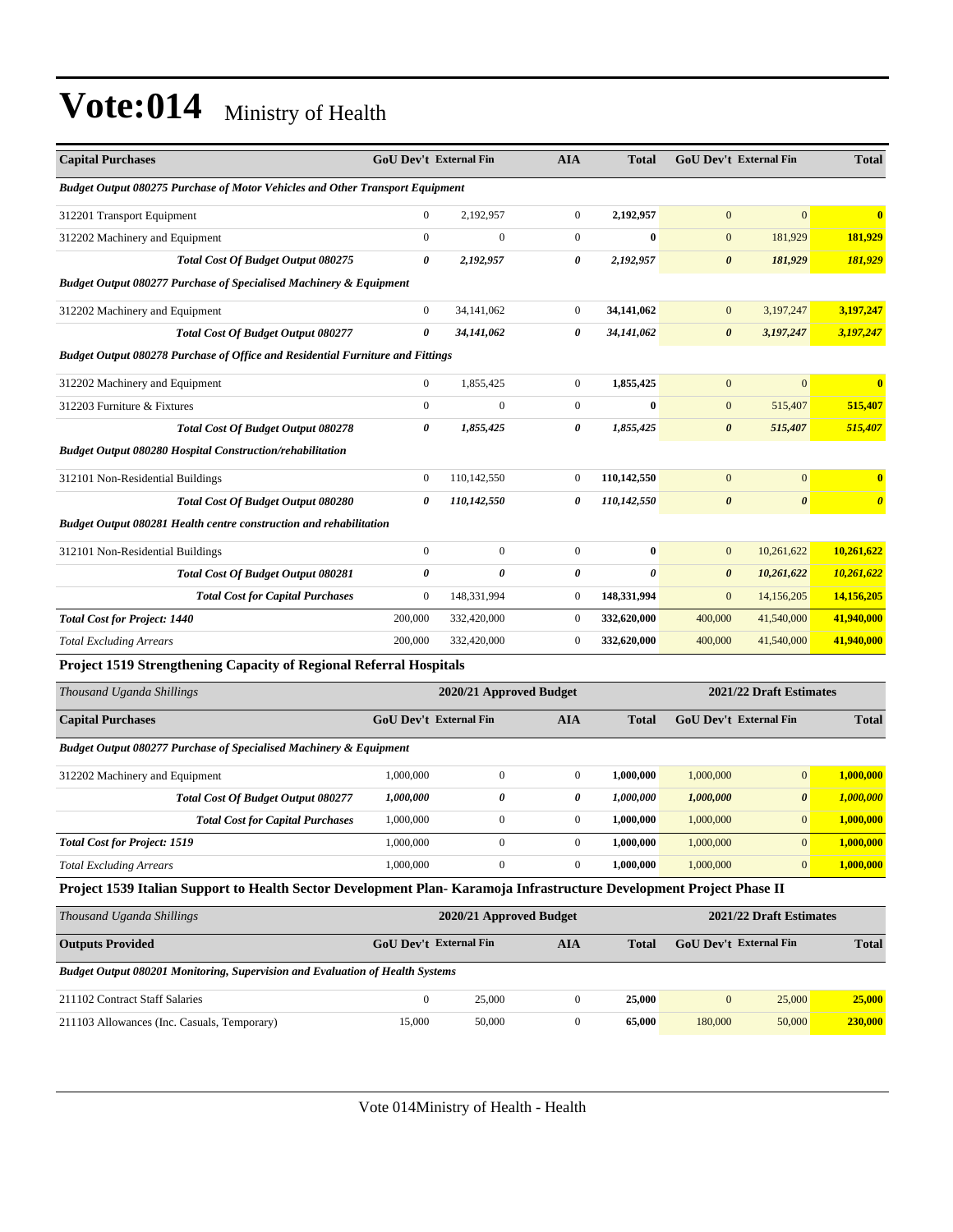| 212101 Social Security Contributions                                                 | $\mathbf{0}$                  | 2,500                   | $\boldsymbol{0}$ | 2,500        | $\mathbf{0}$           | 2,500                         | 2,500        |
|--------------------------------------------------------------------------------------|-------------------------------|-------------------------|------------------|--------------|------------------------|-------------------------------|--------------|
| 221001 Advertising and Public Relations                                              | 10,000                        | 10,000                  | $\boldsymbol{0}$ | 20,000       | 15,000                 | 15,000                        | 30,000       |
| 221007 Books, Periodicals & Newspapers                                               | $\mathbf{0}$                  | $\boldsymbol{0}$        | $\boldsymbol{0}$ | $\bf{0}$     | 4,000                  | $\mathbf{0}$                  | 4,000        |
| 221008 Computer supplies and Information Technology (IT)                             | $\mathbf{0}$                  | $\overline{0}$          | $\overline{0}$   | $\bf{0}$     | 8,000                  | $\overline{0}$                | 8,000        |
| 221009 Welfare and Entertainment                                                     | 10,000                        | $\boldsymbol{0}$        | $\boldsymbol{0}$ | 10,000       | 20,000                 | $\mathbf{0}$                  | 20,000       |
| 221011 Printing, Stationery, Photocopying and Binding                                | $\mathbf{0}$                  | 30,000                  | $\boldsymbol{0}$ | 30,000       | $\mathbf{0}$           | 30,000                        | 30,000       |
| 222001 Telecommunications                                                            | $\mathbf{0}$                  | $\boldsymbol{0}$        | $\boldsymbol{0}$ | $\bf{0}$     | 16,000                 | $\mathbf{0}$                  | 16,000       |
| 225001 Consultancy Services- Short term                                              | 210,000                       | 350,000                 | $\boldsymbol{0}$ | 560,000      | $\mathbf{0}$           | $\mathbf{0}$                  | $\bf{0}$     |
| 225002 Consultancy Services-Long-term                                                | $\mathbf{0}$                  | $\boldsymbol{0}$        | $\boldsymbol{0}$ | $\bf{0}$     | $\mathbf{0}$           | 350,000                       | 350,000      |
| 227001 Travel inland                                                                 | 25,000                        | $\boldsymbol{0}$        | $\boldsymbol{0}$ | 25,000       | 248,000                | $\mathbf{0}$                  | 248,000      |
| 227004 Fuel, Lubricants and Oils                                                     | 91,000                        | $\boldsymbol{0}$        | $\boldsymbol{0}$ | 91,000       | 200,000                | $\mathbf{0}$                  | 200,000      |
| 228002 Maintenance - Vehicles                                                        | $\mathbf{0}$                  | $\boldsymbol{0}$        | $\boldsymbol{0}$ | $\bf{0}$     | 20,000                 | $\mathbf{0}$                  | 20,000       |
| <b>Total Cost Of Budget Output 080201</b>                                            | 361,000                       | 467,500                 | 0                | 828,500      | 711,000                | 472,500                       | 1,183,500    |
| <b>Total Cost for Outputs Provided</b>                                               | 361,000                       | 467,500                 | $\boldsymbol{0}$ | 828,500      | 711,000                | 472,500                       | 1,183,500    |
| <b>Capital Purchases</b>                                                             | <b>GoU Dev't External Fin</b> |                         | <b>AIA</b>       | <b>Total</b> |                        | <b>GoU Dev't External Fin</b> | <b>Total</b> |
| Budget Output 080275 Purchase of Motor Vehicles and Other Transport Equipment        |                               |                         |                  |              |                        |                               |              |
| 312201 Transport Equipment                                                           | $\mathbf{0}$                  | 3,360,000               | $\boldsymbol{0}$ | 3,360,000    | $\mathbf{0}$           | 2,599,500                     | 2,599,500    |
| Total Cost Of Budget Output 080275                                                   | $\boldsymbol{\theta}$         | 3,360,000               | 0                | 3,360,000    | $\boldsymbol{\theta}$  | 2,599,500                     | 2,599,500    |
| <b>Budget Output 080277 Purchase of Specialised Machinery &amp; Equipment</b>        |                               |                         |                  |              |                        |                               |              |
| 312202 Machinery and Equipment                                                       | $\mathbf{0}$                  | 28,000                  | $\boldsymbol{0}$ | 28,000       | $\mathbf{0}$           | 28,000                        | 28,000       |
| <b>Total Cost Of Budget Output 080277</b>                                            | 0                             | 28,000                  | 0                | 28,000       | $\boldsymbol{\theta}$  | 28,000                        | 28,000       |
| <b>Budget Output 080280 Hospital Construction/rehabilitation</b>                     |                               |                         |                  |              |                        |                               |              |
|                                                                                      | $\mathbf{0}$                  | 9,081,987               | $\boldsymbol{0}$ | 9,081,987    | 3,000,000              | 2,090,000                     | 5,090,000    |
| 312101 Non-Residential Buildings                                                     | 0                             | 9,081,987               | 0                | 9,081,987    |                        | 2,090,000                     | 5,090,000    |
| Total Cost Of Budget Output 080280                                                   | $\boldsymbol{0}$              | 12,469,987              | $\boldsymbol{0}$ | 12,469,987   | 3,000,000<br>3,000,000 |                               | 7,717,500    |
| <b>Total Cost for Capital Purchases</b>                                              | 361,000                       | 12,937,487              | $\boldsymbol{0}$ | 13,298,487   |                        | 4,717,500                     | 8,901,000    |
| <b>Total Cost for Project: 1539</b>                                                  | 361,000                       |                         | $\boldsymbol{0}$ | 13,298,487   | 3,711,000              | 5,190,000<br>5,190,000        | 8,901,000    |
| <b>Total Excluding Arrears</b>                                                       |                               | 12,937,487              |                  |              | 3,711,000              |                               |              |
| <b>Project 1566 Retooling of Ministry of Health</b>                                  |                               |                         |                  |              |                        |                               |              |
| Thousand Uganda Shillings                                                            |                               | 2020/21 Approved Budget |                  |              |                        | 2021/22 Draft Estimates       |              |
| <b>Outputs Provided</b>                                                              | GoU Dev't External Fin        |                         | AIA              | <b>Total</b> |                        | GoU Dev't External Fin        | <b>Total</b> |
| <b>Budget Output 080201 Monitoring, Supervision and Evaluation of Health Systems</b> |                               |                         |                  |              |                        |                               |              |
| 211103 Allowances (Inc. Casuals, Temporary)                                          | 81,050                        | $\boldsymbol{0}$        | $\boldsymbol{0}$ | 81,050       | 81,050                 | $\vert 0 \vert$               | 81,050       |
| 213001 Medical expenses (To employees)                                               | 7,059                         | $\boldsymbol{0}$        | $\boldsymbol{0}$ | 7,059        | 7,059                  | 0                             | 7,059        |
| 213002 Incapacity, death benefits and funeral expenses                               | 7,059                         | $\boldsymbol{0}$        | $\boldsymbol{0}$ | 7,059        | 7,059                  | 0                             | 7,059        |
| 221011 Printing, Stationery, Photocopying and Binding                                | 1,000,000                     | $\boldsymbol{0}$        | $\boldsymbol{0}$ | 1,000,000    | 2,000,000              | 0                             | 2,000,000    |
| 222001 Telecommunications                                                            | 7,059                         | $\boldsymbol{0}$        | $\boldsymbol{0}$ | 7,059        | 7,059                  | $\vert 0 \vert$               | 7,059        |
| 223004 Guard and Security services                                                   | 134,273                       | $\boldsymbol{0}$        | $\boldsymbol{0}$ | 134,273      | 134,273                | 0                             | 134,273      |
| 223005 Electricity                                                                   | 510,953                       | $\boldsymbol{0}$        | $\boldsymbol{0}$ | 510,953      | 510,953                | 0                             | 510,953      |
| 223006 Water                                                                         | 9,471                         | $\boldsymbol{0}$        | $\boldsymbol{0}$ | 9,471        | 9,471                  | $\vert 0 \vert$               | 9,471        |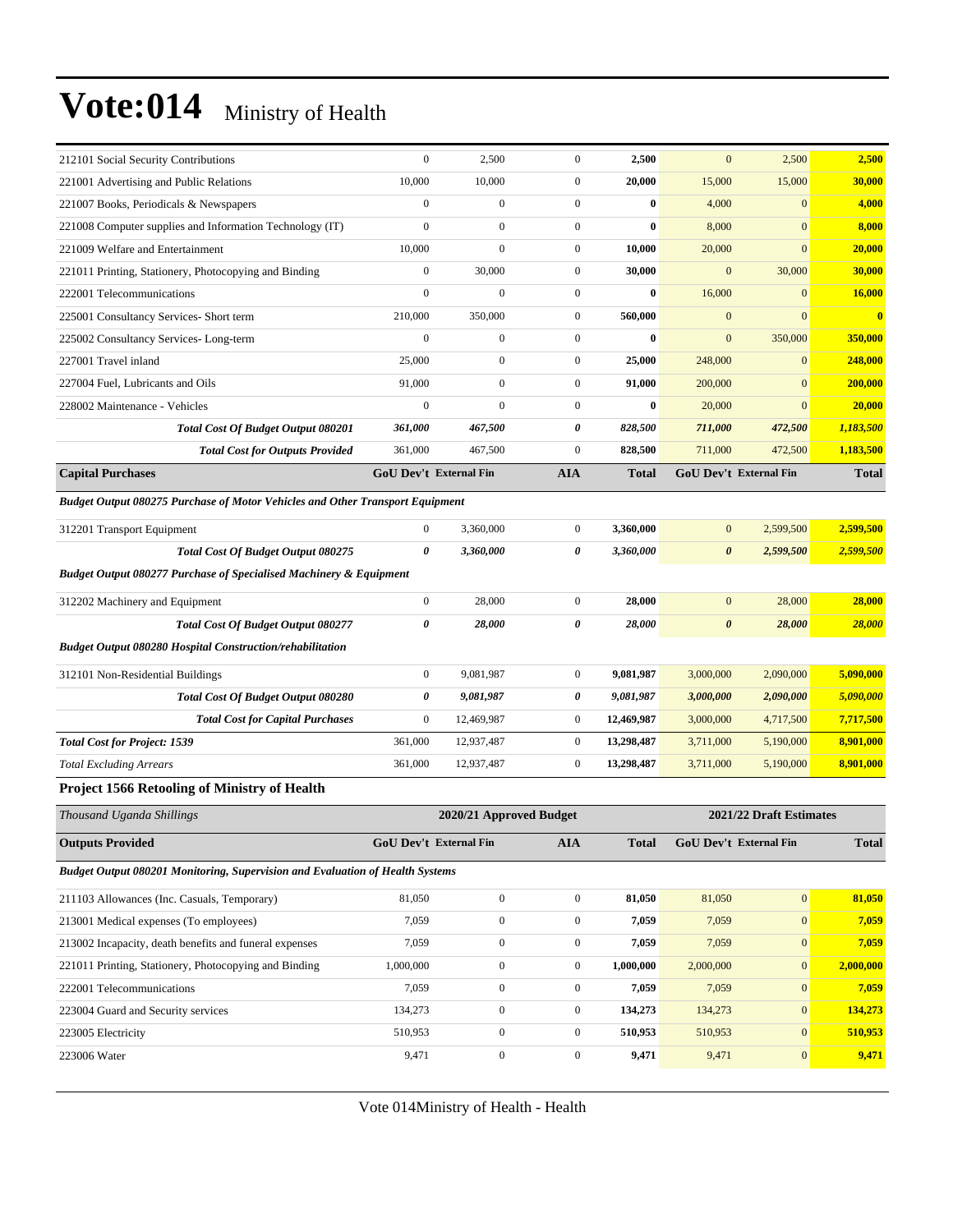| 224004 Cleaning and Sanitation                                                 | 97,960                               | $\boldsymbol{0}$ | $\boldsymbol{0}$               | 97,960       | 97,959                | $\boldsymbol{0}$                       | 97,959                |
|--------------------------------------------------------------------------------|--------------------------------------|------------------|--------------------------------|--------------|-----------------------|----------------------------------------|-----------------------|
| 224005 Uniforms, Beddings and Protective Gear                                  | 4,100,000                            | $\boldsymbol{0}$ | $\boldsymbol{0}$               | 4,100,000    | 4,100,000             | $\mathbf{0}$                           | 4,100,000             |
| 225001 Consultancy Services- Short term                                        | $\boldsymbol{0}$                     | $\boldsymbol{0}$ | $\boldsymbol{0}$               | $\bf{0}$     | 636,000               | $\mathbf{0}$                           | 636,000               |
| 227001 Travel inland                                                           | 20,000                               | $\mathbf{0}$     | $\boldsymbol{0}$               | 20,000       | 20,000                | $\mathbf{0}$                           | 20,000                |
| 227003 Carriage, Haulage, Freight and transport hire                           | 2,300,000                            | $\boldsymbol{0}$ | $\boldsymbol{0}$               | 2,300,000    | 1,800,000             | $\mathbf{0}$                           | 1.800,000             |
| 227004 Fuel, Lubricants and Oils                                               | 212,118                              | $\boldsymbol{0}$ | $\boldsymbol{0}$               | 212,118      | 712,118               | $\mathbf{0}$                           | 712,118               |
| <b>Total Cost Of Budget Output 080201</b>                                      | 8,487,000                            | $\theta$         | 0                              | 8,487,000    | 10,123,000            | $\boldsymbol{\theta}$                  | 10,123,000            |
| <b>Total Cost for Outputs Provided</b>                                         | 8,487,000                            | $\boldsymbol{0}$ | $\boldsymbol{0}$               | 8,487,000    | 10,123,000            | $\mathbf{0}$                           | 10,123,000            |
| <b>Outputs Funded</b>                                                          | <b>GoU Dev't External Fin</b>        |                  | <b>AIA</b>                     | <b>Total</b> |                       | GoU Dev't External Fin                 | <b>Total</b>          |
| <b>Budget Output 080251 Support to Local Governments</b>                       |                                      |                  |                                |              |                       |                                        |                       |
| 263204 Transfers to other govt. Units (Capital)                                | 1,283,072                            | $\overline{0}$   | $\mathbf{0}$                   | 1,283,072    | 1,283,072             | $\mathbf{0}$                           | 1,283,072             |
| o/w Transfers to other govt. Units (Capital                                    | $\boldsymbol{\theta}$                | 0                | 0                              | $\bf{0}$     | 1,283,072             | $\boldsymbol{\theta}$                  | 1,283,072             |
| o/w TRANSFERS TO LOCAL GOVERNMENTS                                             | 1,283,072                            | 0                | 0                              | 1,283,072    | $\boldsymbol{\theta}$ | $\boldsymbol{\theta}$                  | $\bf{0}$              |
| Total Cost Of Budget Output 080251                                             | 1,283,072                            | 0                | 0                              | 1,283,072    | 1,283,072             | $\boldsymbol{\theta}$                  | 1,283,072             |
| <b>Total Cost for Outputs Funded</b>                                           | 1,283,072                            | $\overline{0}$   | $\boldsymbol{0}$               | 1,283,072    | 1,283,072             | $\mathbf{0}$                           | 1,283,072             |
| <b>Capital Purchases</b>                                                       | <b>GoU Dev't External Fin</b>        |                  | <b>AIA</b>                     | <b>Total</b> |                       | GoU Dev't External Fin                 | <b>Total</b>          |
| Budget Output 080272 Government Buildings and Administrative Infrastructure    |                                      |                  |                                |              |                       |                                        |                       |
| 312101 Non-Residential Buildings                                               | 1,177,000                            | $\mathbf{0}$     | $\boldsymbol{0}$               | 1,177,000    | 1,177,000             | $\boldsymbol{0}$                       | 1,177,000             |
| <b>Total Cost Of Budget Output 080272</b>                                      | 1,177,000                            | 0                | 0                              | 1,177,000    | 1,177,000             | $\boldsymbol{\theta}$                  | 1,177,000             |
| Budget Output 080276 Purchase of Office and ICT Equipment, including Software  |                                      |                  |                                |              |                       |                                        |                       |
| 312213 ICT Equipment                                                           | 6,336,000                            | $\boldsymbol{0}$ | $\boldsymbol{0}$               | 6,336,000    | 200,000               | $\boldsymbol{0}$                       | 200,000               |
| Total Cost Of Budget Output 080276                                             | 6,336,000                            | 0                | 0                              | 6,336,000    | 200,000               | $\boldsymbol{\theta}$                  | 200,000               |
| <b>Budget Output 080277 Purchase of Specialised Machinery &amp; Equipment</b>  |                                      |                  |                                |              |                       |                                        |                       |
| 312202 Machinery and Equipment                                                 | 400,000                              | $\boldsymbol{0}$ | $\boldsymbol{0}$               | 400,000      | 1,200,000             | $\boldsymbol{0}$                       | 1,200,000             |
| <b>Total Cost Of Budget Output 080277</b>                                      | 400,000                              | 0                | 0                              | 400,000      | 1,200,000             | $\boldsymbol{\theta}$                  | 1,200,000             |
| Budget Output 080278 Purchase of Office and Residential Furniture and Fittings |                                      |                  |                                |              |                       |                                        |                       |
| 312203 Furniture & Fixtures                                                    | 125,000                              | $\boldsymbol{0}$ | $\boldsymbol{0}$               | 125,000      | 125,000               | $\boldsymbol{0}$                       | 125,000               |
| <b>Total Cost Of Budget Output 080278</b>                                      | 125,000                              | $\theta$         | 0                              | 125,000      | 125,000               | $\boldsymbol{\theta}$                  | 125,000               |
| <b>Budget Output 080280 Hospital Construction/rehabilitation</b>               |                                      |                  |                                |              |                       |                                        |                       |
|                                                                                |                                      |                  |                                |              |                       |                                        |                       |
| 312101 Non-Residential Buildings                                               | 2,000,000                            | $\boldsymbol{0}$ | $\boldsymbol{0}$               | 2,000,000    | 5,400,000             | $\mathbf{0}$                           | 5,400,000             |
| <b>Total Cost Of Budget Output 080280</b>                                      | 2,000,000                            | 0                | $\pmb{\theta}$                 | 2,000,000    | 5,400,000             | $\pmb{\theta}$                         | 5,400,000             |
| <b>Total Cost for Capital Purchases</b>                                        | 10,038,000<br>GoU Dev't External Fin | $\boldsymbol{0}$ | $\boldsymbol{0}$<br><b>AIA</b> | 10,038,000   | 8,102,000             | $\mathbf{0}$<br>GoU Dev't External Fin | 8,102,000             |
| <b>Arrears</b>                                                                 |                                      |                  |                                | <b>Total</b> |                       |                                        | <b>Total</b>          |
| <b>Budget Output 080299 Arrears</b>                                            |                                      |                  |                                |              |                       |                                        |                       |
| 321605 Domestic arrears (Budgeting)                                            | 280,398                              | $\boldsymbol{0}$ | $\mathbf{0}$                   | 280,398      | $\boldsymbol{0}$      | $\boldsymbol{0}$                       | $\mathbf{0}$          |
| Total Cost Of Budget Output 080299                                             | 280,398                              | 0                | 0                              | 280,398      | $\pmb{\theta}$        | $\pmb{\theta}$                         | $\boldsymbol{\theta}$ |
| <b>Total Cost for Arrears</b>                                                  | 280,398                              | $\boldsymbol{0}$ | $\boldsymbol{0}$               | 280,398      | $\mathbf{0}$          | $\mathbf{0}$                           | $\bf{0}$              |
| <b>Total Cost for Project: 1566</b>                                            | 20,088,470                           | $\boldsymbol{0}$ | $\boldsymbol{0}$               | 20,088,470   | 19,508,072            | $\mathbf{0}$                           | 19,508,072            |
| <b>Total Excluding Arrears</b>                                                 | 19,808,072                           | $\boldsymbol{0}$ | $\boldsymbol{0}$               | 19,808,072   | 19,508,072            | $\mathbf{0}$                           | 19,508,072            |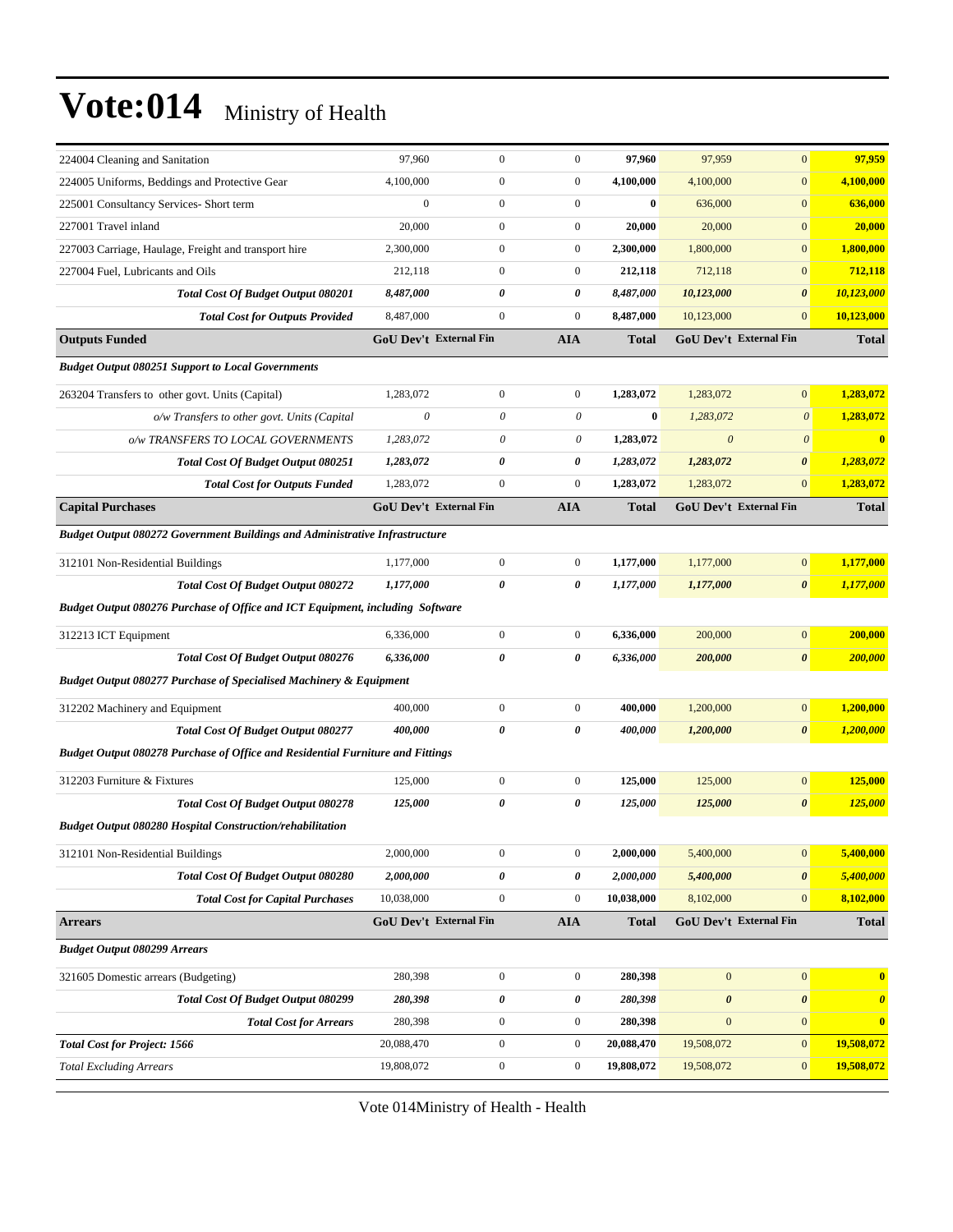|                                                                                           |                       | <b>GoU</b> External Fin   | <b>AIA</b>            | <b>Total</b> | GoU                       | <b>External Fin</b>     | <b>Total</b>            |
|-------------------------------------------------------------------------------------------|-----------------------|---------------------------|-----------------------|--------------|---------------------------|-------------------------|-------------------------|
| <b>Total Cost for Sub-SubProgramme 02</b>                                                 | 33,819,470            | 380,027,487               | $\bf{0}$              | 413,846,957  | 43,589,072                | 61,530,000              | 105,119,072             |
| <b>Total Excluding Arrears</b>                                                            | 33,539,072            | 380,027,487               | $\mathbf{0}$          | 413,566,559  | 43,589,072                | 61,530,000              | 105,119,072             |
| <b>Sub-SubProgrammme 03 Health Research</b>                                               |                       |                           |                       |              |                           |                         |                         |
| <b>Recurrent Budget Estimates</b>                                                         |                       |                           |                       |              |                           |                         |                         |
| <b>Department 04 Research Institutions</b>                                                |                       |                           |                       |              |                           |                         |                         |
| Thousand Uganda Shillings                                                                 |                       | 2020/21 Approved Budget   |                       |              |                           | 2021/22 Draft Estimates |                         |
| <b>Outputs Funded</b>                                                                     | Wage                  | Non Wage                  | AIA                   | <b>Total</b> | Wage                      | Non Wage                | <b>Total</b>            |
| Budget Output 080352 Support to Uganda National Health Research Organisation(UNHRO)       |                       |                           |                       |              |                           |                         |                         |
| 263104 Transfers to other govt. Units (Current)                                           | $\boldsymbol{0}$      | 548,000                   | $\boldsymbol{0}$      | 548,000      | $\mathbf{0}$              | 548,000                 | 548,000                 |
| o/w Transfers to other Government Units- NCRI                                             | $\boldsymbol{\theta}$ | 308,000                   | $\boldsymbol{\theta}$ | 308,000      | $\boldsymbol{\theta}$     | $\boldsymbol{\theta}$   | o                       |
| o/w Transfers to other Government Units-UNHRO                                             | $\theta$              | 240,000                   | 0                     | 240,000      | $\boldsymbol{\theta}$     | $\mathcal{O}$           | $\bf{0}$                |
| o/w Natural Chemotherapeutics Research Institute (NCRI)                                   | $\theta$              | $\boldsymbol{\mathit{0}}$ | 0                     | $\bf{0}$     | $\boldsymbol{\mathit{0}}$ | 308,000                 | 308,000                 |
| o/w Uganda National Health Research Organization<br>(UNHRO)                               | $\mathcal O$          | $\theta$                  | $\theta$              | $\bf{0}$     | $\boldsymbol{\theta}$     | 240,000                 | 240,000                 |
| <b>Total Cost of Budget Output 52</b>                                                     | 0                     | 548,000                   | 0                     | 548,000      | $\boldsymbol{\theta}$     | 548,000                 | 548,000                 |
| <b>Total Cost Of Outputs Funded</b>                                                       | $\bf{0}$              | 548,000                   | $\bf{0}$              | 548,000      | $\bf{0}$                  | 548,000                 | 548,000                 |
| <b>Total Cost for Department 04</b>                                                       | $\bf{0}$              | 548,000                   | $\bf{0}$              | 548,000      | $\bf{0}$                  | 548,000                 | 548,000                 |
| <b>Total Excluding Arrears</b>                                                            | $\boldsymbol{0}$      | 548,000                   | $\mathbf{0}$          | 548,000      | $\mathbf{0}$              | 548,000                 | 548,000                 |
| <b>Department 05 JCRC</b>                                                                 |                       |                           |                       |              |                           |                         |                         |
| Thousand Uganda Shillings                                                                 |                       | 2020/21 Approved Budget   |                       |              |                           | 2021/22 Draft Estimates |                         |
| <b>Outputs Funded</b>                                                                     | Wage                  | Non Wage                  | AIA                   | <b>Total</b> | Wage                      | Non Wage                | <b>Total</b>            |
| Budget Output 080351 Specialised Medical Research in HIV/AIDS and Clinical Care (JCRC)    |                       |                           |                       |              |                           |                         |                         |
| 263104 Transfers to other govt. Units (Current)                                           | $\boldsymbol{0}$      | 240,000                   | $\boldsymbol{0}$      | 240,000      | $\mathbf{0}$              | 240,000                 | 240,000                 |
| o/w Specialized HIV/AIDS services and Clinical care                                       | $\boldsymbol{\theta}$ | 240,000                   | $\theta$              | 240,000      | $\boldsymbol{\theta}$     | $\boldsymbol{\theta}$   | $\overline{\mathbf{0}}$ |
| o/w Specialized medical research in HIV/AIDS and clinical<br>care                         | $\theta$              | 0                         | 0                     | $\bf{0}$     | $\boldsymbol{\theta}$     | 240,000                 | 240,000                 |
| <b>Total Cost of Budget Output 51</b>                                                     | 0                     | 240,000                   | 0                     | 240,000      | $\boldsymbol{\theta}$     | 240,000                 | 240,000                 |
| <b>Total Cost Of Outputs Funded</b>                                                       | $\bf{0}$              | 240,000                   | $\bf{0}$              | 240,000      | $\bf{0}$                  | 240,000                 | 240,000                 |
| <b>Total Cost for Department 05</b>                                                       | $\bf{0}$              | 240,000                   | $\bf{0}$              | 240,000      | $\pmb{0}$                 | 240,000                 | 240,000                 |
| <b>Total Excluding Arrears</b>                                                            | $\boldsymbol{0}$      | 240,000                   | $\boldsymbol{0}$      | 240,000      | $\mathbf{0}$              | 240,000                 | 240,000                 |
|                                                                                           |                       | GoU External Fin          | <b>AIA</b>            | <b>Total</b> | GoU                       | <b>External Fin</b>     | <b>Total</b>            |
|                                                                                           |                       |                           |                       |              |                           |                         |                         |
| <b>Total Cost for Sub-SubProgramme 03</b>                                                 | 788,000               | $\bf{0}$                  | $\bf{0}$              | 788,000      | 788,000                   | $\bf{0}$                | 788,000                 |
| <b>Total Excluding Arrears</b><br>Sub SubProgramming 05 Pharmaceutical and other Supplies | 788,000               | $\boldsymbol{0}$          | $\boldsymbol{0}$      | 788,000      | 788,000                   | $\mathbf{0}$            | 788,000                 |

*Sub-SubProgrammme 05 Pharmaceutical and other Supplies*

*Recurrent Budget Estimates*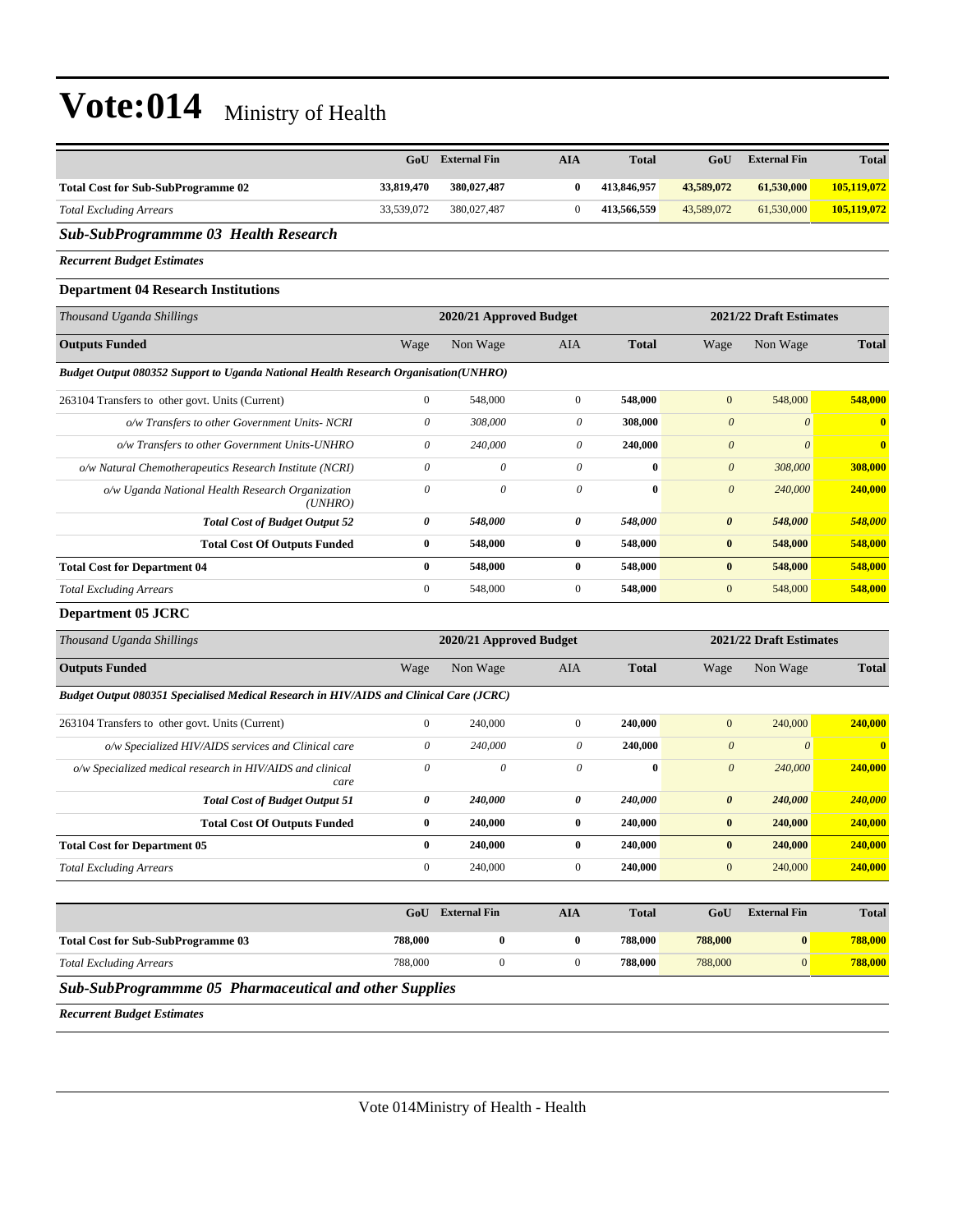#### **Department 18 Pharmaceuticals & Natural Medicine**

| Thousand Uganda Shillings                                                | 2020/21 Approved Budget |              |                |              |                  | 2021/22 Draft Estimates |              |  |
|--------------------------------------------------------------------------|-------------------------|--------------|----------------|--------------|------------------|-------------------------|--------------|--|
| <b>Outputs Provided</b>                                                  | Wage                    | Non Wage     | <b>AIA</b>     | <b>Total</b> | Wage             | Non Wage                | <b>Total</b> |  |
| <b>Budget Output 080504 Technical Support, Monitoring and Evaluation</b> |                         |              |                |              |                  |                         |              |  |
| 211101 General Staff Salaries                                            | 204.163                 | $\mathbf{0}$ | $\overline{0}$ | 204.163      | 204,163          | $\overline{0}$          | 204,163      |  |
| 211103 Allowances (Inc. Casuals, Temporary)                              | $\mathbf{0}$            | 10,000       | $\mathbf{0}$   | 10,000       | $\mathbf{0}$     | 10,000                  | 10,000       |  |
| 213002 Incapacity, death benefits and funeral expenses                   | $\overline{0}$          | 10,000       | $\Omega$       | 10,000       | $\overline{0}$   | 10,000                  | 10,000       |  |
| 221009 Welfare and Entertainment                                         | $\overline{0}$          | 8,000        | $\mathbf{0}$   | 8,000        | $\mathbf{0}$     | 8,000                   | 8,000        |  |
| 221011 Printing, Stationery, Photocopying and Binding                    | $\overline{0}$          | 1,815        | $\mathbf{0}$   | 1,815        | $\boldsymbol{0}$ | 1,815                   | 1,815        |  |
| 227001 Travel inland                                                     | $\overline{0}$          | 73,470       | $\mathbf{0}$   | 73,470       | $\mathbf{0}$     | 68,470                  | 68,470       |  |
| 227002 Travel abroad                                                     | $\overline{0}$          | 16,200       | $\mathbf{0}$   | 16,200       | $\mathbf{0}$     | 16,200                  | 16,200       |  |
| 227004 Fuel, Lubricants and Oils                                         | $\mathbf{0}$            | 30,028       | $\mathbf{0}$   | 30,028       | $\mathbf{0}$     | 30,028                  | 30,028       |  |
| 228002 Maintenance - Vehicles                                            | $\mathbf{0}$            | 20,000       | $\mathbf{0}$   | 20,000       | $\overline{0}$   | 25,000                  | 25,000       |  |
| <b>Total Cost of Budget Output 04</b>                                    | 204,163                 | 169,513      | 0              | 373,676      | 204,163          | 169,513                 | 373,676      |  |
| <b>Total Cost Of Outputs Provided</b>                                    | 204,163                 | 169,513      | $\bf{0}$       | 373,676      | 204,163          | 169,513                 | 373,676      |  |
| <b>Total Cost for Department 18</b>                                      | 204,163                 | 169,513      | $\bf{0}$       | 373,676      | 204,163          | 169,513                 | 373,676      |  |
| <b>Total Excluding Arrears</b>                                           | 204,163                 | 169,513      | $\mathbf{0}$   | 373,676      | 204,163          | 169,513                 | 373,676      |  |
| <b>Development Budget Estimates</b>                                      |                         |              |                |              |                  |                         |              |  |

#### **Project 0220 Global Fund for AIDS, TB and Malaria**

| Thousand Uganda Shillings                                                                |                               | 2020/21 Approved Budget |                |              |                | 2021/22 Draft Estimates       |              |
|------------------------------------------------------------------------------------------|-------------------------------|-------------------------|----------------|--------------|----------------|-------------------------------|--------------|
| <b>Outputs Provided</b>                                                                  | <b>GoU Dev't External Fin</b> |                         | <b>AIA</b>     | <b>Total</b> |                | <b>GoU Dev't External Fin</b> | <b>Total</b> |
| Budget Output 080501 Preventive and curative Medical Supplies (including immuninisation) |                               |                         |                |              |                |                               |              |
| 211102 Contract Staff Salaries                                                           | $\Omega$                      | 3,591,000               | $\Omega$       | 3,591,000    | $\overline{0}$ | 9,489,210                     | 9,489,210    |
| 212101 Social Security Contributions                                                     | $\Omega$                      | 359,100                 | $\Omega$       | 359,100      | $\overline{0}$ | 948,921                       | 948,921      |
| 221001 Advertising and Public Relations                                                  | $\Omega$                      | 1,166,403               | $\Omega$       | 1,166,403    | $\mathbf{0}$   | 3,034,231                     | 3,034,231    |
| 221002 Workshops and Seminars                                                            | $\overline{0}$                | 7,443,071               | $\mathbf{0}$   | 7,443,071    | $\mathbf{0}$   | 7,898,660                     | 7,898,660    |
| 221003 Staff Training                                                                    | $\mathbf{0}$                  | 1,282,552               | $\mathbf{0}$   | 1,282,552    | $\mathbf{0}$   | 3,630,048                     | 3,630,048    |
| 221008 Computer supplies and Information Technology (IT)                                 | $\mathbf{0}$                  | $\mathbf{0}$            | $\mathbf{0}$   | $\mathbf{0}$ | $\overline{0}$ | 26,426,243                    | 26,426,243   |
| 221009 Welfare and Entertainment                                                         | $\Omega$                      | $\Omega$                | $\Omega$       | 0            | $\overline{0}$ | 165,020                       | 165,020      |
| 221011 Printing, Stationery, Photocopying and Binding                                    | $\overline{0}$                | 7,318,486               | $\mathbf{0}$   | 7,318,486    | $\mathbf{0}$   | 11,880,526                    | 11,880,526   |
| 222001 Telecommunications                                                                | $\mathbf{0}$                  | $\mathbf{0}$            | $\mathbf{0}$   | $\mathbf{0}$ | $\overline{0}$ | 146,652                       | 146,652      |
| 222003 Information and communications technology (ICT)                                   | $\mathbf{0}$                  | 556,977                 | $\overline{0}$ | 556,977      | $\overline{0}$ | 193,165                       | 193,165      |
| 224001 Medical Supplies                                                                  | $\Omega$                      | 530,080,996             | $\mathbf{0}$   | 530,080,996  | $\overline{0}$ | 263,078,757                   | 263,078,757  |
| 224005 Uniforms, Beddings and Protective Gear                                            | $\mathbf{0}$                  | $\mathbf{0}$            | $\overline{0}$ | $\mathbf{0}$ | $\mathbf{0}$   | 476,336                       | 476,336      |
| 225001 Consultancy Services- Short term                                                  | $\mathbf{0}$                  | 11,012,460              | $\mathbf{0}$   | 11,012,460   | $\mathbf{0}$   | 18,450,698                    | 18,450,698   |
| 227001 Travel inland                                                                     | $\Omega$                      | 4,111,228               | $\Omega$       | 4,111,228    | $\overline{0}$ | 8,753,804                     | 8,753,804    |
| 227002 Travel abroad                                                                     | $\Omega$                      | 86,640                  | $\Omega$       | 86,640       | $\overline{0}$ | $\Omega$                      | $\mathbf{0}$ |
| 227003 Carriage, Haulage, Freight and transport hire                                     | $\Omega$                      | 131,860,534             | $\Omega$       | 131,860,534  | $\overline{0}$ | 68,806,482                    | 68,806,482   |
| 227004 Fuel. Lubricants and Oils                                                         | $\Omega$                      | $\mathbf{0}$            | $\Omega$       | $\mathbf{0}$ | $\mathbf{0}$   | 438,387                       | 438,387      |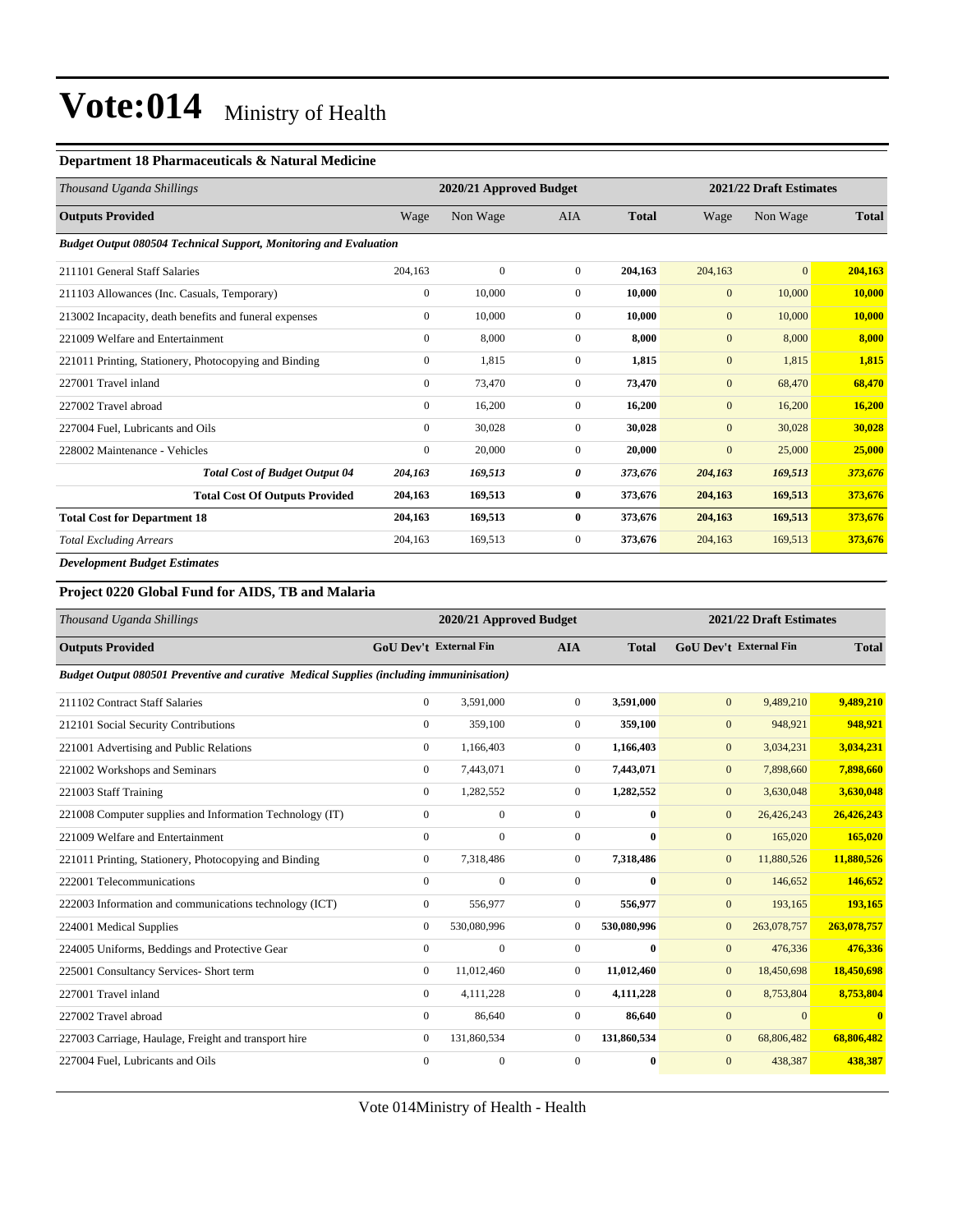| 228002 Maintenance - Vehicles                                              | $\mathbf{0}$              | $\boldsymbol{0}$          | $\mathbf{0}$              | $\bf{0}$     | $\mathbf{0}$          | 68,938                 | 68,938       |
|----------------------------------------------------------------------------|---------------------------|---------------------------|---------------------------|--------------|-----------------------|------------------------|--------------|
| 228003 Maintenance – Machinery, Equipment & Furniture                      | $\mathbf{0}$              | $\boldsymbol{0}$          | $\boldsymbol{0}$          | $\bf{0}$     | $\mathbf{0}$          | 1,481,522              | 1,481,522    |
| 228004 Maintenance - Other                                                 | $\mathbf{0}$              | $\boldsymbol{0}$          | $\boldsymbol{0}$          | $\bf{0}$     | $\mathbf{0}$          | 7,311,200              | 7,311,200    |
| <b>Total Cost Of Budget Output 080501</b>                                  | 0                         | 698,869,446               | 0                         | 698,869,446  | $\boldsymbol{\theta}$ | 432,678,800            | 432,678,800  |
| <b>Budget Output 080503 Monitoring and Evaluation Capacity Improvement</b> |                           |                           |                           |              |                       |                        |              |
| 211102 Contract Staff Salaries                                             | 1,830,603                 | $\boldsymbol{0}$          | $\boldsymbol{0}$          | 1,830,603    | 2,233,800             | $\boldsymbol{0}$       | 2,233,800    |
| 211103 Allowances (Inc. Casuals, Temporary)                                | 697,080                   | $\boldsymbol{0}$          | $\boldsymbol{0}$          | 697,080      | 442,990               | $\mathbf{0}$           | 442,990      |
| 212101 Social Security Contributions                                       | 183,060                   | $\boldsymbol{0}$          | $\boldsymbol{0}$          | 183,060      | 223,380               | $\mathbf{0}$           | 223,380      |
| 221001 Advertising and Public Relations                                    | 28,077                    | $\boldsymbol{0}$          | $\boldsymbol{0}$          | 28,077       | 20,000                | $\mathbf{0}$           | 20,000       |
| 221002 Workshops and Seminars                                              | 150,000                   | $\boldsymbol{0}$          | $\boldsymbol{0}$          | 150,000      | 50,000                | $\mathbf{0}$           | 50,000       |
| 221003 Staff Training                                                      | 130,000                   | $\boldsymbol{0}$          | $\boldsymbol{0}$          | 130,000      | 130,000               | $\mathbf{0}$           | 130,000      |
| 221007 Books, Periodicals & Newspapers                                     | 4,000                     | $\boldsymbol{0}$          | $\boldsymbol{0}$          | 4,000        | $\mathbf{0}$          | $\mathbf{0}$           | $\bf{0}$     |
| 221008 Computer supplies and Information Technology (IT)                   | 80,000                    | $\boldsymbol{0}$          | $\boldsymbol{0}$          | 80,000       | 20,000                | $\mathbf{0}$           | 20,000       |
| 221009 Welfare and Entertainment                                           | 60,000                    | $\boldsymbol{0}$          | $\boldsymbol{0}$          | 60,000       | 60,000                | $\mathbf{0}$           | 60,000       |
| 221011 Printing, Stationery, Photocopying and Binding                      | 32,000                    | $\boldsymbol{0}$          | $\boldsymbol{0}$          | 32,000       | 42,000                | $\mathbf{0}$           | 42,000       |
| 221012 Small Office Equipment                                              | 100,000                   | $\boldsymbol{0}$          | $\boldsymbol{0}$          | 100,000      | 20,000                | $\mathbf{0}$           | 20,000       |
| 221017 Subscriptions                                                       | 30,000                    | $\boldsymbol{0}$          | $\boldsymbol{0}$          | 30,000       | 50,000                | $\mathbf{0}$           | 50,000       |
| 222001 Telecommunications                                                  | 100,000                   | $\boldsymbol{0}$          | $\boldsymbol{0}$          | 100,000      | 100,000               | $\mathbf{0}$           | 100,000      |
| 222003 Information and communications technology (ICT)                     | 54,428                    | $\boldsymbol{0}$          | $\boldsymbol{0}$          | 54,428       | 53,099                | $\mathbf{0}$           | 53,099       |
| 225001 Consultancy Services- Short term                                    | 12,000                    | $\boldsymbol{0}$          | $\boldsymbol{0}$          | 12,000       | 60,000                | $\mathbf{0}$           | 60,000       |
| 227001 Travel inland                                                       | 300,000                   | $\boldsymbol{0}$          | $\boldsymbol{0}$          | 300,000      | 300,000               | $\mathbf{0}$           | 300,000      |
| 227002 Travel abroad                                                       | 150,000                   | $\boldsymbol{0}$          | $\boldsymbol{0}$          | 150,000      | $\mathbf{0}$          | $\mathbf{0}$           | $\bf{0}$     |
| 227004 Fuel, Lubricants and Oils                                           | 320,000                   | $\boldsymbol{0}$          | $\boldsymbol{0}$          | 320,000      | 360,000               | $\mathbf{0}$           | 360,000      |
| 228002 Maintenance - Vehicles                                              | 100,000                   | $\boldsymbol{0}$          | $\boldsymbol{0}$          | 100,000      | 250,000               | $\mathbf{0}$           | 250,000      |
| 228003 Maintenance – Machinery, Equipment & Furniture                      | 80,000                    | $\boldsymbol{0}$          | $\boldsymbol{0}$          | 80,000       | 60,000                | $\mathbf{0}$           | 60,000       |
| Total Cost Of Budget Output 080503                                         | 4,441,249                 | 0                         | 0                         | 4,441,249    | 4,475,269             | $\boldsymbol{\theta}$  | 4,475,269    |
| <b>Total Cost for Outputs Provided</b>                                     | 4,441,249                 | 698,869,446               | $\boldsymbol{0}$          | 703,310,695  | 4,475,269             | 432,678,800            | 437,154,069  |
| <b>Outputs Funded</b>                                                      | GoU Dev't External Fin    |                           | <b>AIA</b>                | <b>Total</b> |                       | GoU Dev't External Fin | <b>Total</b> |
| <b>Budget Output 080551 Transfer to Autonomous Health Institutions</b>     |                           |                           |                           |              |                       |                        |              |
| 262101 Contributions to International Organisations (Current)              | 1,000,000                 | $\boldsymbol{0}$          | $\boldsymbol{0}$          | 1,000,000    | 1,000,000             | $\boldsymbol{0}$       | 1,000,000    |
| o/w Contributions to International Organizations (Current)                 | $\boldsymbol{\mathit{0}}$ | $\theta$                  | $\boldsymbol{\mathit{0}}$ | $\bf{0}$     | 1,000,000             | $\boldsymbol{\theta}$  | 1,000,000    |
| o/w Contribution towards the replenishement of the Global<br>Fund          | 1,000,000                 | $\theta$                  | $\theta$                  | 1,000,000    | $\boldsymbol{\theta}$ | $\theta$               | $\mathbf{0}$ |
| 263104 Transfers to other govt. Units (Current)                            | 134,020                   | 3,058,554                 | $\boldsymbol{0}$          | 3,192,574    | $\boldsymbol{0}$      | 5,640,990              | 5,640,990    |
| o/w Transfers to other govt. Units (Current)                               | $\boldsymbol{\mathit{0}}$ | $\boldsymbol{\mathit{0}}$ | $\boldsymbol{\mathit{0}}$ | $\bf{0}$     | $\boldsymbol{\theta}$ | 5,640,990              | 5,640,990    |
| o/w Transfers to other govt. Units (Current)                               | 134,020                   | 0                         | 0                         | 134,020      | $\boldsymbol{\theta}$ | $\boldsymbol{\theta}$  | $\mathbf{0}$ |
| o/w Transfer to other Govt Units                                           | $\boldsymbol{\mathit{0}}$ | 3,058,554                 | 0                         | 3,058,554    | $\boldsymbol{\theta}$ | $\boldsymbol{\theta}$  | $\mathbf{0}$ |
| Total Cost Of Budget Output 080551                                         | 1,134,020                 | 3,058,554                 | 0                         | 4,192,574    | 1,000,000             | 5,640,990              | 6,640,990    |
| <b>Total Cost for Outputs Funded</b>                                       | 1,134,020                 | 3,058,554                 | $\boldsymbol{0}$          | 4,192,574    | 1,000,000             | 5,640,990              | 6,640,990    |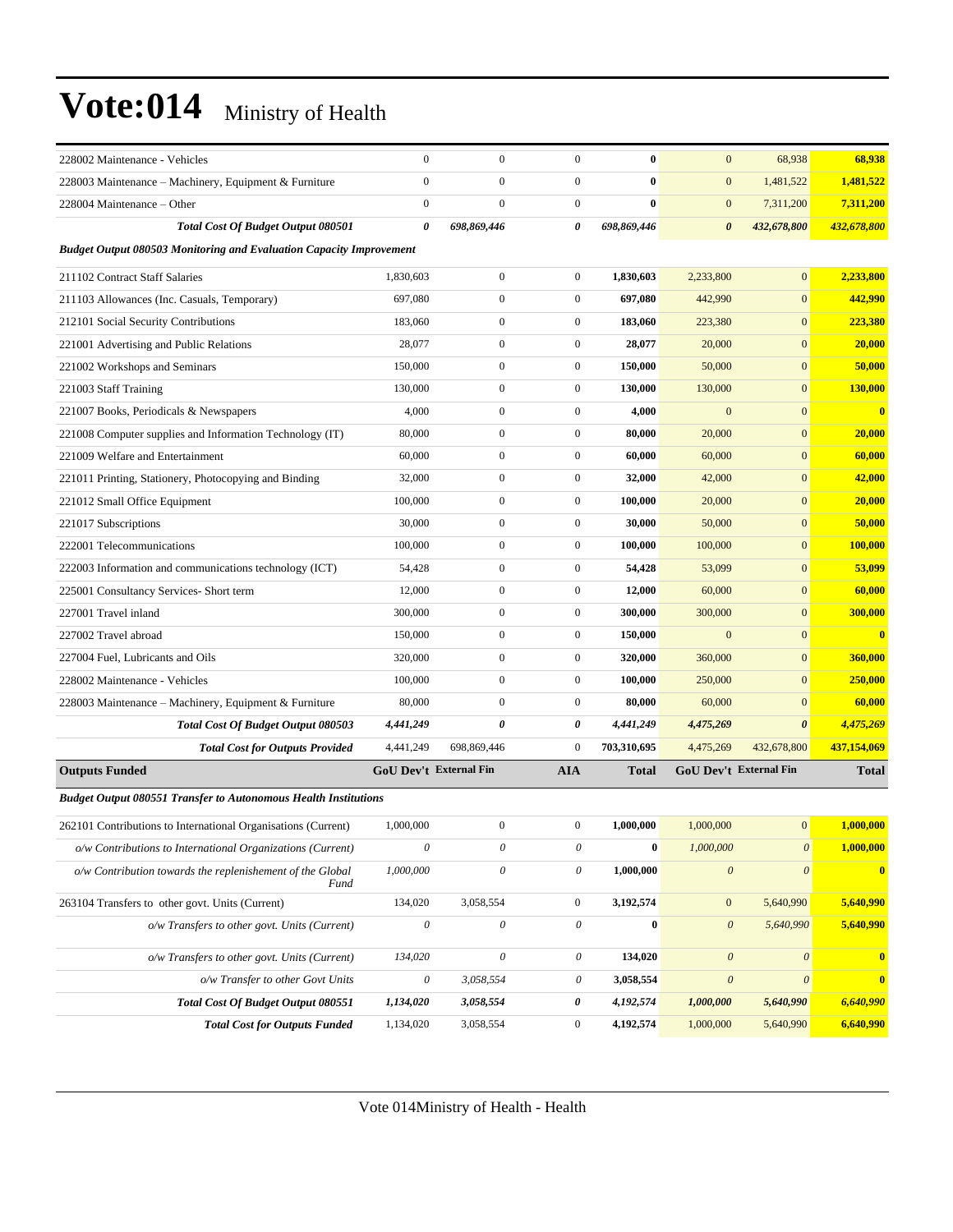| <b>Capital Purchases</b>                                                                 | GoU Dev't External Fin |                  | <b>AIA</b>       | <b>Total</b>          |                       | GoU Dev't External Fin | <b>Total</b> |
|------------------------------------------------------------------------------------------|------------------------|------------------|------------------|-----------------------|-----------------------|------------------------|--------------|
| <b>Budget Output 080575 Purchase of Motor Vehicles and Other Transport Equipment</b>     |                        |                  |                  |                       |                       |                        |              |
| 312201 Transport Equipment                                                               | $\mathbf{0}$           | 1,102,000        | $\boldsymbol{0}$ | 1,102,000             | $\mathbf{0}$          | 2,807,380              | 2,807,380    |
| Total Cost Of Budget Output 080575                                                       | 0                      | 1,102,000        | 0                | 1,102,000             | $\boldsymbol{\theta}$ | 2,807,380              | 2,807,380    |
| Budget Output 080576 Purchase of Office and ICT Equipment, including Software            |                        |                  |                  |                       |                       |                        |              |
| 312202 Machinery and Equipment                                                           | $\mathbf{0}$           | $\overline{0}$   | $\boldsymbol{0}$ | $\bf{0}$              | 100,000               | $\overline{0}$         | 100,000      |
| 312213 ICT Equipment                                                                     | $\mathbf{0}$           | $\boldsymbol{0}$ | $\boldsymbol{0}$ | $\bf{0}$              | $\boldsymbol{0}$      | 104,516                | 104,516      |
| Total Cost Of Budget Output 080576                                                       | $\boldsymbol{\theta}$  | 0                | 0                | $\pmb{\theta}$        | 100,000               | 104,516                | 204,516      |
| <b>Budget Output 080577 Purchase of Specialised Machinery &amp; Equipment</b>            |                        |                  |                  |                       |                       |                        |              |
| 312202 Machinery and Equipment                                                           | $\mathbf{0}$           | $\mathbf{0}$     | $\boldsymbol{0}$ | $\bf{0}$              | $\mathbf{0}$          | 7,525,814              | 7,525,814    |
| 312203 Furniture & Fixtures                                                              | $\boldsymbol{0}$       | $\boldsymbol{0}$ | $\overline{0}$   | $\bf{0}$              | $\mathbf{0}$          | 8,175,150              | 8,175,150    |
| 312212 Medical Equipment                                                                 | $\mathbf{0}$           | $\overline{0}$   | $\overline{0}$   | $\bf{0}$              | $\mathbf{0}$          | 5,869,636              | 5,869,636    |
| Total Cost Of Budget Output 080577                                                       | 0                      | 0                | 0                | $\boldsymbol{\theta}$ | $\boldsymbol{\theta}$ | 21,570,600             | 21,570,600   |
| <b>Total Cost for Capital Purchases</b>                                                  | $\mathbf{0}$           | 1,102,000        | $\boldsymbol{0}$ | 1,102,000             | 100,000               | 24,482,496             | 24,582,496   |
| <b>Total Cost for Project: 0220</b>                                                      | 5,575,269              | 703,030,000      | $\boldsymbol{0}$ | 708,605,269           | 5,575,269             | 462,802,286            | 468,377,555  |
| <b>Total Excluding Arrears</b>                                                           | 5,575,269              | 703,030,000      | $\boldsymbol{0}$ | 708,605,269           | 5,575,269             | 462,802,286            | 468,377,555  |
| <b>Project 1436 GAVI Vaccines and Health Sector Development Plan Support</b>             |                        |                  |                  |                       |                       |                        |              |
| 2020/21 Approved Budget<br>2021/22 Draft Estimates<br>Thousand Uganda Shillings          |                        |                  |                  |                       |                       |                        |              |
| <b>Outputs Provided</b>                                                                  | GoU Dev't External Fin |                  | AIA              | <b>Total</b>          |                       | GoU Dev't External Fin | <b>Total</b> |
| Budget Output 080501 Preventive and curative Medical Supplies (including immuninisation) |                        |                  |                  |                       |                       |                        |              |
| 224001 Medical Supplies                                                                  | 11,000,000             | $\boldsymbol{0}$ | $\boldsymbol{0}$ | 11,000,000            | 10,240,000            | $\overline{0}$         | 10,240,000   |
| Total Cost Of Budget Output 080501                                                       | 11,000,000             | 0                | 0                | 11,000,000            | 10,240,000            | $\boldsymbol{\theta}$  | 10,240,000   |
| <b>Budget Output 080502 Strengthening Capacity of Health Facility Managers</b>           |                        |                  |                  |                       |                       |                        |              |
| 221001 Advertising and Public Relations                                                  | $\mathbf{0}$           | 634,534          | $\boldsymbol{0}$ | 634,534               | $\mathbf{0}$          | 618,594                | 618,594      |
| 221002 Workshops and Seminars                                                            | $\mathbf{0}$           | 12,750           | $\boldsymbol{0}$ | 12,750                | $\mathbf{0}$          | $\mathbf{0}$           | $\bf{0}$     |
| 225001 Consultancy Services- Short term                                                  | $\boldsymbol{0}$       | 292,961          | $\boldsymbol{0}$ | 292,961               | $\mathbf{0}$          | 292,961                | 292,961      |
| 227001 Travel inland                                                                     | $\mathbf{0}$           | 1,189,549        | $\boldsymbol{0}$ | 1,189,549             | $\bf{0}$              | 1,188,445              | 1,188,445    |
| Total Cost Of Budget Output 080502                                                       | 0                      | 2,129,794        | 0                | 2,129,794             | $\boldsymbol{\theta}$ | 2,100,000              | 2,100,000    |
| Budget Output 080503 Monitoring and Evaluation Capacity Improvement                      |                        |                  |                  |                       |                       |                        |              |
| 211102 Contract Staff Salaries                                                           | $\mathbf{0}$           | 1,526,616        | $\boldsymbol{0}$ | 1,526,616             | $\boldsymbol{0}$      | 1,645,380              | 1,645,380    |
| 211103 Allowances (Inc. Casuals, Temporary)                                              | $\mathbf{0}$           | 224,640          | $\boldsymbol{0}$ | 224,640               | 4,400                 | 202,464                | 206,864      |
| 212101 Social Security Contributions                                                     | $\mathbf{0}$           | 152,662          | $\boldsymbol{0}$ | 152,662               | $\boldsymbol{0}$      | 164,538                | 164,538      |
| 213001 Medical expenses (To employees)                                                   | $\mathbf{0}$           | $\boldsymbol{0}$ | $\boldsymbol{0}$ | $\bf{0}$              | $\bf{0}$              | 70,000                 | 70,000       |
| 221002 Workshops and Seminars                                                            | $\mathbf{0}$           | 55,951           | $\boldsymbol{0}$ | 55,951                | $\bf{0}$              | $\overline{0}$         | $\mathbf{0}$ |
| 221003 Staff Training                                                                    | $\boldsymbol{0}$       | 27,170           | $\boldsymbol{0}$ | 27,170                | $\bf{0}$              | 26,475                 | 26,475       |
| 221009 Welfare and Entertainment                                                         | $\mathbf{0}$           | 52,888           | $\boldsymbol{0}$ | 52,888                | $\bf{0}$              | 51,532                 | 51,532       |
| 221011 Printing, Stationery, Photocopying and Binding                                    | $\mathbf{0}$           | 402,504          | $\boldsymbol{0}$ | 402,504               | $\bf{0}$              | 401,968                | 401,968      |
| 222001 Telecommunications                                                                | $\boldsymbol{0}$       | 243,125          | $\boldsymbol{0}$ | 243,125               | $\bf{0}$              | 263,598                | 263,598      |
| 225001 Consultancy Services- Short term                                                  | $\boldsymbol{0}$       | 917,973          | $\boldsymbol{0}$ | 917,973               | $\bf{0}$              | 910,922                | 910,922      |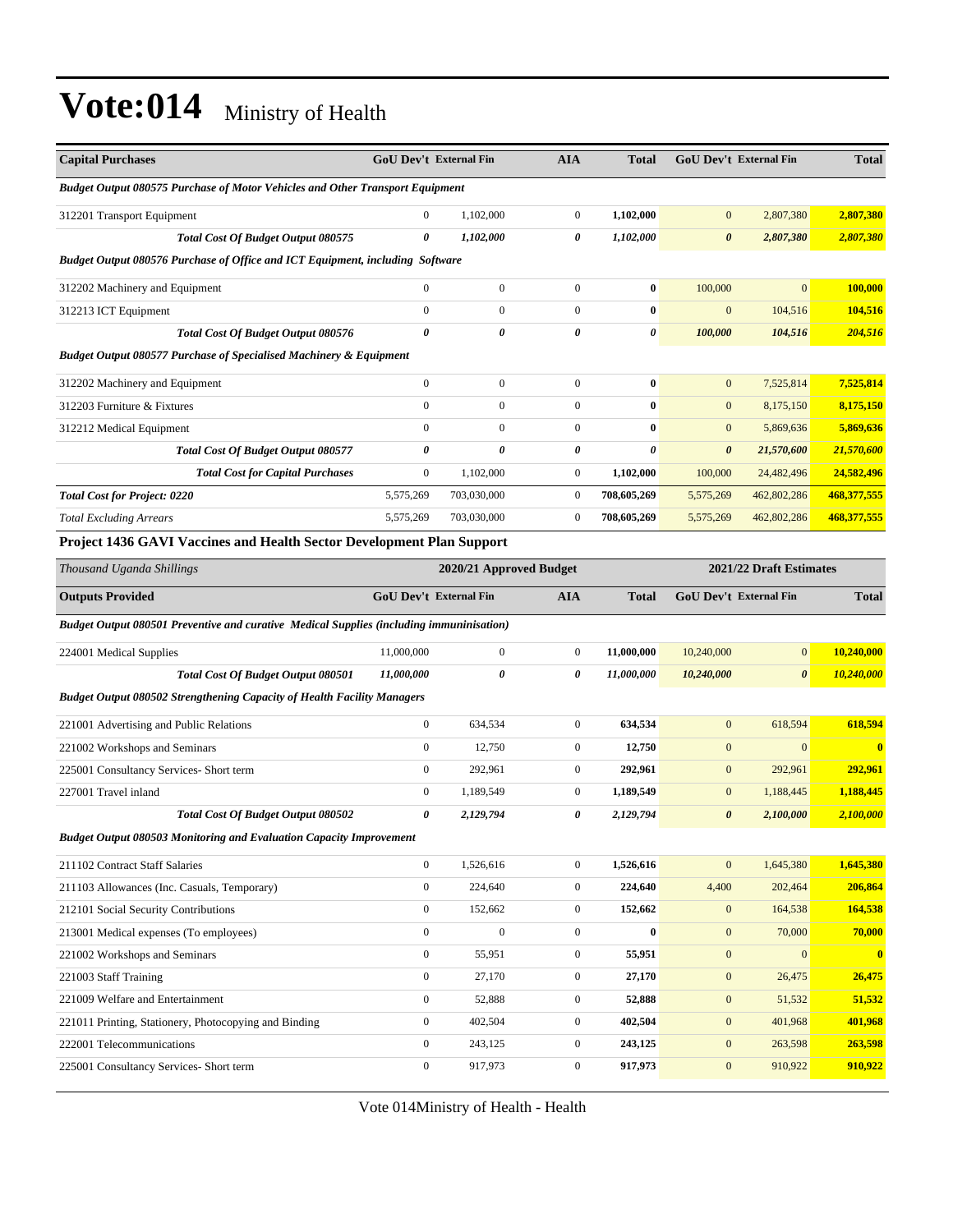| 227001 Travel inland                                                                                                                                                                                                                                                                                                                                                                                                                                                                                | 45,484                                             | 1,737,827               | $\mathbf{0}$              | 1,783,311             | 41,084                        | 49,882,382            | 49,923,466              |
|-----------------------------------------------------------------------------------------------------------------------------------------------------------------------------------------------------------------------------------------------------------------------------------------------------------------------------------------------------------------------------------------------------------------------------------------------------------------------------------------------------|----------------------------------------------------|-------------------------|---------------------------|-----------------------|-------------------------------|-----------------------|-------------------------|
| 227004 Fuel, Lubricants and Oils                                                                                                                                                                                                                                                                                                                                                                                                                                                                    | 30,000                                             | 50,161                  | $\mathbf{0}$              | 80,161                | 30,000                        | 48,876                | 78,876                  |
| 228002 Maintenance - Vehicles                                                                                                                                                                                                                                                                                                                                                                                                                                                                       | 18,000                                             | 133,762                 | $\mathbf{0}$              | 151,762               | 18,000                        | 130,332               | 148,332                 |
| Total Cost Of Budget Output 080503                                                                                                                                                                                                                                                                                                                                                                                                                                                                  | 93,484                                             | 5,525,279               | 0                         | 5,618,763             | 93,484                        | 53,798,467            | 53,891,951              |
| <b>Total Cost for Outputs Provided</b>                                                                                                                                                                                                                                                                                                                                                                                                                                                              | 11,093,484                                         | 7.655.073               | $\mathbf{0}$              | 18,748,557            | 10,333,484                    | 55,898,467            | 66,231,951              |
| <b>Outputs Funded</b>                                                                                                                                                                                                                                                                                                                                                                                                                                                                               | <b>GoU Dev't External Fin</b>                      |                         | <b>AIA</b>                | <b>Total</b>          | GoU Dev't External Fin        |                       | <b>Total</b>            |
| <b>Budget Output 080551 Transfer to Autonomous Health Institutions</b>                                                                                                                                                                                                                                                                                                                                                                                                                              |                                                    |                         |                           |                       |                               |                       |                         |
| 262101 Contributions to International Organisations (Current)                                                                                                                                                                                                                                                                                                                                                                                                                                       | $\boldsymbol{0}$                                   | $\boldsymbol{0}$        | $\mathbf{0}$              | $\bf{0}$              | 760,000                       | $\overline{0}$        | 760,000                 |
| o/w Contributions to International Organizations (Current)<br>$o/w$ Donations                                                                                                                                                                                                                                                                                                                                                                                                                       | $\boldsymbol{\theta}$                              | $\theta$                | $\theta$                  | $\bf{0}$              | 760,000                       | $\theta$              | 760,000                 |
| 291001 Transfers to Government Institutions                                                                                                                                                                                                                                                                                                                                                                                                                                                         | $\boldsymbol{0}$                                   | 22,931,536              | $\boldsymbol{0}$          | 22,931,536            | $\mathbf{0}$                  | 21,816,263            | 21,816,263              |
| o/w o/w conduct ICHDs in 139 Districts                                                                                                                                                                                                                                                                                                                                                                                                                                                              | $\theta$                                           | $\boldsymbol{\theta}$   | $\boldsymbol{\mathit{0}}$ | $\bf{0}$              | $\boldsymbol{\theta}$         | 21,816,263            | 21,816,263              |
| o/w ICHDs in 139 districts, implement outreaches, distribute<br>vaccines, micro-planning, Mapping schools and cold-chain<br>maintenance, conduct IIP training, supervision, disposal of<br>obsolete immunisation equipment, conduct Data Improvement<br>Teams (DITs) supervision, Follow-up all laboratory confirmed<br>VPDs, procure buffer stocks for PBM in sentinel sites,<br>performance review meeting at district and HSD, reproduce<br>and disseminate IEC materials for urban immunization | $\theta$                                           | 22,931,536              | $\boldsymbol{\mathit{0}}$ | 22,931,536            | $\boldsymbol{\theta}$         | $\theta$              | $\overline{\mathbf{0}}$ |
| Total Cost Of Budget Output 080551                                                                                                                                                                                                                                                                                                                                                                                                                                                                  | 0                                                  | 22,931,536              | 0                         | 22,931,536            | 760,000                       | 21,816,263            | 22,576,263              |
| <b>Total Cost for Outputs Funded</b>                                                                                                                                                                                                                                                                                                                                                                                                                                                                | $\boldsymbol{0}$                                   | 22,931,536              | $\mathbf{0}$              | 22,931,536            | 760,000                       | 21,816,263            | 22,576,263              |
| <b>Capital Purchases</b>                                                                                                                                                                                                                                                                                                                                                                                                                                                                            | <b>GoU Dev't External Fin</b>                      |                         | <b>AIA</b>                | <b>Total</b>          | <b>GoU Dev't External Fin</b> |                       | <b>Total</b>            |
| <b>Budget Output 080572 Government Buildings and Administrative Infrastructure</b>                                                                                                                                                                                                                                                                                                                                                                                                                  |                                                    |                         |                           |                       |                               |                       |                         |
| 312101 Non-Residential Buildings                                                                                                                                                                                                                                                                                                                                                                                                                                                                    | $\overline{0}$                                     | $\boldsymbol{0}$        | $\mathbf{0}$              | $\bf{0}$              | $\mathbf{0}$                  | 11,065,270            | 11,065,270              |
| Total Cost Of Budget Output 080572                                                                                                                                                                                                                                                                                                                                                                                                                                                                  | $\theta$                                           | $\boldsymbol{\theta}$   | $\boldsymbol{\theta}$     | $\boldsymbol{\theta}$ | $\boldsymbol{\theta}$         | 11,065,270            | 11,065,270              |
| <b>Budget Output 080577 Purchase of Specialised Machinery &amp; Equipment</b>                                                                                                                                                                                                                                                                                                                                                                                                                       |                                                    |                         |                           |                       |                               |                       |                         |
| 312202 Machinery and Equipment                                                                                                                                                                                                                                                                                                                                                                                                                                                                      | $\overline{0}$                                     | 6,148,521               | $\boldsymbol{0}$          | 6,148,521             | $\mathbf{0}$                  | $\mathbf{0}$          | $\bf{0}$                |
| <b>Total Cost Of Budget Output 080577</b>                                                                                                                                                                                                                                                                                                                                                                                                                                                           | 0                                                  | 6,148,521               | 0                         | 6,148,521             | $\boldsymbol{\theta}$         | $\boldsymbol{\theta}$ | $\boldsymbol{\theta}$   |
| <b>Total Cost for Capital Purchases</b>                                                                                                                                                                                                                                                                                                                                                                                                                                                             | $\boldsymbol{0}$                                   | 6,148,521               | $\boldsymbol{0}$          | 6,148,521             | $\mathbf{0}$                  | 11,065,270            | 11,065,270              |
| <b>Total Cost for Project: 1436</b>                                                                                                                                                                                                                                                                                                                                                                                                                                                                 | 11,093,484                                         | 36,735,130              | $\boldsymbol{0}$          | 47,828,614            | 11,093,484                    | 88,780,000            | 99,873,484              |
| <b>Total Excluding Arrears</b>                                                                                                                                                                                                                                                                                                                                                                                                                                                                      | 11,093,484                                         | 36,735,130              | $\boldsymbol{0}$          | 47,828,614            | 11,093,484                    | 88,780,000            | 99,873,484              |
|                                                                                                                                                                                                                                                                                                                                                                                                                                                                                                     |                                                    | <b>GoU</b> External Fin | <b>AIA</b>                | <b>Total</b>          | GoU                           | <b>External Fin</b>   | <b>Total</b>            |
| <b>Total Cost for Sub-SubProgramme 05</b>                                                                                                                                                                                                                                                                                                                                                                                                                                                           | 17,042,429                                         | 739,765,130             | $\bf{0}$                  | 756,807,559           | 17,042,429                    | 551, 582, 286         | 568,624,715             |
| <b>Total Excluding Arrears</b>                                                                                                                                                                                                                                                                                                                                                                                                                                                                      | 17,042,429                                         | 739,765,130             | $\boldsymbol{0}$          | 756,807,559           | 17,042,429                    | 551,582,286           | 568,624,715             |
| <b>Sub-SubProgrammme 06 Public Health Services</b>                                                                                                                                                                                                                                                                                                                                                                                                                                                  |                                                    |                         |                           |                       |                               |                       |                         |
| <b>Recurrent Budget Estimates</b>                                                                                                                                                                                                                                                                                                                                                                                                                                                                   |                                                    |                         |                           |                       |                               |                       |                         |
| <b>Department 06 Community Health</b>                                                                                                                                                                                                                                                                                                                                                                                                                                                               |                                                    |                         |                           |                       |                               |                       |                         |
| Thousand Uganda Shillings                                                                                                                                                                                                                                                                                                                                                                                                                                                                           | 2020/21 Approved Budget<br>2021/22 Draft Estimates |                         |                           |                       |                               |                       |                         |
| <b>Outputs Provided</b>                                                                                                                                                                                                                                                                                                                                                                                                                                                                             | Wage                                               | Non Wage                | AIA                       | <b>Total</b>          | Wage                          | Non Wage              | <b>Total</b>            |
| Budget Output 080601 Community Health Services (control of communicable and non communicable diseases)                                                                                                                                                                                                                                                                                                                                                                                              |                                                    |                         |                           |                       |                               |                       |                         |
| 211101 General Staff Salaries                                                                                                                                                                                                                                                                                                                                                                                                                                                                       | 380,641                                            | $\boldsymbol{0}$        | $\boldsymbol{0}$          | 380,641               | 380,641                       | $\mathbf{0}$          | 380,641                 |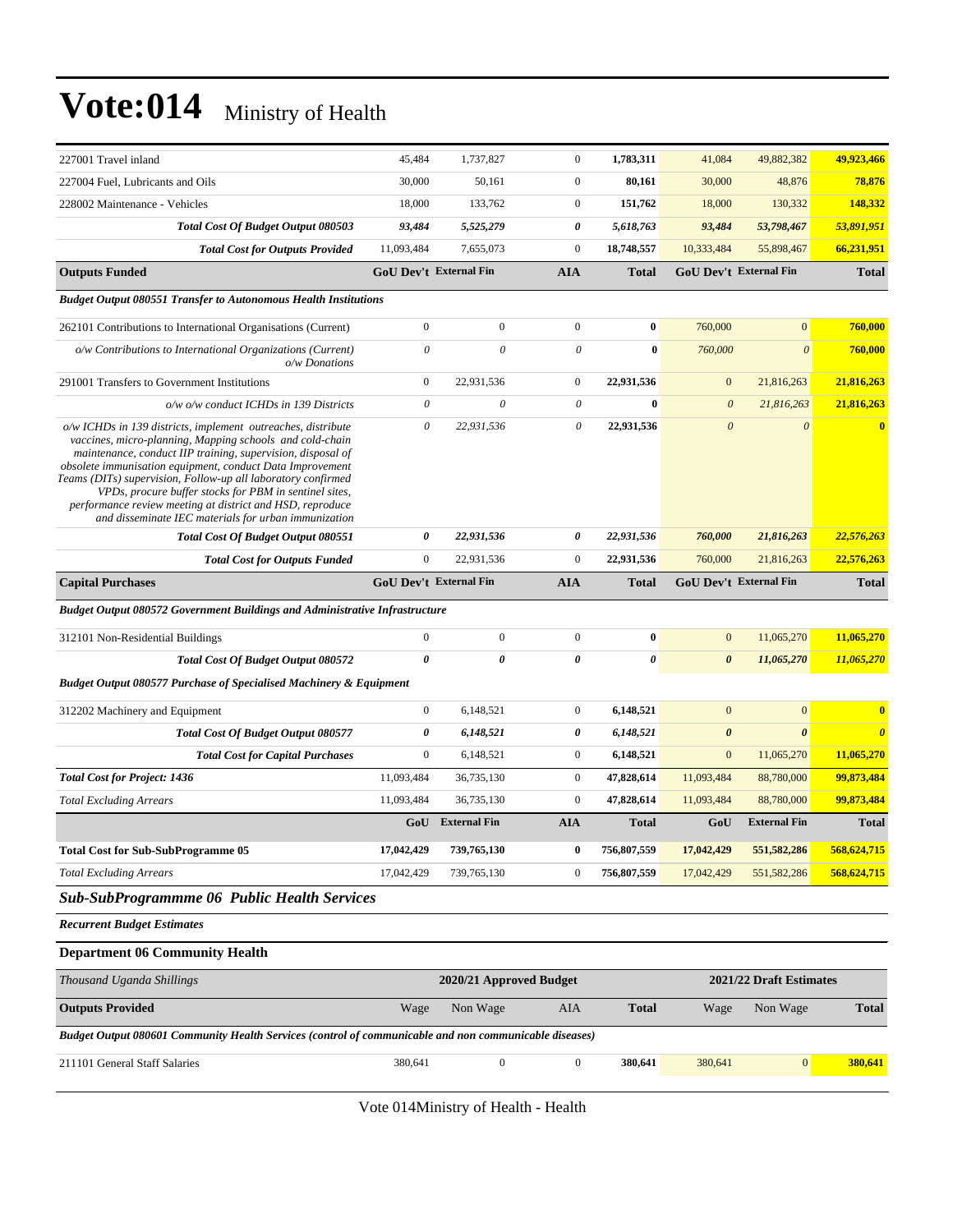| 211103 Allowances (Inc. Casuals, Temporary)            | $\overline{0}$ | 27,000  | $\mathbf{0}$ | 27,000  | $\mathbf{0}$     | 27,000  | 27,000  |
|--------------------------------------------------------|----------------|---------|--------------|---------|------------------|---------|---------|
| 213002 Incapacity, death benefits and funeral expenses | $\mathbf{0}$   | 1,209   | $\mathbf{0}$ | 1,209   | $\mathbf{0}$     | 1,209   | 1,209   |
| 221009 Welfare and Entertainment                       | $\mathbf{0}$   | 4,146   | $\mathbf{0}$ | 4,146   | $\boldsymbol{0}$ | 4,146   | 4,146   |
| 221011 Printing, Stationery, Photocopying and Binding  | $\mathbf{0}$   | 1,947   | $\mathbf{0}$ | 1,947   | $\mathbf{0}$     | 1,947   | 1,947   |
| 221012 Small Office Equipment                          | $\mathbf{0}$   | 8,000   | $\mathbf{0}$ | 8,000   | $\overline{0}$   | 8,000   | 8,000   |
| 227001 Travel inland                                   | $\overline{0}$ | 74,600  | $\mathbf{0}$ | 74,600  | $\mathbf{0}$     | 74,600  | 74,600  |
| 227004 Fuel, Lubricants and Oils                       | $\mathbf{0}$   | 45,700  | $\mathbf{0}$ | 45,700  | $\mathbf{0}$     | 45,700  | 45,700  |
| 228002 Maintenance - Vehicles                          | $\mathbf{0}$   | 6,500   | $\Omega$     | 6,500   | $\mathbf{0}$     | 6,500   | 6,500   |
| <b>Total Cost of Budget Output 01</b>                  | 380,641        | 169,101 | 0            | 549,742 | 380,641          | 169,101 | 549,742 |
| <b>Total Cost Of Outputs Provided</b>                  | 380,641        | 169,101 | $\bf{0}$     | 549,742 | 380,641          | 169,101 | 549,742 |
| <b>Total Cost for Department 06</b>                    | 380,641        | 169,101 | $\bf{0}$     | 549,742 | 380,641          | 169,101 | 549,742 |
| <b>Total Excluding Arrears</b>                         | 380,641        | 169,101 | $\mathbf{0}$ | 549,742 | 380,641          | 169,101 | 549,742 |

#### **Department 08 Communicable Diseases Prevention & Control**

| Thousand Uganda Shillings                                                 | 2020/21 Approved Budget |                |                       |              |                  | 2021/22 Draft Estimates |                         |  |
|---------------------------------------------------------------------------|-------------------------|----------------|-----------------------|--------------|------------------|-------------------------|-------------------------|--|
| <b>Outputs Provided</b>                                                   | Wage                    | Non Wage       | <b>AIA</b>            | <b>Total</b> | Wage             | Non Wage                | <b>Total</b>            |  |
| <b>Budget Output 080602 National Endemic and Epidemic Disease Control</b> |                         |                |                       |              |                  |                         |                         |  |
| 211101 General Staff Salaries                                             | 1,389,039               | $\mathbf{0}$   | $\mathbf{0}$          | 1,389,039    | 1,389,039        | $\overline{0}$          | 1,389,039               |  |
| 211102 Contract Staff Salaries                                            | 67,546                  | $\mathbf{0}$   | $\mathbf{0}$          | 67,546       | 67,546           | $\overline{0}$          | 67,546                  |  |
| 211103 Allowances (Inc. Casuals, Temporary)                               | $\boldsymbol{0}$        | 49,468         | $\mathbf{0}$          | 49,468       | $\mathbf{0}$     | 61,469                  | 61,469                  |  |
| 212101 Social Security Contributions                                      | $\overline{0}$          | 6,755          | $\mathbf{0}$          | 6,755        | $\mathbf{0}$     | 16,000                  | 16,000                  |  |
| 221009 Welfare and Entertainment                                          | $\overline{0}$          | 60,000         | $\mathbf{0}$          | 60,000       | $\mathbf{0}$     | 90,525                  | 90,525                  |  |
| 221011 Printing, Stationery, Photocopying and Binding                     | $\overline{0}$          | 8,335          | $\mathbf{0}$          | 8,335        | $\mathbf{0}$     | 8,000                   | 8,000                   |  |
| 221012 Small Office Equipment                                             | $\overline{0}$          | 12,000         | $\mathbf{0}$          | 12,000       | $\mathbf{0}$     | 2,000                   | 2,000                   |  |
| 222001 Telecommunications                                                 | $\overline{0}$          | 3,000          | $\mathbf{0}$          | 3,000        | $\mathbf{0}$     | 2,000                   | 2,000                   |  |
| 227001 Travel inland                                                      | $\overline{0}$          | 233,110        | $\mathbf{0}$          | 233,110      | $\mathbf{0}$     | 275,996                 | 275,996                 |  |
| 227002 Travel abroad                                                      | $\overline{0}$          | 18,000         | $\overline{0}$        | 18,000       | $\mathbf{0}$     | $\overline{0}$          | $\mathbf{0}$            |  |
| 227004 Fuel, Lubricants and Oils                                          | $\overline{0}$          | 110,245        | $\mathbf{0}$          | 110,245      | $\mathbf{0}$     | 120,000                 | 120,000                 |  |
| 228002 Maintenance - Vehicles                                             | $\overline{0}$          | 20,000         | $\mathbf{0}$          | 20,000       | $\mathbf{0}$     | 20,000                  | 20,000                  |  |
| <b>Total Cost of Budget Output 02</b>                                     | 1,456,585               | 520,913        | $\boldsymbol{\theta}$ | 1,977,498    | 1,456,585        | 595,990                 | 2,052,575               |  |
| <b>Budget Output 080603 Technical Support, Monitoring and Evaluation</b>  |                         |                |                       |              |                  |                         |                         |  |
| 211103 Allowances (Inc. Casuals, Temporary)                               | $\overline{0}$          | 200,000        | $\mathbf{0}$          | 200,000      | $\mathbf{0}$     | 320,000                 | 320,000                 |  |
| 212101 Social Security Contributions                                      | $\overline{0}$          | 16,613         | $\mathbf{0}$          | 16,613       | $\mathbf{0}$     | $\Omega$                | $\overline{\mathbf{0}}$ |  |
| 213001 Medical expenses (To employees)                                    | $\boldsymbol{0}$        | $\overline{0}$ | $\overline{0}$        | $\bf{0}$     | $\mathbf{0}$     | 50,000                  | 50,000                  |  |
| 213002 Incapacity, death benefits and funeral expenses                    | $\overline{0}$          | 10,000         | $\mathbf{0}$          | 10,000       | $\mathbf{0}$     | $\Omega$                | $\overline{\mathbf{0}}$ |  |
| 221001 Advertising and Public Relations                                   | $\overline{0}$          | $\mathbf{0}$   | $\mathbf{0}$          | $\bf{0}$     | $\boldsymbol{0}$ | 80,000                  | 80,000                  |  |
| 221002 Workshops and Seminars                                             | $\mathbf{0}$            | 100,000        | $\mathbf{0}$          | 100,000      | $\mathbf{0}$     | 120,000                 | 120,000                 |  |

221003 Staff Training 0 60,000 0 **60,000** 0 0 **0** 221008 Computer supplies and Information Technology (IT) 0 20,000 0 **20,000** 0 20,000 **20,000** 221009 Welfare and Entertainment 0 20,000 0 **20,000** 0 20,000 **20,000** 221011 Printing, Stationery, Photocopying and Binding 0 63,525 0 **63,525** 0 65,000 **65,000**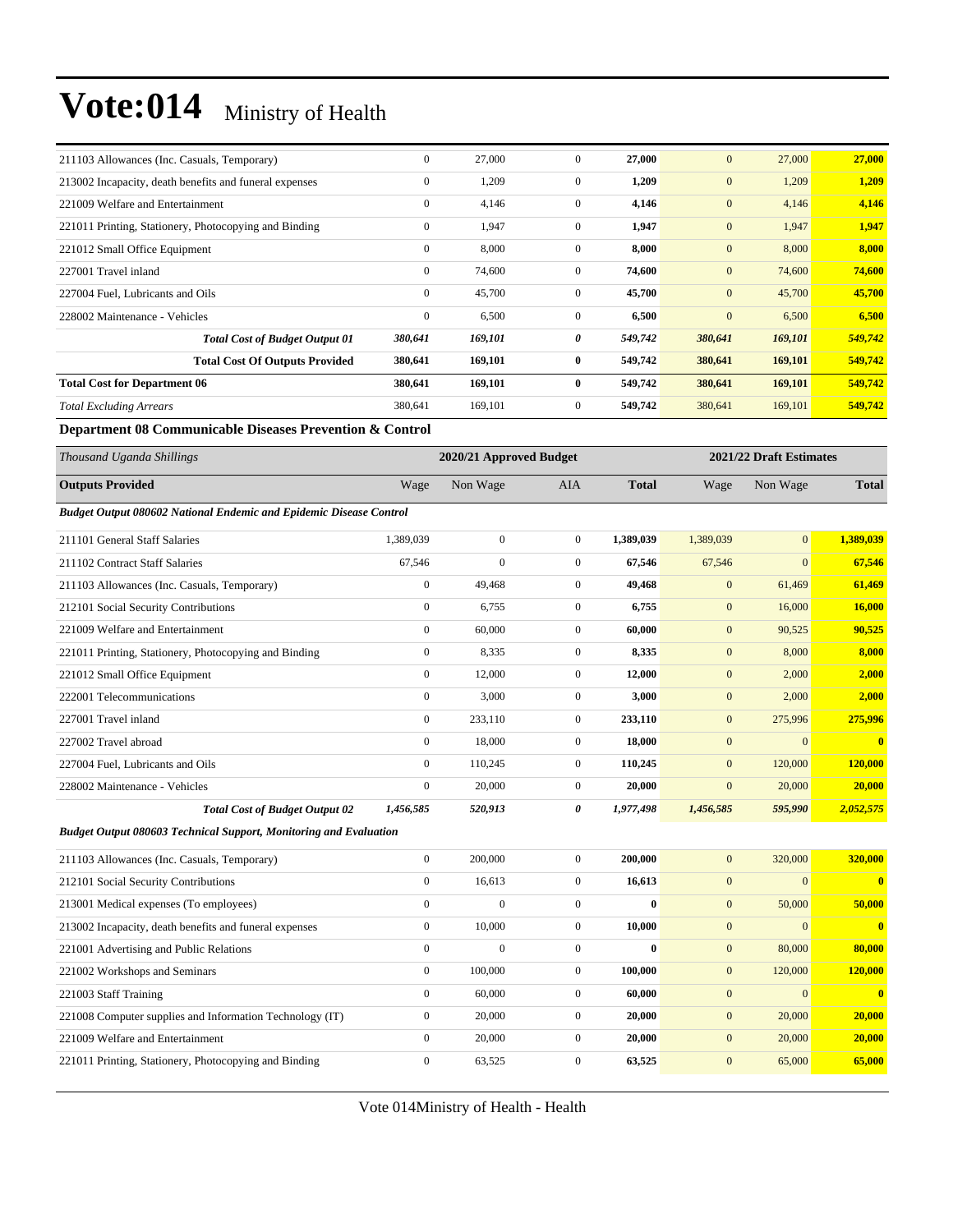| 221012 Small Office Equipment                                                                             | $\boldsymbol{0}$ | 10,000       | $\mathbf{0}$     | 10,000    | $\mathbf{0}$<br>$\overline{0}$     | $\bf{0}$       |
|-----------------------------------------------------------------------------------------------------------|------------------|--------------|------------------|-----------|------------------------------------|----------------|
| 222001 Telecommunications                                                                                 | $\boldsymbol{0}$ | 5,387        | $\mathbf{0}$     | 5,387     | $\overline{0}$<br>$\mathbf{0}$     | $\bf{0}$       |
| 224001 Medical Supplies                                                                                   | $\boldsymbol{0}$ | 100,000      | $\mathbf{0}$     | 100,000   | $\mathbf{0}$<br>$\overline{0}$     | $\bf{0}$       |
| 227001 Travel inland                                                                                      | $\boldsymbol{0}$ | 558,000      | $\mathbf{0}$     | 558,000   | $\boldsymbol{0}$<br>670,000        | 670,000        |
| 227002 Travel abroad                                                                                      | $\boldsymbol{0}$ | 54,000       | $\mathbf{0}$     | 54,000    | $\mathbf{0}$<br>$\overline{0}$     | $\bf{0}$       |
| 227004 Fuel, Lubricants and Oils                                                                          | $\boldsymbol{0}$ | 128,000      | $\mathbf{0}$     | 128,000   | 80,000<br>$\mathbf{0}$             | 80,000         |
| 228002 Maintenance - Vehicles                                                                             | $\boldsymbol{0}$ | 80,000       | $\mathbf{0}$     | 80,000    | $\boldsymbol{0}$<br>20,000         | 20,000         |
| 228003 Maintenance - Machinery, Equipment & Furniture                                                     | $\boldsymbol{0}$ | 20,000       | $\mathbf{0}$     | 20,000    | $\mathbf{0}$<br>$\boldsymbol{0}$   | $\bf{0}$       |
| <b>Total Cost of Budget Output 03</b>                                                                     | 0                | 1,445,525    | 0                | 1,445,525 | $\boldsymbol{\theta}$<br>1,445,000 | 1,445,000      |
| <b>Budget Output 080604 Immunisation</b>                                                                  |                  |              |                  |           |                                    |                |
| 211103 Allowances (Inc. Casuals, Temporary)                                                               | $\boldsymbol{0}$ | 40,000       | $\mathbf{0}$     | 40,000    | 20,000<br>$\mathbf{0}$             | 20,000         |
| 221003 Staff Training                                                                                     | $\boldsymbol{0}$ | 19,559       | $\mathbf{0}$     | 19,559    | $\mathbf{0}$<br>15,000             | 15,000         |
| 221007 Books, Periodicals & Newspapers                                                                    | $\boldsymbol{0}$ | 2,000        | $\mathbf{0}$     | 2,000     | $\mathbf{0}$<br>1,000              | 1,000          |
| 221009 Welfare and Entertainment                                                                          | $\boldsymbol{0}$ | 12,000       | $\mathbf{0}$     | 12,000    | $\boldsymbol{0}$<br>12,000         | 12,000         |
| 221011 Printing, Stationery, Photocopying and Binding                                                     | $\boldsymbol{0}$ | 8,000        | $\mathbf{0}$     | 8,000     | $\boldsymbol{0}$<br>8,000          | 8,000          |
| 227001 Travel inland                                                                                      | $\boldsymbol{0}$ | 80,000       | $\mathbf{0}$     | 80,000    | $\mathbf{0}$<br>100,000            | 100,000        |
| 227004 Fuel, Lubricants and Oils                                                                          | $\boldsymbol{0}$ | 40,000       | $\mathbf{0}$     | 40,000    | $\mathbf{0}$<br>40,000             | 40,000         |
| 228002 Maintenance - Vehicles                                                                             | $\boldsymbol{0}$ | 25,000       | $\mathbf{0}$     | 25,000    | $\mathbf{0}$<br>20,000             | 20,000         |
| 228003 Maintenance - Machinery, Equipment & Furniture                                                     | $\boldsymbol{0}$ | 3,000        | $\mathbf{0}$     | 3,000     | $\mathbf{0}$<br>2,000              | 2,000          |
| <b>Total Cost of Budget Output 04</b>                                                                     | 0                | 229,559      | 0                | 229,559   | $\boldsymbol{\theta}$<br>218,000   | 218,000        |
|                                                                                                           |                  |              |                  |           |                                    |                |
| Budget Output 080605 Coordination of Clinical and Public Health emergencies including the Nodding Disease |                  |              |                  |           |                                    |                |
| 211103 Allowances (Inc. Casuals, Temporary)                                                               | $\boldsymbol{0}$ | 20,000       | $\mathbf{0}$     | 20,000    | $\mathbf{0}$<br>40,000             | 40,000         |
| 221002 Workshops and Seminars                                                                             | $\boldsymbol{0}$ | $\mathbf{0}$ | $\boldsymbol{0}$ | $\bf{0}$  | 40,000<br>$\mathbf{0}$             | 40,000         |
| 221009 Welfare and Entertainment                                                                          | $\boldsymbol{0}$ | 48,000       | $\mathbf{0}$     | 48,000    | $\boldsymbol{0}$<br>60,000         | 60,000         |
| 221010 Special Meals and Drinks                                                                           | $\boldsymbol{0}$ | 500,000      | $\mathbf{0}$     | 500,000   | $\boldsymbol{0}$<br>300,000        | 300,000        |
| 227001 Travel inland                                                                                      | $\boldsymbol{0}$ | 120,000      | $\mathbf{0}$     | 120,000   | $\mathbf{0}$<br>160,000            | <b>160,000</b> |
| 227004 Fuel, Lubricants and Oils                                                                          | $\boldsymbol{0}$ | 90,000       | $\mathbf{0}$     | 90,000    | $\mathbf{0}$<br>87,000             | 87,000         |
| 228002 Maintenance - Vehicles                                                                             | $\boldsymbol{0}$ | 10,000       | $\mathbf{0}$     | 10,000    | $\mathbf{0}$<br>10,000             | 10,000         |
| <b>Total Cost of Budget Output 05</b>                                                                     | 0                | 788,000      | 0                | 788,000   | $\boldsymbol{\theta}$<br>697,000   | 697,000        |
| Budget Output 080606 Photo-biological Control of Malaria                                                  |                  |              |                  |           |                                    |                |
| 211103 Allowances (Inc. Casuals, Temporary)                                                               | $\boldsymbol{0}$ | 67,000       | $\boldsymbol{0}$ | 67,000    | 68,000<br>$\boldsymbol{0}$         | 68,000         |
| 221002 Workshops and Seminars                                                                             | $\boldsymbol{0}$ | 20,000       | $\mathbf{0}$     | 20,000    | $\boldsymbol{0}$<br>20,000         | 20,000         |
| 221003 Staff Training                                                                                     | $\boldsymbol{0}$ | 5,000        | $\boldsymbol{0}$ | 5,000     | $\boldsymbol{0}$<br>$\overline{0}$ | $\bf{0}$       |
| 221009 Welfare and Entertainment                                                                          | $\boldsymbol{0}$ | 10,000       | $\boldsymbol{0}$ | 10,000    | $\boldsymbol{0}$<br>20,000         | 20,000         |
| 221011 Printing, Stationery, Photocopying and Binding                                                     | $\boldsymbol{0}$ | 8,000        | $\boldsymbol{0}$ | 8,000     | $\boldsymbol{0}$<br>2,000          | 2,000          |
| 224001 Medical Supplies                                                                                   | $\boldsymbol{0}$ | 500,000      | $\boldsymbol{0}$ | 500,000   | $\boldsymbol{0}$<br>300,000        | 300,000        |
| 227001 Travel inland                                                                                      | $\boldsymbol{0}$ | 300,000      | $\boldsymbol{0}$ | 300,000   | $\boldsymbol{0}$<br>500,000        | 500,000        |
| 227004 Fuel, Lubricants and Oils                                                                          | $\boldsymbol{0}$ | 70,000       | $\boldsymbol{0}$ | 70,000    | $\boldsymbol{0}$<br>80,000         | 80,000         |
| 228002 Maintenance - Vehicles                                                                             | $\boldsymbol{0}$ | 20,000       | $\boldsymbol{0}$ | 20,000    | 10,000<br>$\boldsymbol{0}$         | 10,000         |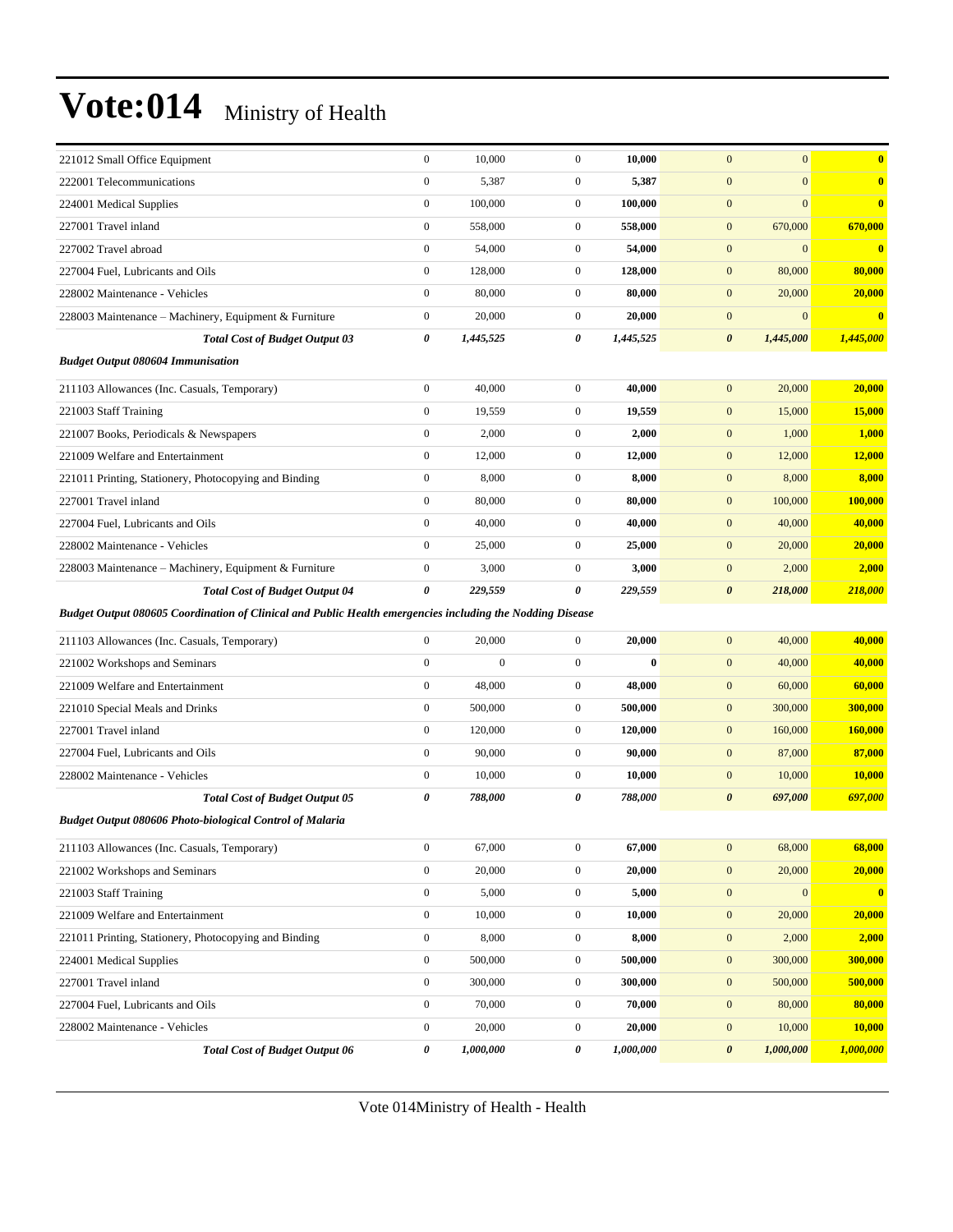#### *Budget Output 080607 Indoor Residual Spraying (IRS) services*

| 211103 Allowances (Inc. Casuals, Temporary) |           | $\Omega$     | 10.000    |          | 10.000    | $\mathbf{0}$          | 10,000    | 10.000    |
|---------------------------------------------|-----------|--------------|-----------|----------|-----------|-----------------------|-----------|-----------|
| 227001 Travel inland                        |           | $\mathbf{0}$ | 52,000    | $\Omega$ | 52,000    | $\mathbf{0}$          | 80,000    | 80,000    |
| 227004 Fuel. Lubricants and Oils            |           | $\mathbf{0}$ | 20,000    | $\Omega$ | 20,000    | $\mathbf{0}$          | 20,005    | 20,005    |
| <b>Total Cost of Budget Output 07</b>       |           | 0            | 82,000    | 0        | 82.000    | $\boldsymbol{\theta}$ | 110,005   | 110,005   |
| <b>Total Cost Of Outputs Provided</b>       | 1,456,585 |              | 4,065,997 | 0        | 5.522.582 | 1,456,585             | 4,065,995 | 5,522,580 |
| <b>Total Cost for Department 08</b>         | 1,456,585 |              | 4,065,997 | 0        | 5.522.582 | 1,456,585             | 4,065,995 | 5,522,580 |
| <b>Total Excluding Arrears</b>              | 1,456,585 |              | 4,065,997 | $\Omega$ | 5,522,582 | 1,456,585             | 4,065,995 | 5,522,580 |

#### **Department 13 Health Education, Promotion & Communication**

| Thousand Uganda Shillings                                                                              |                       | 2020/21 Approved Budget |                |              |                       | 2021/22 Draft Estimates |              |  |
|--------------------------------------------------------------------------------------------------------|-----------------------|-------------------------|----------------|--------------|-----------------------|-------------------------|--------------|--|
| <b>Outputs Provided</b>                                                                                | Wage                  | Non Wage                | <b>AIA</b>     | <b>Total</b> | Wage                  | Non Wage                | <b>Total</b> |  |
| Budget Output 080601 Community Health Services (control of communicable and non communicable diseases) |                       |                         |                |              |                       |                         |              |  |
| 211101 General Staff Salaries                                                                          | 196,616               | $\mathbf{0}$            | $\overline{0}$ | 196,616      | 196,616               | $\overline{0}$          | 196,616      |  |
| 211103 Allowances (Inc. Casuals, Temporary)                                                            | $\mathbf{0}$          | 73,308                  | $\overline{0}$ | 73,308       | $\mathbf{0}$          | 30,000                  | 30,000       |  |
| 221002 Workshops and Seminars                                                                          | $\mathbf{0}$          | $\overline{0}$          | $\overline{0}$ | $\bf{0}$     | $\mathbf{0}$          | 25,000                  | 25,000       |  |
| 221007 Books, Periodicals & Newspapers                                                                 | $\mathbf{0}$          | 800                     | $\overline{0}$ | 800          | $\mathbf{0}$          | 800                     | 800          |  |
| 221009 Welfare and Entertainment                                                                       | $\mathbf{0}$          | 18,500                  | $\overline{0}$ | 18,500       | $\mathbf{0}$          | 18,500                  | 18,500       |  |
| 221011 Printing, Stationery, Photocopying and Binding                                                  | $\mathbf{0}$          | 2,269                   | $\overline{0}$ | 2,269        | $\mathbf{0}$          | 2,269                   | 2,269        |  |
| 227001 Travel inland                                                                                   | $\mathbf{0}$          | 48,250                  | $\overline{0}$ | 48,250       | $\mathbf{0}$          | 30,000                  | 30,000       |  |
| 227004 Fuel, Lubricants and Oils                                                                       | $\mathbf{0}$          | 45,301                  | $\overline{0}$ | 45,301       | $\mathbf{0}$          | 39,231                  | 39,231       |  |
| <b>Total Cost of Budget Output 01</b>                                                                  | 196,616               | 188,427                 | 0              | 385,044      | 196,616               | 145,800                 | 342,416      |  |
| <b>Budget Output 080603 Technical Support, Monitoring and Evaluation</b>                               |                       |                         |                |              |                       |                         |              |  |
| 211103 Allowances (Inc. Casuals, Temporary)                                                            | $\mathbf{0}$          | 33,468                  | $\mathbf{0}$   | 33,468       | $\mathbf{0}$          | 80,000                  | 80,000       |  |
| 221009 Welfare and Entertainment                                                                       | $\mathbf{0}$          | $\overline{0}$          | $\overline{0}$ | $\bf{0}$     | $\mathbf{0}$          | 18,500                  | 18,500       |  |
| 221011 Printing, Stationery, Photocopying and Binding                                                  | $\boldsymbol{0}$      | $\overline{0}$          | $\overline{0}$ | $\bf{0}$     | $\mathbf{0}$          | 3,000                   | 3,000        |  |
| 225001 Consultancy Services- Short term                                                                | $\mathbf{0}$          | 400,000                 | $\overline{0}$ | 400,000      | $\mathbf{0}$          | 300,000                 | 300,000      |  |
| 227001 Travel inland                                                                                   | $\mathbf{0}$          | 34,292                  | $\overline{0}$ | 34,292       | $\mathbf{0}$          | 105,000                 | 105,000      |  |
| 227004 Fuel, Lubricants and Oils                                                                       | $\boldsymbol{0}$      | 56,560                  | $\mathbf{0}$   | 56,560       | $\mathbf{0}$          | 60,398                  | 60,398       |  |
| 228002 Maintenance - Vehicles                                                                          | $\mathbf{0}$          | 15,750                  | $\overline{0}$ | 15,750       | $\mathbf{0}$          | 15,800                  | 15,800       |  |
| <b>Total Cost of Budget Output 03</b>                                                                  | $\boldsymbol{\theta}$ | 540,070                 | 0              | 540,070      | $\boldsymbol{\theta}$ | 582,698                 | 582,698      |  |
| <b>Total Cost Of Outputs Provided</b>                                                                  | 196,616               | 728,498                 | $\bf{0}$       | 925,114      | 196,616               | 728,498                 | 925,114      |  |
| <b>Total Cost for Department 13</b>                                                                    | 196,616               | 728,498                 | $\bf{0}$       | 925,114      | 196,616               | 728,498                 | 925,114      |  |
| <b>Total Excluding Arrears</b>                                                                         | 196,616               | 728,498                 | $\overline{0}$ | 925,114      | 196,616               | 728,498                 | 925,114      |  |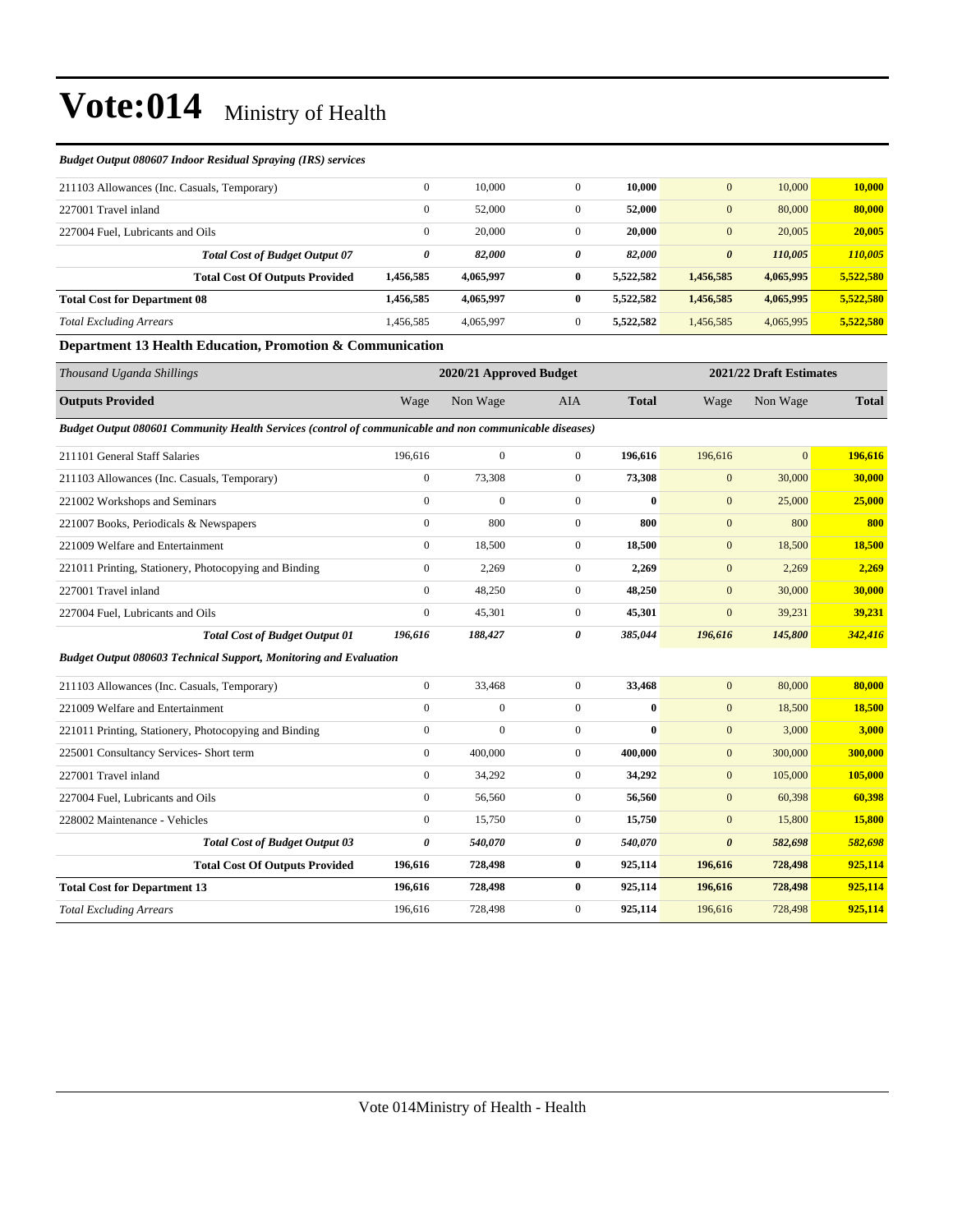#### **Department 14 Reproductive and Child Health**

| Thousand Uganda Shillings                                                                              | 2020/21 Approved Budget |                         |                  |              | 2021/22 Draft Estimates |                         |              |
|--------------------------------------------------------------------------------------------------------|-------------------------|-------------------------|------------------|--------------|-------------------------|-------------------------|--------------|
| <b>Outputs Provided</b>                                                                                | Wage                    | Non Wage                | <b>AIA</b>       | <b>Total</b> | Wage                    | Non Wage                | <b>Total</b> |
| Budget Output 080601 Community Health Services (control of communicable and non communicable diseases) |                         |                         |                  |              |                         |                         |              |
| 211101 General Staff Salaries                                                                          | 329,569                 | $\boldsymbol{0}$        | $\boldsymbol{0}$ | 329,569      | 329,569                 | $\mathbf{0}$            | 329,569      |
| 211102 Contract Staff Salaries                                                                         | 13,676                  | $\boldsymbol{0}$        | $\boldsymbol{0}$ | 13,676       | 13,676                  | $\mathbf{0}$            | 13,676       |
| 211103 Allowances (Inc. Casuals, Temporary)                                                            | $\boldsymbol{0}$        | 40,000                  | $\boldsymbol{0}$ | 40,000       | $\mathbf{0}$            | 40,000                  | 40,000       |
| 213002 Incapacity, death benefits and funeral expenses                                                 | $\boldsymbol{0}$        | 1,500                   | $\boldsymbol{0}$ | 1,500        | $\mathbf{0}$            | 1,500                   | 1,500        |
| 221009 Welfare and Entertainment                                                                       | $\boldsymbol{0}$        | 20,150                  | $\boldsymbol{0}$ | 20,150       | $\mathbf{0}$            | 20,150                  | 20,150       |
| 221011 Printing, Stationery, Photocopying and Binding                                                  | $\boldsymbol{0}$        | 17,225                  | $\boldsymbol{0}$ | 17,225       | $\mathbf{0}$            | 17,225                  | 17,225       |
| 221012 Small Office Equipment                                                                          | $\boldsymbol{0}$        | 21,400                  | $\boldsymbol{0}$ | 21,400       | $\mathbf{0}$            | 21,400                  | 21,400       |
| 225001 Consultancy Services- Short term                                                                | $\boldsymbol{0}$        | 23,000                  | $\boldsymbol{0}$ | 23,000       | $\mathbf{0}$            | 1,000                   | 1,000        |
| 227001 Travel inland                                                                                   | $\boldsymbol{0}$        | 62,979                  | $\boldsymbol{0}$ | 62,979       | $\mathbf{0}$            | 82,979                  | 82,979       |
| 227002 Travel abroad                                                                                   | $\boldsymbol{0}$        | 8,000                   | $\boldsymbol{0}$ | 8,000        | $\mathbf{0}$            | 8,000                   | 8,000        |
| 227004 Fuel, Lubricants and Oils                                                                       | $\boldsymbol{0}$        | 50,771                  | $\boldsymbol{0}$ | 50,771       | $\mathbf{0}$            | 30,771                  | 30,771       |
| 228002 Maintenance - Vehicles                                                                          | $\boldsymbol{0}$        | 23,500                  | $\boldsymbol{0}$ | 23,500       | $\mathbf{0}$            | 23,500                  | 23,500       |
| <b>Total Cost of Budget Output 01</b>                                                                  | 343,245                 | 268,525                 | 0                | 611,770      | 343,245                 | 246,525                 | 589,770      |
| <b>Budget Output 080603 Technical Support, Monitoring and Evaluation</b>                               |                         |                         |                  |              |                         |                         |              |
| 211103 Allowances (Inc. Casuals, Temporary)                                                            | $\boldsymbol{0}$        | 9,332                   | $\boldsymbol{0}$ | 9,332        | $\mathbf{0}$            | 9,332                   | 9,332        |
| 212101 Social Security Contributions                                                                   | $\boldsymbol{0}$        | 1,368                   | $\boldsymbol{0}$ | 1,368        | $\mathbf{0}$            | 1,368                   | 1,368        |
| 213002 Incapacity, death benefits and funeral expenses                                                 | $\boldsymbol{0}$        | 1,500                   | $\boldsymbol{0}$ | 1,500        | $\mathbf{0}$            | 1,500                   | 1,500        |
| 221009 Welfare and Entertainment                                                                       | $\boldsymbol{0}$        | 10,500                  | $\boldsymbol{0}$ | 10,500       | $\mathbf{0}$            | 10,500                  | 10,500       |
| 221011 Printing, Stationery, Photocopying and Binding                                                  | $\boldsymbol{0}$        | 10,000                  | $\boldsymbol{0}$ | 10,000       | $\mathbf{0}$            | 10,000                  | 10,000       |
| 221012 Small Office Equipment                                                                          | $\boldsymbol{0}$        | 10,600                  | $\boldsymbol{0}$ | 10,600       | $\mathbf{0}$            | 10,600                  | 10,600       |
| 225001 Consultancy Services- Short term                                                                | $\boldsymbol{0}$        | 4,000                   | $\boldsymbol{0}$ | 4,000        | $\mathbf{0}$            | 4,000                   | 4,000        |
| 227001 Travel inland                                                                                   | $\boldsymbol{0}$        | 30,015                  | $\boldsymbol{0}$ | 30,015       | $\mathbf{0}$            | 57,015                  | 57,015       |
| 227002 Travel abroad                                                                                   | $\boldsymbol{0}$        | 10,000                  | $\boldsymbol{0}$ | 10,000       | $\mathbf{0}$            | 5,000                   | 5,000        |
| 227004 Fuel, Lubricants and Oils                                                                       | $\boldsymbol{0}$        | 16,229                  | $\boldsymbol{0}$ | 16,229       | $\mathbf{0}$            | 16,229                  | 16,229       |
| 228002 Maintenance - Vehicles                                                                          | $\boldsymbol{0}$        | 9,000                   | $\boldsymbol{0}$ | 9,000        | $\mathbf{0}$            | 9,000                   | 9,000        |
| <b>Total Cost of Budget Output 03</b>                                                                  | 0                       | 112,544                 | 0                | 112,544      | $\boldsymbol{\theta}$   | 134,544                 | 134,544      |
| <b>Total Cost Of Outputs Provided</b>                                                                  | 343,245                 | 381,069                 | $\bf{0}$         | 724,314      | 343,245                 | 381,069                 | 724,314      |
| <b>Total Cost for Department 14</b>                                                                    | 343,245                 | 381,069                 | $\bf{0}$         | 724,314      | 343,245                 | 381,069                 | 724,314      |
| <b>Total Excluding Arrears</b>                                                                         | 343,245                 | 381,069                 | $\boldsymbol{0}$ | 724,314      | 343,245                 | 381,069                 | 724,314      |
| <b>Department 21 Environmental Health</b>                                                              |                         |                         |                  |              |                         |                         |              |
| Thousand Uganda Shillings                                                                              |                         | 2020/21 Approved Budget |                  |              |                         | 2021/22 Draft Estimates |              |
| <b>Outputs Provided</b>                                                                                | Wage                    | Non Wage                | AIA              | <b>Total</b> | Wage                    | Non Wage                | <b>Total</b> |
| Budget Output 080601 Community Health Services (control of communicable and non communicable diseases) |                         |                         |                  |              |                         |                         |              |
| 211101 General Staff Salaries                                                                          | 641,798                 | $\boldsymbol{0}$        | $\overline{0}$   | 641,798      | 641,798                 | $\mathbf{0}$            | 641,798      |
| 211103 Allowances (Inc. Casuals, Temporary)                                                            | $\boldsymbol{0}$        | 65,411                  | $\boldsymbol{0}$ | 65,411       | $\boldsymbol{0}$        | 65,411                  | 65,411       |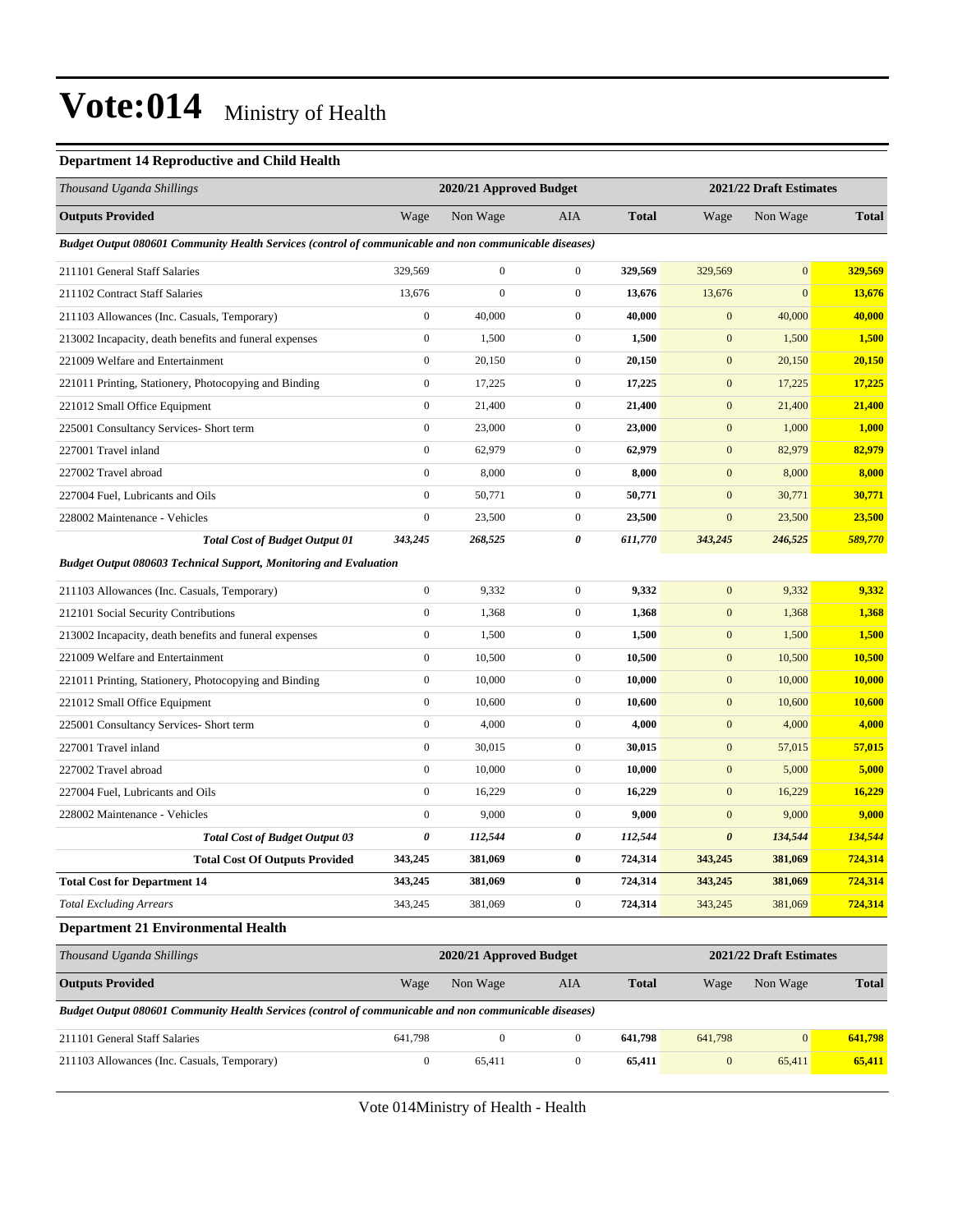| 212101 Social Security Contributions                                                                   | $\boldsymbol{0}$ | 4,790                   | $\boldsymbol{0}$ | 4,790        | $\mathbf{0}$          | 4,790                   | 4,790                   |  |  |  |
|--------------------------------------------------------------------------------------------------------|------------------|-------------------------|------------------|--------------|-----------------------|-------------------------|-------------------------|--|--|--|
| 221009 Welfare and Entertainment                                                                       | $\boldsymbol{0}$ | 9,746                   | $\mathbf{0}$     | 9,746        | $\mathbf{0}$          | 9,746                   | 9,746                   |  |  |  |
| 221011 Printing, Stationery, Photocopying and Binding                                                  | $\mathbf{0}$     | 5,886                   | $\mathbf{0}$     | 5,886        | $\boldsymbol{0}$      | 5,886                   | 5,886                   |  |  |  |
| 221012 Small Office Equipment                                                                          | $\boldsymbol{0}$ | 24,191                  | $\boldsymbol{0}$ | 24,191       | $\mathbf{0}$          | 24,191                  | 24,191                  |  |  |  |
| 227001 Travel inland                                                                                   | $\boldsymbol{0}$ | 106,988                 | $\boldsymbol{0}$ | 106,988      | $\mathbf{0}$          | 106,988                 | 106,988                 |  |  |  |
| 227004 Fuel, Lubricants and Oils                                                                       | $\boldsymbol{0}$ | 36,366                  | $\boldsymbol{0}$ | 36,366       | $\boldsymbol{0}$      | 36,366                  | 36,366                  |  |  |  |
| 273102 Incapacity, death benefits and funeral expenses                                                 | $\boldsymbol{0}$ | 10,000                  | $\boldsymbol{0}$ | 10,000       | $\mathbf{0}$          | 10,000                  | 10,000                  |  |  |  |
| <b>Total Cost of Budget Output 01</b>                                                                  | 641,798          | 263,376                 | $\theta$         | 905,174      | 641,798               | 263,376                 | 905,174                 |  |  |  |
| <b>Budget Output 080603 Technical Support, Monitoring and Evaluation</b>                               |                  |                         |                  |              |                       |                         |                         |  |  |  |
| 211103 Allowances (Inc. Casuals, Temporary)                                                            | $\boldsymbol{0}$ | 28,411                  | $\boldsymbol{0}$ | 28,411       | $\boldsymbol{0}$      | 28,411                  | 28,411                  |  |  |  |
| 221009 Welfare and Entertainment                                                                       | $\boldsymbol{0}$ | 8,749                   | $\boldsymbol{0}$ | 8,749        | $\mathbf{0}$          | 8,749                   | 8,749                   |  |  |  |
| 221011 Printing, Stationery, Photocopying and Binding                                                  | $\mathbf{0}$     | 7,222                   | $\overline{0}$   | 7,222        | $\mathbf{0}$          | 7,222                   | 7,222                   |  |  |  |
| 227001 Travel inland                                                                                   | $\boldsymbol{0}$ | 48,706                  | $\mathbf{0}$     | 48,706       | $\mathbf{0}$          | 48,706                  | 48,706                  |  |  |  |
| 227004 Fuel, Lubricants and Oils                                                                       | $\mathbf{0}$     | 26,363                  | $\overline{0}$   | 26,363       | $\mathbf{0}$          | 26,363                  | 26,363                  |  |  |  |
| <b>Total Cost of Budget Output 03</b>                                                                  | 0                | 119,450                 | 0                | 119,450      | $\boldsymbol{\theta}$ | 119,451                 | 119,451                 |  |  |  |
| <b>Total Cost Of Outputs Provided</b>                                                                  | 641,798          | 382,827                 | $\bf{0}$         | 1,024,624    | 641,798               | 382,827                 | 1,024,625               |  |  |  |
| <b>Total Cost for Department 21</b>                                                                    | 641,798          | 382,827                 | $\bf{0}$         | 1,024,624    | 641,798               | 382,827                 | 1,024,625               |  |  |  |
| <b>Total Excluding Arrears</b>                                                                         | 641,798          | 382,827                 | $\boldsymbol{0}$ | 1,024,624    | 641,798               | 382,827                 | 1,024,625               |  |  |  |
| <b>Department 22 Non-Communicable Diseases</b>                                                         |                  |                         |                  |              |                       |                         |                         |  |  |  |
| Thousand Uganda Shillings                                                                              |                  | 2020/21 Approved Budget |                  |              |                       | 2021/22 Draft Estimates |                         |  |  |  |
| <b>Outputs Provided</b>                                                                                | Wage             | Non Wage                | AIA              | <b>Total</b> | Wage                  | Non Wage                | <b>Total</b>            |  |  |  |
| Budget Output 080601 Community Health Services (control of communicable and non communicable diseases) |                  |                         |                  |              |                       |                         |                         |  |  |  |
| 211101 General Staff Salaries                                                                          | 253,783          | $\mathbf{0}$            | $\mathbf{0}$     | 253,783      | 253,783               | $\overline{0}$          | 253,783                 |  |  |  |
| 211103 Allowances (Inc. Casuals, Temporary)                                                            | $\boldsymbol{0}$ | 78,200                  | $\boldsymbol{0}$ | 78,200       | $\boldsymbol{0}$      | 78,200                  | 78,200                  |  |  |  |
| 213002 Incapacity, death benefits and funeral expenses                                                 | $\boldsymbol{0}$ | 10,000                  | $\mathbf{0}$     | 10,000       | $\mathbf{0}$          | 10,000                  | 10,000                  |  |  |  |
| 221002 Workshops and Seminars                                                                          | $\boldsymbol{0}$ | 82,000                  | $\boldsymbol{0}$ | 82,000       | $\mathbf{0}$          | $\mathbf{0}$            | $\overline{\mathbf{0}}$ |  |  |  |
| 221003 Staff Training                                                                                  | $\boldsymbol{0}$ | 2,000                   | $\mathbf{0}$     | 2,000        | $\mathbf{0}$          | 2,000                   | 2,000                   |  |  |  |
| 221005 Hire of Venue (chairs, projector, etc)                                                          | $\mathbf{0}$     | $\Omega$                | $\mathbf{0}$     | $\mathbf{0}$ | $\boldsymbol{0}$      | 82,000                  | 82,000                  |  |  |  |
| 221008 Computer supplies and Information Technology (IT)                                               | $\boldsymbol{0}$ | 5,300                   | $\mathbf{0}$     | 5,300        | $\mathbf{0}$          | 5,300                   | 5,300                   |  |  |  |
| 221009 Welfare and Entertainment                                                                       | $\boldsymbol{0}$ | 13,080                  | $\boldsymbol{0}$ | 13,080       | $\mathbf{0}$          | 13,080                  | 13,080                  |  |  |  |
| 221011 Printing, Stationery, Photocopying and Binding                                                  | $\boldsymbol{0}$ | 8,168                   | $\boldsymbol{0}$ | 8,168        | $\boldsymbol{0}$      | 8,168                   | 8,168                   |  |  |  |
| 221012 Small Office Equipment                                                                          | $\boldsymbol{0}$ | 2,200                   | $\boldsymbol{0}$ | 2,200        | $\mathbf{0}$          | 2,200                   | 2,200                   |  |  |  |
| 227001 Travel inland                                                                                   | $\boldsymbol{0}$ | 58,125                  | $\boldsymbol{0}$ | 58,125       | $\boldsymbol{0}$      | 58,125                  | 58,125                  |  |  |  |
| 227004 Fuel, Lubricants and Oils                                                                       | $\mathbf{0}$     | 42,000                  | $\mathbf{0}$     | 42,000       | $\mathbf{0}$          | 42,000                  | 42,000                  |  |  |  |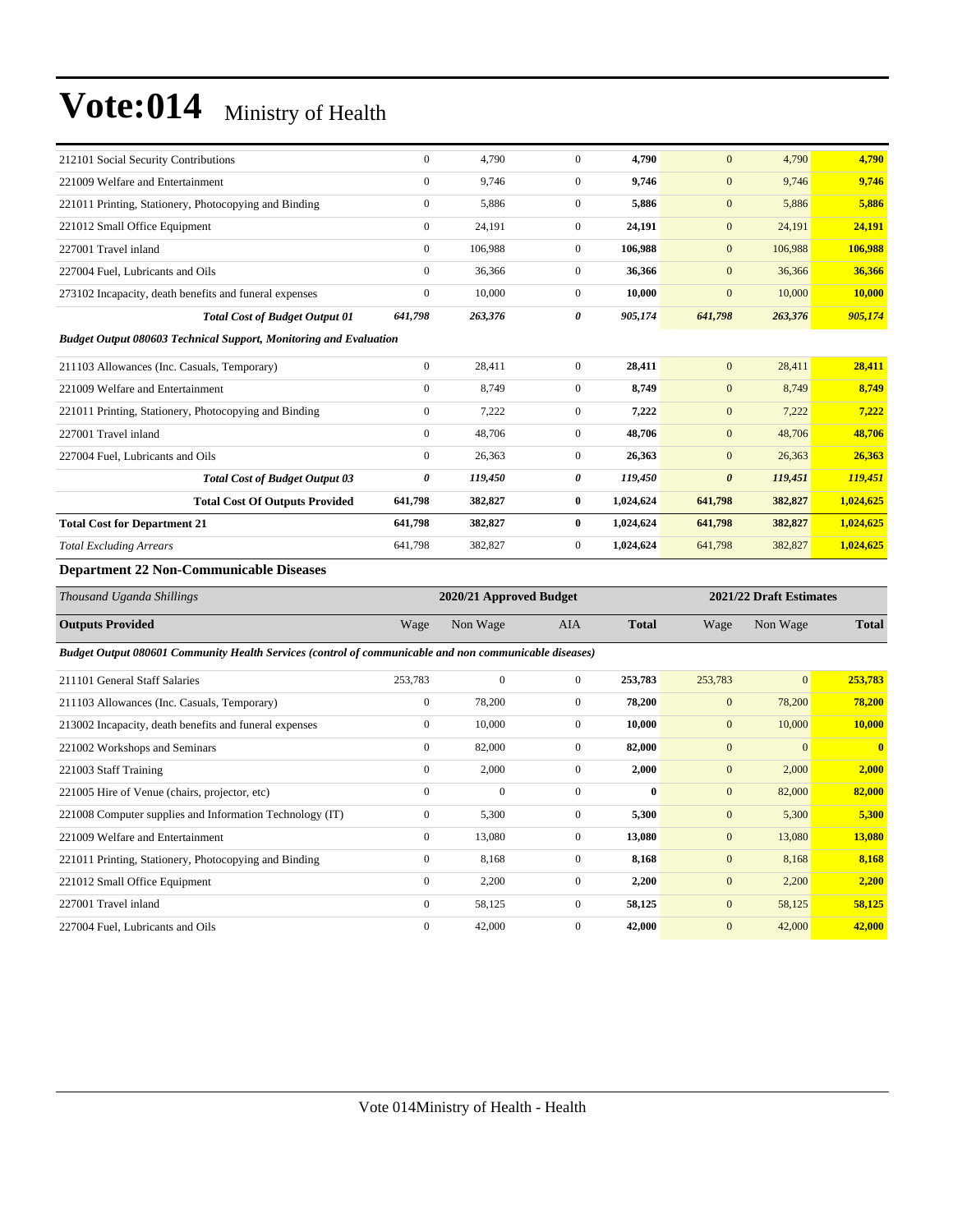| 228002 Maintenance - Vehicles       |                                                                                       |         | 24,000  | 24,000  | 0       | 24,000  | 24,000  |
|-------------------------------------|---------------------------------------------------------------------------------------|---------|---------|---------|---------|---------|---------|
|                                     | <b>Total Cost of Budget Output 01</b>                                                 | 253,783 | 325,072 | 578,855 | 253,783 | 325,072 | 578,855 |
|                                     | <b>Total Cost Of Outputs Provided</b>                                                 | 253,783 | 325,072 | 578,855 | 253,783 | 325,072 | 578,855 |
| <b>Total Cost for Department 22</b> |                                                                                       | 253,783 | 325,072 | 578,855 | 253,783 | 325,072 | 578,855 |
| <b>Total Excluding Arrears</b>      |                                                                                       | 253.783 | 325,072 | 578,855 | 253,783 | 325,072 | 578,855 |
| .                                   | $\sim$ $\sim$ $\sim$<br>--- -- - -<br>the contract of the contract of the contract of |         |         |         |         |         |         |

#### **Department 23 National Health Laboratory & Diagnostic Services**

| Thousand Uganda Shillings                                                 | 2020/21 Approved Budget |                |                |              |                | 2021/22 Draft Estimates |                         |  |
|---------------------------------------------------------------------------|-------------------------|----------------|----------------|--------------|----------------|-------------------------|-------------------------|--|
| <b>Outputs Provided</b>                                                   | Wage                    | Non Wage       | <b>AIA</b>     | <b>Total</b> | Wage           | Non Wage                | <b>Total</b>            |  |
| <b>Budget Output 080602 National Endemic and Epidemic Disease Control</b> |                         |                |                |              |                |                         |                         |  |
| 211101 General Staff Salaries                                             | 231.528                 | $\overline{0}$ | $\overline{0}$ | 231,528      | 231,528        | $\overline{0}$          | 231,528                 |  |
| 211102 Contract Staff Salaries                                            | 60,000                  | $\theta$       | $\overline{0}$ | 60,000       | 60,000         | $\overline{0}$          | 60,000                  |  |
| 211103 Allowances (Inc. Casuals, Temporary)                               | $\overline{0}$          | 44,000         | $\overline{0}$ | 44,000       | $\mathbf{0}$   | 30,600                  | 30,600                  |  |
| 212101 Social Security Contributions                                      | $\mathbf{0}$            | $\mathbf{0}$   | $\overline{0}$ | $\bf{0}$     | $\mathbf{0}$   | 6,000                   | 6,000                   |  |
| 213002 Incapacity, death benefits and funeral expenses                    | $\overline{0}$          | 10,000         | $\overline{0}$ | 10,000       | $\mathbf{0}$   | 4,000                   | 4,000                   |  |
| 221002 Workshops and Seminars                                             | $\mathbf{0}$            | 178,000        | $\overline{0}$ | 178,000      | $\mathbf{0}$   | $\overline{0}$          | $\overline{\mathbf{0}}$ |  |
| 221003 Staff Training                                                     | $\overline{0}$          | 25,000         | $\overline{0}$ | 25,000       | $\mathbf{0}$   | 16,000                  | 16,000                  |  |
| 221009 Welfare and Entertainment                                          | $\overline{0}$          | 6,000          | $\overline{0}$ | 6,000        | $\mathbf{0}$   | 8,000                   | 8,000                   |  |
| 221011 Printing, Stationery, Photocopying and Binding                     | $\boldsymbol{0}$        | 6,171          | $\mathbf{0}$   | 6,171        | $\mathbf{0}$   | 1,171                   | 1,171                   |  |
| 221012 Small Office Equipment                                             | $\overline{0}$          | 1,200          | $\overline{0}$ | 1,200        | $\mathbf{0}$   | 400                     | 400                     |  |
| 224001 Medical Supplies                                                   | $\overline{0}$          | 20,000         | $\overline{0}$ | 20,000       | $\mathbf{0}$   | $\overline{0}$          | $\overline{0}$          |  |
| 227001 Travel inland                                                      | $\overline{0}$          | 186,186        | $\overline{0}$ | 186,186      | $\mathbf{0}$   | 414,986                 | 414,986                 |  |
| 227002 Travel abroad                                                      | $\Omega$                | 19,800         | $\overline{0}$ | 19,800       | $\mathbf{0}$   | $\overline{0}$          | $\mathbf{0}$            |  |
| 227004 Fuel, Lubricants and Oils                                          | $\mathbf{0}$            | 82,452         | $\overline{0}$ | 82,452       | $\mathbf{0}$   | 105,652                 | 105,652                 |  |
| 228002 Maintenance - Vehicles                                             | $\theta$                | 9,000          | $\overline{0}$ | 9,000        | $\overline{0}$ | 1,000                   | 1.000                   |  |
| <b>Total Cost of Budget Output 02</b>                                     | 291,528                 | 587,809        | 0              | 879,337      | 291,528        | 587,809                 | 879,337                 |  |
| <b>Total Cost Of Outputs Provided</b>                                     | 291,528                 | 587,809        | $\bf{0}$       | 879,337      | 291,528        | 587,809                 | 879,337                 |  |
| <b>Total Cost for Department 23</b>                                       | 291,528                 | 587,809        | $\bf{0}$       | 879,337      | 291,528        | 587,809                 | 879,337                 |  |
| <b>Total Excluding Arrears</b>                                            | 291,528                 | 587,809        | $\overline{0}$ | 879,337      | 291,528        | 587,809                 | 879,337                 |  |

**Department 24 Integrated Epidemiology, Surveillance & Public Health Emergencies**

| Thousand Uganda Shillings                                                 | 2020/21 Approved Budget |              |          |              |              | 2021/22 Draft Estimates |              |
|---------------------------------------------------------------------------|-------------------------|--------------|----------|--------------|--------------|-------------------------|--------------|
| <b>Outputs Provided</b>                                                   | Wage                    | Non Wage     | AIA      | <b>Total</b> | Wage         | Non Wage                | <b>Total</b> |
| <b>Budget Output 080602 National Endemic and Epidemic Disease Control</b> |                         |              |          |              |              |                         |              |
| 211101 General Staff Salaries                                             | 237.711                 | $\mathbf{0}$ | 0        | 237.711      | 237,711      | $\Omega$                | 237,711      |
| 211103 Allowances (Inc. Casuals, Temporary)                               | $\Omega$                | 69,000       | $\Omega$ | 69,000       | $\mathbf{0}$ | 58,000                  | 58,000       |
| 221008 Computer supplies and Information Technology (IT)                  | $\mathbf{0}$            | $\mathbf{0}$ | $\Omega$ | $\bf{0}$     | $\mathbf{0}$ | 2.000                   | 2.000        |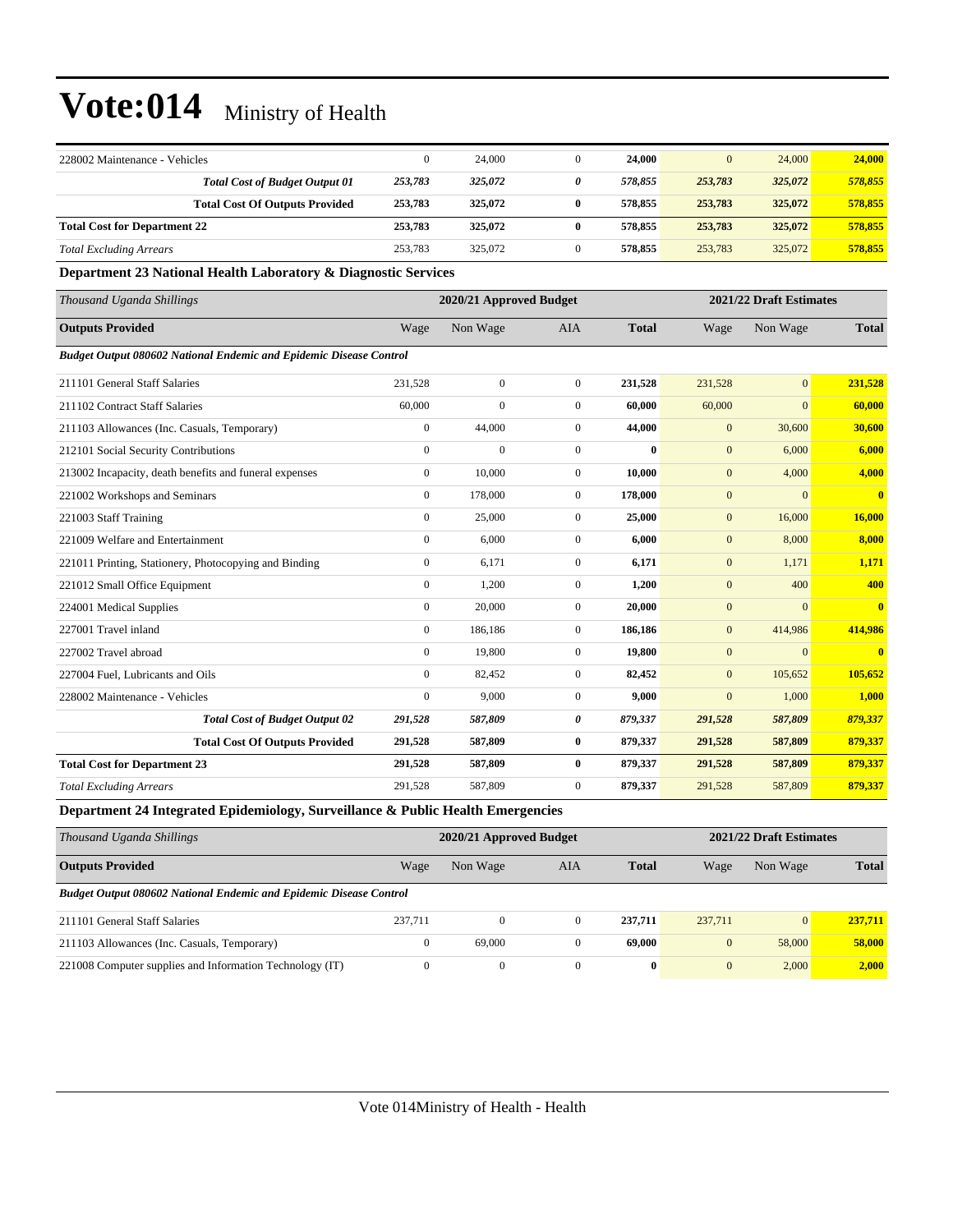| 221009 Welfare and Entertainment                      |                                       | $\Omega$ | 23,000       |          | 23,000       | $\overline{0}$ | 26,000  | 26,000  |
|-------------------------------------------------------|---------------------------------------|----------|--------------|----------|--------------|----------------|---------|---------|
| 221011 Printing, Stationery, Photocopying and Binding |                                       | $\Omega$ | 10.960       |          | 10.960       | $\overline{0}$ | 11,300  | 11,300  |
| 221012 Small Office Equipment                         |                                       | $\Omega$ | 6.000        |          | 6.000        | $\mathbf{0}$   | 8,000   | 8.000   |
| 227001 Travel inland                                  |                                       | $\Omega$ | 92.280       |          | 92,280       | $\overline{0}$ | 118,000 | 118,000 |
| 227004 Fuel, Lubricants and Oils                      |                                       | $\Omega$ | 28.266       | 0        | 28,266       | $\mathbf{0}$   | 35,206  | 35,206  |
| 228002 Maintenance - Vehicles                         |                                       | $\Omega$ | $\mathbf{0}$ | $\Omega$ | $\mathbf{0}$ | $\mathbf{0}$   | 20,000  | 20,000  |
|                                                       | <b>Total Cost of Budget Output 02</b> | 237.711  | 229,506      | 0        | 467.217      | 237,711        | 278,506 | 516,217 |

#### *Budget Output 080605 Coordination of Clinical and Public Health emergencies including the Nodding Disease*

| 211101 General Staff Salaries                            | 237,711        | $\mathbf{0}$ | $\Omega$       | 237,711      | 237,711        | $\overline{0}$ | 237,711                 |
|----------------------------------------------------------|----------------|--------------|----------------|--------------|----------------|----------------|-------------------------|
| 211103 Allowances (Inc. Casuals, Temporary)              | $\mathbf{0}$   | 55,000       | $\overline{0}$ | 55,000       | $\mathbf{0}$   | 47,000         | 47,000                  |
| 213002 Incapacity, death benefits and funeral expenses   | $\overline{0}$ | 10,000       | $\overline{0}$ | 10,000       | $\mathbf{0}$   | 10,000         | 10,000                  |
| 221008 Computer supplies and Information Technology (IT) | $\mathbf{0}$   | 20,000       | $\overline{0}$ | 20,000       | $\mathbf{0}$   | 8,000          | 8.000                   |
| 221009 Welfare and Entertainment                         | $\overline{0}$ | 14,200       | $\mathbf{0}$   | 14,200       | $\mathbf{0}$   | 17,000         | 17,000                  |
| 221011 Printing, Stationery, Photocopying and Binding    | 0              | 12,000       | $\overline{0}$ | 12,000       | $\mathbf{0}$   | 12,000         | 12,000                  |
| 221012 Small Office Equipment                            | $\overline{0}$ | 10,000       | $\mathbf{0}$   | 10,000       | $\mathbf{0}$   | 4,000          | 4,000                   |
| 224001 Medical Supplies                                  | $\mathbf{0}$   | $\mathbf{0}$ | $\mathbf{0}$   | $\mathbf{0}$ | $\mathbf{0}$   | 80,000         | 80,000                  |
| 227001 Travel inland                                     | $\mathbf{0}$   | 90,000       | $\mathbf{0}$   | 90,000       | $\mathbf{0}$   | 140,000        | 140,000                 |
| 227004 Fuel, Lubricants and Oils                         | $\mathbf{0}$   | 50,800       | $\overline{0}$ | 50,800       | $\overline{0}$ | 55,000         | 55,000                  |
| 228002 Maintenance - Vehicles                            | $\Omega$       | $\mathbf{0}$ | $\Omega$       | $\mathbf{0}$ | $\mathbf{0}$   | 20,000         | 20,000                  |
| 273101 Medical expenses (To general Public)              | $\mathbf{0}$   | 180,000      | $\overline{0}$ | 180,000      | $\overline{0}$ | $\mathbf{0}$   | $\overline{\mathbf{0}}$ |
| <b>Total Cost of Budget Output 05</b>                    | 237,711        | 442,000      | 0              | 679,711      | 237,711        | <b>393,000</b> | 630,711                 |
| <b>Total Cost Of Outputs Provided</b>                    | 475,422        | 671,506      | $\bf{0}$       | 1,146,928    | 475,422        | 671,506        | 1,146,928               |
| <b>Total Cost for Department 24</b>                      | 475,422        | 671,506      | $\mathbf{0}$   | 1,146,928    | 475,422        | 671,506        | 1,146,928               |
| <b>Total Excluding Arrears</b>                           | 475,422        | 671,506      | $\mathbf{0}$   | 1,146,928    | 475,422        | 671,506        | 1,146,928               |
|                                                          |                |              |                |              |                |                |                         |

#### *Development Budget Estimates*

#### **Project 1413 East Africa Public Health Laboratory Network project Phase II**

| Thousand Uganda Shillings                                                                              |                               | 2020/21 Approved Budget |              |              |                               | 2021/22 Draft Estimates |              |  |  |
|--------------------------------------------------------------------------------------------------------|-------------------------------|-------------------------|--------------|--------------|-------------------------------|-------------------------|--------------|--|--|
| <b>Outputs Provided</b>                                                                                | <b>GoU Dev't External Fin</b> |                         | <b>AIA</b>   | <b>Total</b> | <b>GoU Dev't External Fin</b> |                         | <b>Total</b> |  |  |
| Budget Output 080601 Community Health Services (control of communicable and non communicable diseases) |                               |                         |              |              |                               |                         |              |  |  |
| 227001 Travel inland                                                                                   | 50,000                        | $\mathbf{0}$            | $\mathbf{0}$ | 50,000       | $\overline{0}$                | $\overline{0}$          | $\mathbf{0}$ |  |  |
| <b>Total Cost Of Budget Output 080601</b>                                                              | 50,000                        | 0                       | 0            | 50,000       | $\boldsymbol{\theta}$         | $\boldsymbol{\theta}$   | $\theta$     |  |  |
| <b>Total Cost for Outputs Provided</b>                                                                 | 50,000                        | $\mathbf{0}$            | $\mathbf{0}$ | 50,000       | $\mathbf{0}$                  | $\mathbf{0}$            | $\bf{0}$     |  |  |
| <b>Total Cost for Project: 1413</b>                                                                    | 50,000                        | $\mathbf{0}$            | $\mathbf{0}$ | 50,000       | $\overline{0}$                | $\Omega$                | $\mathbf{0}$ |  |  |
| <b>Total Excluding Arrears</b>                                                                         | 50,000                        | $\mathbf{0}$            | $\mathbf{0}$ | 50,000       | $\mathbf{0}$                  | $\mathbf{0}$            | $\bf{0}$     |  |  |
| Project 1441 Uganda Sanitation Fund Project II                                                         |                               |                         |              |              |                               |                         |              |  |  |
| Thousand Uganda Shillings                                                                              |                               | 2020/21 Approved Budget |              |              |                               | 2021/22 Draft Estimates |              |  |  |
| <b>Outputs Provided</b>                                                                                | <b>GoU Dev't External Fin</b> |                         | <b>AIA</b>   | <b>Total</b> | <b>GoU Dev't External Fin</b> |                         | <b>Total</b> |  |  |
| <b>Budget Output 080603 Technical Support, Monitoring and Evaluation</b>                               |                               |                         |              |              |                               |                         |              |  |  |
| 211102 Contract Staff Salaries                                                                         | $\mathbf{0}$                  | 1,326,233               | $\mathbf{0}$ | 1,326,233    | $\mathbf{0}$                  | $\mathbf{0}$            | $\bf{0}$     |  |  |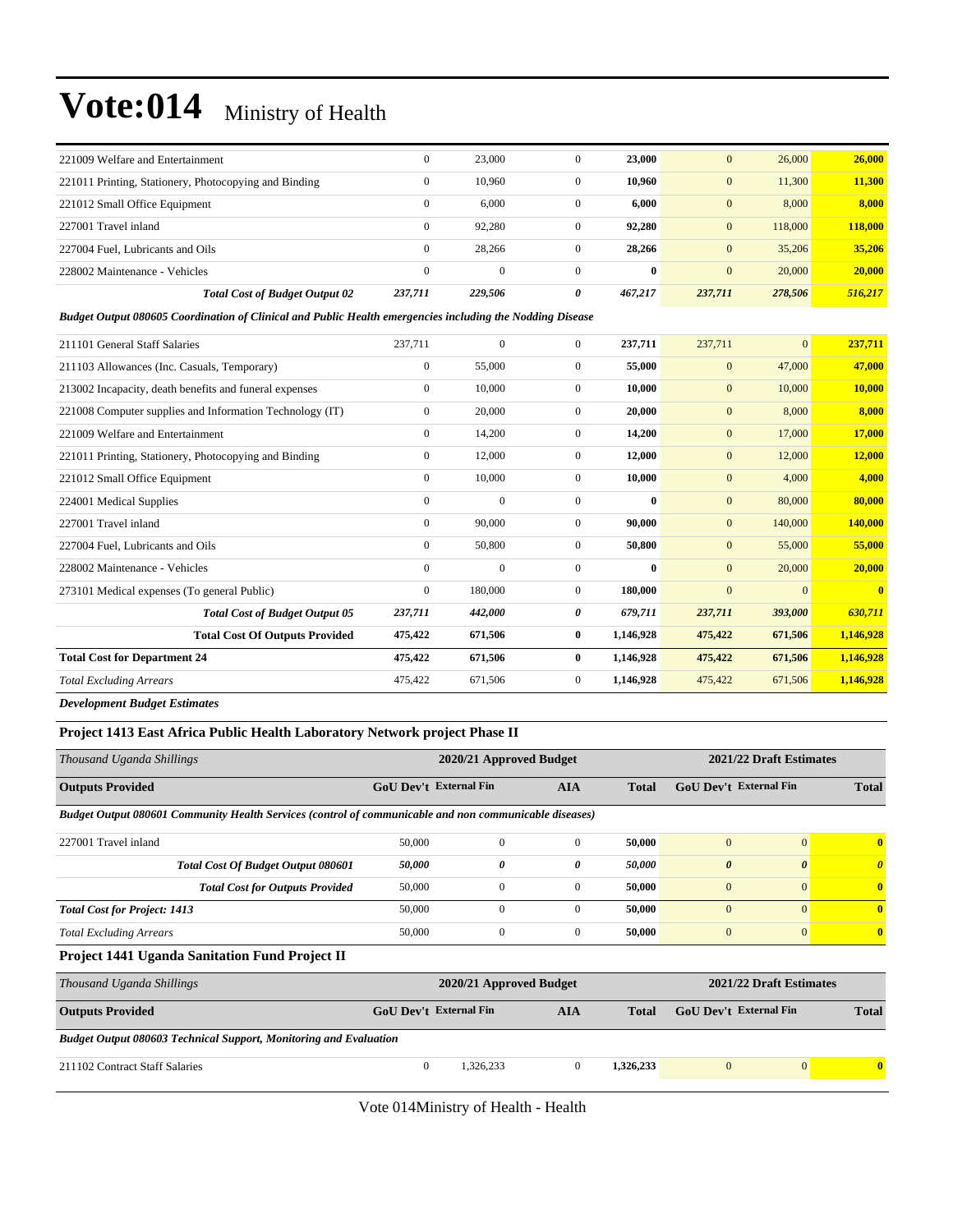| <b>Sub-SubProgrammme 08 Clinical Health Services</b>                                 |                                      |                        |                                           |                         |                                       |                                       |                                                    |
|--------------------------------------------------------------------------------------|--------------------------------------|------------------------|-------------------------------------------|-------------------------|---------------------------------------|---------------------------------------|----------------------------------------------------|
| <b>Total Excluding Arrears</b>                                                       | 11,851,496                           | 4,800,898              | $\boldsymbol{0}$                          | 16,652,394              | 11,351,495                            | $\mathbf{0}$                          | 11,351,495                                         |
| <b>Total Cost for Sub-SubProgramme 06</b>                                            | 11,851,496                           | 4,800,898              | $\bf{0}$                                  | 16,652,394              | 11,351,495                            | $\bf{0}$                              | 11,351,495                                         |
|                                                                                      | GoU                                  | <b>External Fin</b>    | <b>AIA</b>                                | <b>Total</b>            | GoU                                   | <b>External Fin</b>                   | <b>Total</b>                                       |
| <b>Total Excluding Arrears</b>                                                       | 450,000                              | 4,800,898              | $\boldsymbol{0}$                          | 5,250,898               | $\overline{0}$                        | $\overline{0}$                        | $\overline{\mathbf{0}}$                            |
| <b>Total Cost for Project: 1441</b>                                                  | 450,000                              | 4,800,898              | $\boldsymbol{0}$                          | 5,250,898               | $\mathbf{0}$                          | $\mathbf{0}$                          | $\overline{\mathbf{0}}$                            |
| <b>Total Cost for Capital Purchases</b>                                              | $\mathbf{0}$                         | 300,000                | $\mathbf{0}$                              | 300,000                 | $\mathbf{0}$                          | $\mathbf{0}$                          | $\bf{0}$                                           |
| 312201 Transport Equipment<br>Total Cost Of Budget Output 080675                     | 0                                    | 300,000                | 0                                         | 300,000                 | $\boldsymbol{\theta}$                 | $\boldsymbol{\theta}$                 | $\boldsymbol{\theta}$                              |
|                                                                                      | $\overline{0}$                       | 300,000                | $\mathbf{0}$                              | 300,000                 | $\overline{0}$                        | $\overline{0}$                        | $\bf{0}$                                           |
| <b>Budget Output 080675 Purchase of Motor Vehicles and Other Transport Equipment</b> |                                      |                        |                                           |                         |                                       |                                       |                                                    |
| <b>Total Cost for Outputs Funded</b><br><b>Capital Purchases</b>                     |                                      | GoU Dev't External Fin | AIA                                       | 450,000<br><b>Total</b> | GoU Dev't External Fin                |                                       | <b>Total</b>                                       |
| Total Cost Of Budget Output 080651                                                   | 450,000<br>450,000                   | 0<br>$\mathbf{0}$      | $\boldsymbol{\theta}$<br>$\boldsymbol{0}$ | 450,000                 | $\boldsymbol{\theta}$<br>$\mathbf{0}$ | $\boldsymbol{\theta}$<br>$\mathbf{0}$ | $\boldsymbol{\theta}$<br>$\overline{\mathbf{0}}$   |
| o/w Transfers for sanitation activities                                              | 450,000                              | $\boldsymbol{\theta}$  | $\theta$                                  | 450,000                 | $\boldsymbol{\theta}$                 | $\boldsymbol{\theta}$                 | $\bf{0}$                                           |
| 263104 Transfers to other govt. Units (Current)                                      | 450,000                              | $\boldsymbol{0}$       | $\mathbf{0}$                              | 450,000                 | $\mathbf{0}$                          | $\boldsymbol{0}$                      | $\bf{0}$                                           |
|                                                                                      |                                      |                        |                                           |                         |                                       |                                       |                                                    |
| <b>Budget Output 080651 Support to Local Governments</b>                             |                                      |                        |                                           |                         |                                       |                                       |                                                    |
| <b>Outputs Funded</b>                                                                |                                      | GoU Dev't External Fin | <b>AIA</b>                                | <b>Total</b>            | GoU Dev't External Fin                |                                       | <b>Total</b>                                       |
| <b>Total Cost for Outputs Provided</b>                                               | $\overline{0}$                       | 4,500,898              | $\mathbf{0}$                              | 4,500,898               | $\overline{0}$                        | $\overline{0}$                        | $\bf{0}$                                           |
| Total Cost Of Budget Output 080603                                                   | 0                                    | 4,500,898              | $\boldsymbol{\theta}$                     | 4,500,898               | $\boldsymbol{\theta}$                 | $\boldsymbol{\theta}$                 | $\boldsymbol{\theta}$                              |
| 228003 Maintenance – Machinery, Equipment & Furniture                                | $\overline{0}$                       | 7,593                  | $\mathbf{0}$                              | 7,593                   | $\mathbf{0}$                          | $\mathbf{0}$                          | $\bf{0}$                                           |
| 227004 Fuel, Lubricants and Oils<br>228002 Maintenance - Vehicles                    | $\overline{0}$                       | 150,119                | $\boldsymbol{0}$                          | 158,376<br>150,119      | $\mathbf{0}$                          | $\mathbf{0}$                          | $\bf{0}$                                           |
| 227001 Travel inland                                                                 | $\boldsymbol{0}$<br>$\boldsymbol{0}$ | 557,954<br>158,376     | $\boldsymbol{0}$<br>$\boldsymbol{0}$      | 557,954                 | $\boldsymbol{0}$<br>$\boldsymbol{0}$  | $\boldsymbol{0}$<br>$\boldsymbol{0}$  | $\bf{0}$                                           |
| 225002 Consultancy Services-Long-term                                                | $\boldsymbol{0}$                     | 30,704                 | $\boldsymbol{0}$                          | 30,704                  | $\mathbf{0}$                          | $\mathbf{0}$                          | $\overline{\mathbf{0}}$<br>$\overline{\mathbf{0}}$ |
| 225001 Consultancy Services- Short term                                              | $\overline{0}$                       | 152,874                | $\boldsymbol{0}$                          | 152,874                 | $\mathbf{0}$                          | $\mathbf{0}$                          | $\bf{0}$                                           |
| 222001 Telecommunications                                                            | $\overline{0}$                       | 15,610                 | $\mathbf{0}$                              | 15,610                  | $\mathbf{0}$                          | $\mathbf{0}$                          | $\bf{0}$                                           |
| 221011 Printing, Stationery, Photocopying and Binding                                | $\mathbf{0}$                         | 114,350                | $\mathbf{0}$                              | 114,350                 | $\mathbf{0}$                          | $\mathbf{0}$                          | $\bf{0}$                                           |
| 221009 Welfare and Entertainment                                                     | $\overline{0}$                       | 15,630                 | $\mathbf{0}$                              | 15,630                  | $\mathbf{0}$                          | $\overline{0}$                        | $\overline{\mathbf{0}}$                            |
| 221008 Computer supplies and Information Technology (IT)                             | $\boldsymbol{0}$                     | 60,000                 | $\boldsymbol{0}$                          | 60,000                  | $\mathbf{0}$                          | $\mathbf{0}$                          | $\bf{0}$                                           |
| 221007 Books, Periodicals & Newspapers                                               | $\overline{0}$                       | 256,793                | $\mathbf{0}$                              | 256,793                 | $\mathbf{0}$                          | $\overline{0}$                        | $\bf{0}$                                           |
| 221003 Staff Training                                                                | $\overline{0}$                       | 688,467                | $\boldsymbol{0}$                          | 688,467                 | $\mathbf{0}$                          | $\mathbf{0}$                          | $\bf{0}$                                           |
| 221002 Workshops and Seminars                                                        | $\mathbf{0}$                         | 815,218                | $\boldsymbol{0}$                          | 815,218                 | $\mathbf{0}$                          | $\mathbf{0}$                          | $\bf{0}$                                           |
| 212101 Social Security Contributions                                                 | $\overline{0}$                       | 132,623                | $\mathbf{0}$                              | 132,623                 | $\mathbf{0}$                          | $\overline{0}$                        | $\bf{0}$                                           |
| 211103 Allowances (Inc. Casuals, Temporary)                                          | $\overline{0}$                       | 18,353                 | $\mathbf{0}$                              | 18,353                  | $\overline{0}$                        | $\mathbf{0}$                          | $\bf{0}$                                           |
|                                                                                      |                                      |                        |                                           |                         |                                       |                                       |                                                    |

*Recurrent Budget Estimates*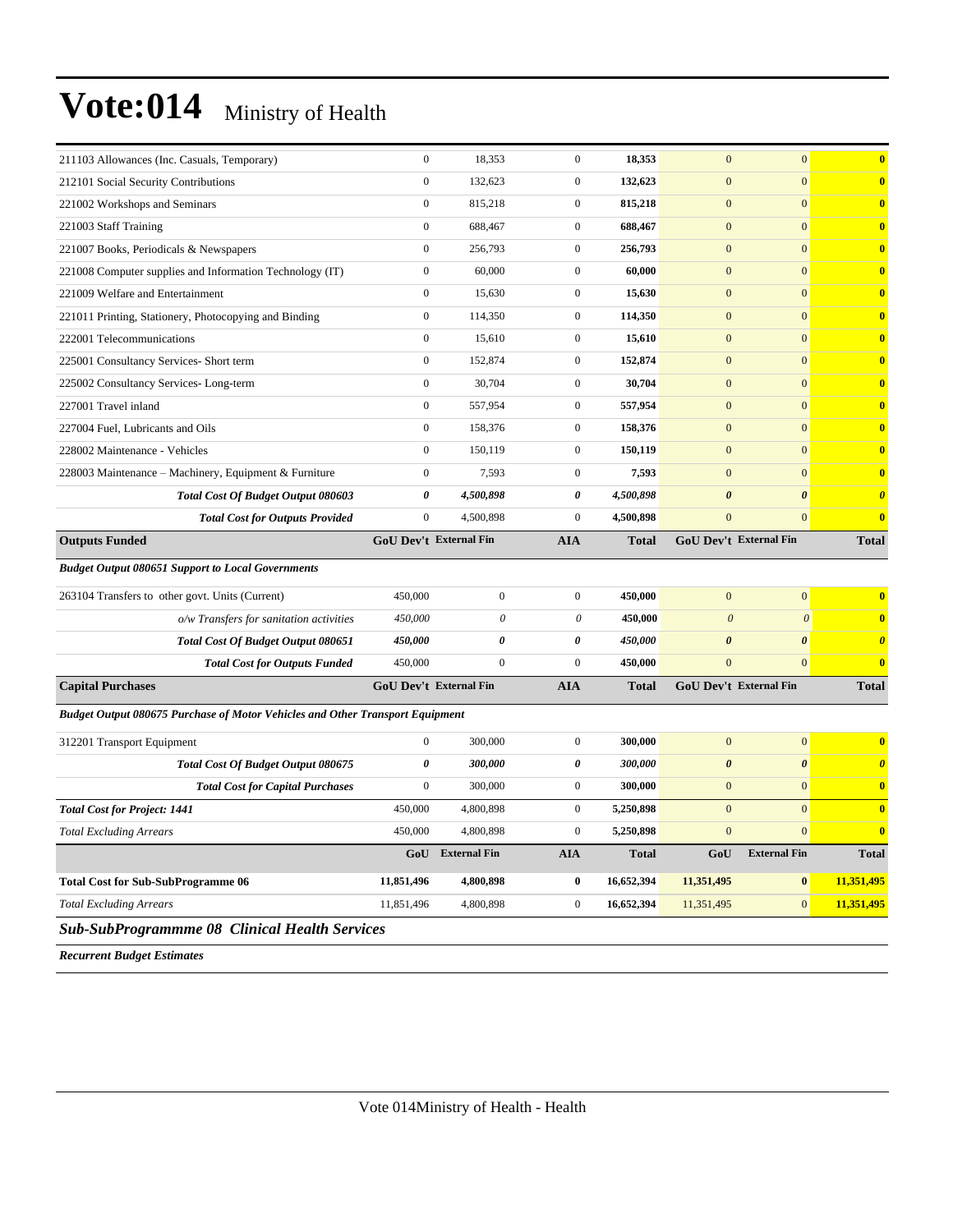| Department 09 shared National Services (Interns allowances, transfers to international organisations and transfers to districts) |                           |                         |                  |              |                         |                           |                         |  |
|----------------------------------------------------------------------------------------------------------------------------------|---------------------------|-------------------------|------------------|--------------|-------------------------|---------------------------|-------------------------|--|
| Thousand Uganda Shillings                                                                                                        |                           | 2020/21 Approved Budget |                  |              | 2021/22 Draft Estimates |                           |                         |  |
| <b>Outputs Provided</b>                                                                                                          | Wage                      | Non Wage                | AIA              | <b>Total</b> | Wage                    | Non Wage                  | <b>Total</b>            |  |
| <b>Budget Output 080801 Technical support, monitoring and evaluation</b>                                                         |                           |                         |                  |              |                         |                           |                         |  |
| 223004 Guard and Security services                                                                                               | $\boldsymbol{0}$          | 33,327                  | $\boldsymbol{0}$ | 33,327       | $\mathbf{0}$            | 33,327                    | 33,327                  |  |
| 223005 Electricity                                                                                                               | $\boldsymbol{0}$          | 191,047                 | $\boldsymbol{0}$ | 191,047      | $\mathbf{0}$            | 191,047                   | 191,047                 |  |
| 223006 Water                                                                                                                     | $\overline{0}$            | 129,562                 | $\boldsymbol{0}$ | 129,562      | $\mathbf{0}$            | 129,562                   | 129,562                 |  |
| 224004 Cleaning and Sanitation                                                                                                   | $\boldsymbol{0}$          | 58,338                  | $\boldsymbol{0}$ | 58,338       | $\mathbf{0}$            | 58,338                    | 58,338                  |  |
| <b>Total Cost of Budget Output 01</b>                                                                                            | 0                         | 412,274                 | 0                | 412,274      | $\boldsymbol{\theta}$   | 412,274                   | 412,274                 |  |
| Budget Output 080805 Coordination of Clinical and Public Health Emergencies including the Nodding Syndrome                       |                           |                         |                  |              |                         |                           |                         |  |
| 211103 Allowances (Inc. Casuals, Temporary)                                                                                      | $\boldsymbol{0}$          | $\boldsymbol{0}$        | $\boldsymbol{0}$ | $\bf{0}$     | $\mathbf{0}$            | 84,000                    | 84,000                  |  |
| 221002 Workshops and Seminars                                                                                                    | $\boldsymbol{0}$          | $\boldsymbol{0}$        | $\boldsymbol{0}$ | $\bf{0}$     | $\mathbf{0}$            | 86,000                    | 86,000                  |  |
| 221003 Staff Training                                                                                                            | $\boldsymbol{0}$          | $\boldsymbol{0}$        | $\boldsymbol{0}$ | $\bf{0}$     | $\boldsymbol{0}$        | 70,000                    | 70,000                  |  |
| 221008 Computer supplies and Information Technology (IT)                                                                         | $\boldsymbol{0}$          | $\boldsymbol{0}$        | $\boldsymbol{0}$ | $\bf{0}$     | $\boldsymbol{0}$        | 75,000                    | 75,000                  |  |
| 221011 Printing, Stationery, Photocopying and Binding                                                                            | $\boldsymbol{0}$          | $\boldsymbol{0}$        | $\boldsymbol{0}$ | $\bf{0}$     | $\boldsymbol{0}$        | 372,000                   | 372,000                 |  |
| 227001 Travel inland                                                                                                             | $\boldsymbol{0}$          | $\boldsymbol{0}$        | $\boldsymbol{0}$ | $\bf{0}$     | $\boldsymbol{0}$        | 200,000                   | 200,000                 |  |
| 227004 Fuel, Lubricants and Oils                                                                                                 | $\boldsymbol{0}$          | $\boldsymbol{0}$        | $\boldsymbol{0}$ | $\bf{0}$     | $\mathbf{0}$            | 90,000                    | 90,000                  |  |
| 228002 Maintenance - Vehicles                                                                                                    | $\boldsymbol{0}$          | $\boldsymbol{0}$        | $\overline{0}$   | $\bf{0}$     | $\boldsymbol{0}$        | 23,000                    | 23,000                  |  |
| <b>Total Cost of Budget Output 05</b>                                                                                            | 0                         | 0                       | 0                | 0            | $\boldsymbol{\theta}$   | 1,000,000                 | 1,000,000               |  |
| <b>Budget Output 080806 National Health Insurance Scheme</b>                                                                     |                           |                         |                  |              |                         |                           |                         |  |
| 221001 Advertising and Public Relations                                                                                          | $\boldsymbol{0}$          | 5,000                   | $\boldsymbol{0}$ | 5,000        | $\boldsymbol{0}$        | 5,000                     | 5,000                   |  |
| 221002 Workshops and Seminars                                                                                                    | $\boldsymbol{0}$          | 25,000                  | $\boldsymbol{0}$ | 25,000       | $\boldsymbol{0}$        | $\mathbf{0}$              | $\bf{0}$                |  |
| 221003 Staff Training                                                                                                            | $\boldsymbol{0}$          | 40,000                  | $\boldsymbol{0}$ | 40,000       | $\mathbf{0}$            | $\boldsymbol{0}$          | $\bf{0}$                |  |
| 221009 Welfare and Entertainment                                                                                                 | $\boldsymbol{0}$          | 10,000                  | $\boldsymbol{0}$ | 10,000       | $\mathbf{0}$            | $\mathbf{0}$              | $\overline{\mathbf{0}}$ |  |
| 221011 Printing, Stationery, Photocopying and Binding                                                                            | $\boldsymbol{0}$          | 1,000                   | $\boldsymbol{0}$ | 1,000        | $\mathbf{0}$            | $\mathbf{0}$              | $\overline{\mathbf{0}}$ |  |
| 225001 Consultancy Services- Short term                                                                                          | $\boldsymbol{0}$          | 200,000                 | $\boldsymbol{0}$ | 200,000      | $\boldsymbol{0}$        | 276,000                   | 276,000                 |  |
| 227001 Travel inland                                                                                                             | $\boldsymbol{0}$          | 6,000                   | $\boldsymbol{0}$ | 6,000        | $\boldsymbol{0}$        | 50,443                    | 50,443                  |  |
| 227002 Travel abroad                                                                                                             | $\boldsymbol{0}$          | 4,443                   | $\boldsymbol{0}$ | 4,443        | $\mathbf{0}$            | $\boldsymbol{0}$          | $\bf{0}$                |  |
| 227004 Fuel, Lubricants and Oils                                                                                                 | $\boldsymbol{0}$          | 40,000                  | $\boldsymbol{0}$ | 40,000       | $\mathbf{0}$            | $\boldsymbol{0}$          | $\bf{0}$                |  |
| <b>Total Cost of Budget Output 06</b>                                                                                            | 0                         | 331,443                 | 0                | 331,443      | $\boldsymbol{\theta}$   | 331,443                   | 331,443                 |  |
| <b>Total Cost Of Outputs Provided</b>                                                                                            | 0                         | 743,717                 | $\bf{0}$         | 743,717      | $\bf{0}$                | 1,743,717                 | 1,743,717               |  |
| <b>Outputs Funded</b>                                                                                                            | Wage                      | Non Wage                | AIA              | <b>Total</b> | Wage                    | Non Wage                  | <b>Total</b>            |  |
| <b>Budget Output 080851 Support to Local Governments</b>                                                                         |                           |                         |                  |              |                         |                           |                         |  |
| 263104 Transfers to other govt. Units (Current)                                                                                  | $\boldsymbol{0}$          | 500,000                 | $\boldsymbol{0}$ | 500,000      | $\boldsymbol{0}$        | 500,000                   | 500,000                 |  |
| o/w Allowances for Community Health Extension Workers                                                                            | $\boldsymbol{\theta}$     | 500,000                 | 0                | 500,000      | $\boldsymbol{\theta}$   | $\boldsymbol{\mathit{0}}$ | $\bf{0}$                |  |
| o/w Allowances for CHEWS                                                                                                         | $\boldsymbol{\mathit{0}}$ | $\boldsymbol{\theta}$   | 0                | $\bf{0}$     | $\boldsymbol{\theta}$   | 500,000                   | 500,000                 |  |
| 263106 Other Current grants (Current)                                                                                            | $\boldsymbol{0}$          | 13,573,430              | $\boldsymbol{0}$ | 13,573,430   | $\boldsymbol{0}$        | 13,573,430                | 13,573,430              |  |
| o/w EMHS Credit line for PNFPS                                                                                                   | $\boldsymbol{\theta}$     | 13,573,430              | 0                | 13,573,430   | $\boldsymbol{\theta}$   | $\boldsymbol{\theta}$     | $\boldsymbol{0}$        |  |
| o/w Medicine Credit line for PNFPS under JMS                                                                                     | $\boldsymbol{\theta}$     | $\mathcal O$            | 0                | $\bf{0}$     | $\boldsymbol{\theta}$   | 13,573,430                | 13,573,430              |  |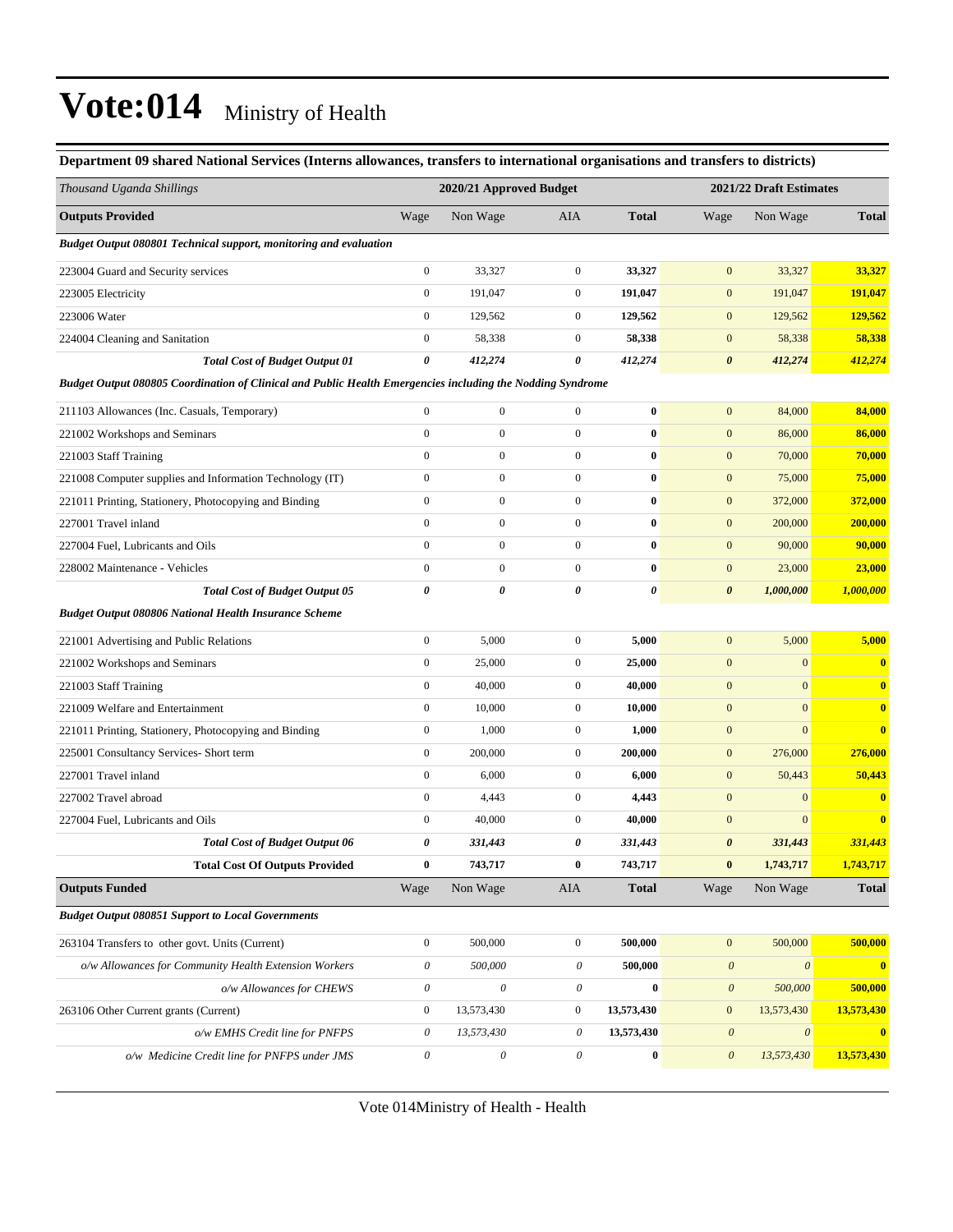| 264101 Contributions to Autonomous Institutions                                                                                 | $\boldsymbol{0}$          | 10,498,908                | $\boldsymbol{0}$      | 10,498,908   | $\mathbf{0}$          | 10,498,908              | 10,498,908              |
|---------------------------------------------------------------------------------------------------------------------------------|---------------------------|---------------------------|-----------------------|--------------|-----------------------|-------------------------|-------------------------|
| o/w Support to Uganda Red Cross Society blood mobilisation                                                                      | $\boldsymbol{\theta}$     | 1,000,000                 | $\theta$              | 1,000,000    | $\theta$              | $\boldsymbol{\theta}$   | $\bf{0}$                |
| o/w Strengthening government's effort to manage Disaster<br>through Uganda Red Cross SocietySociety                             | $\boldsymbol{\mathit{0}}$ | 9,498,908                 | $\boldsymbol{\theta}$ | 9,498,908    | $\boldsymbol{\theta}$ | $\theta$                | $\overline{\mathbf{0}}$ |
| o/w o/w Support to Uganda Red Cross Society blood<br>mobilisation                                                               | $\theta$                  | $\theta$                  | $\theta$              | $\bf{0}$     | $\theta$              | 1,000,000               | 1,000,000               |
| o/w o/w Strengthening government's effort to manage Disaster                                                                    | $\theta$                  | $\theta$                  | $\theta$              | $\bf{0}$     | $\boldsymbol{\theta}$ | 9,498,908               | 9,498,908               |
| through Uganda Red Cross SocietySociety                                                                                         |                           |                           |                       |              |                       |                         |                         |
| <b>Total Cost of Budget Output 51</b>                                                                                           | 0                         | 24,572,338                | 0                     | 24,572,338   | 0                     | 24,572,338              | 24,572,338              |
| <b>Budget Output 080852 Support to District Hospitals</b>                                                                       |                           |                           |                       |              |                       |                         |                         |
| 263104 Transfers to other govt. Units (Current)                                                                                 | $\boldsymbol{0}$          | 5,600,000                 | $\mathbf{0}$          | 5,600,000    | $\mathbf{0}$          | 5,600,000               | 5,600,000               |
| o/w Support to Kayunga GH operations                                                                                            | $\theta$                  | 5,600,000                 | 0                     | 5,600,000    | $\boldsymbol{\theta}$ | $\boldsymbol{\theta}$   | $\bf{0}$                |
| o/w o/w Support to Kayunga GH operations                                                                                        | $\theta$                  | $\boldsymbol{\mathit{0}}$ | $\boldsymbol{\theta}$ | $\bf{0}$     | $\theta$              | 5,600,000               | 5,600,000               |
| <b>Total Cost of Budget Output 52</b>                                                                                           | $\boldsymbol{\theta}$     | 5,600,000                 | $\boldsymbol{\theta}$ | 5,600,000    | $\boldsymbol{\theta}$ | 5,600,000               | 5,600,000               |
| <b>Budget Output 080853 Medical Intern Services</b>                                                                             |                           |                           |                       |              |                       |                         |                         |
| 263104 Transfers to other govt. Units (Current)                                                                                 | $\boldsymbol{0}$          | 11,430,000                | $\boldsymbol{0}$      | 11,430,000   | $\boldsymbol{0}$      | 11,430,000              | 11,430,000              |
| o/w Allowances for intern Healthworkers                                                                                         | $\boldsymbol{\theta}$     | 11,430,000                | 0                     | 11,430,000   | $\theta$              | $\boldsymbol{\theta}$   | $\bf{0}$                |
| o/w o/w Allowances for intern Health workers                                                                                    | $\theta$                  | $\theta$                  | 0                     | $\bf{0}$     | $\boldsymbol{\theta}$ | 11,430,000              | 11,430,000              |
| <b>Total Cost of Budget Output 53</b>                                                                                           | $\boldsymbol{\theta}$     | 11,430,000                | 0                     | 11,430,000   | $\boldsymbol{\theta}$ | 11,430,000              | 11,430,000              |
| <b>Budget Output 080854 International Health Organisations</b>                                                                  |                           |                           |                       |              |                       |                         |                         |
| 262101 Contributions to International Organisations (Current)                                                                   | $\mathbf{0}$              | 1,500,000                 | $\mathbf{0}$          | 1,500,000    | $\mathbf{0}$          | 1,500,000               | 1,500,000               |
| o/w Contribution to Global Fund                                                                                                 | $\theta$                  | 1,500,000                 | $\theta$              | 1,500,000    | $\boldsymbol{\theta}$ | $\theta$                | $\overline{\mathbf{0}}$ |
| o/w o/w Contribution to Global Fund                                                                                             | $\boldsymbol{\theta}$     | 0                         | 0                     | $\bf{0}$     | $\theta$              | 1,500,000               | 1,500,000               |
| 263104 Transfers to other govt. Units (Current)                                                                                 | $\boldsymbol{0}$          | $\boldsymbol{0}$          | $\boldsymbol{0}$      | $\bf{0}$     | $\boldsymbol{0}$      | 15,000,000              | 15,000,000              |
| o/w Operations and maintenance including taxes incurred<br>during operations for the Regional Hospital foe pediatric<br>surgery | $\theta$                  | $\theta$                  | $\theta$              | $\bf{0}$     | $\boldsymbol{\theta}$ | 15,000,000              | 15,000,000              |
| <b>Total Cost of Budget Output 54</b>                                                                                           | $\boldsymbol{\theta}$     | 1,500,000                 | $\boldsymbol{\theta}$ | 1,500,000    | $\boldsymbol{\theta}$ | 16,500,000              | 16,500,000              |
| <b>Budget Output 080855 Senior House Officers</b>                                                                               |                           |                           |                       |              |                       |                         |                         |
| 263104 Transfers to other govt. Units (Current)                                                                                 | $\boldsymbol{0}$          | 4,180,000                 | $\mathbf{0}$          | 4,180,000    | $\mathbf{0}$          | 4,180,000               | 4,180,000               |
| o/w Allowances for SHOs                                                                                                         | $\theta$                  | 4,180,000                 | 0                     | 4,180,000    | $\theta$              | $\theta$                | $\overline{\mathbf{0}}$ |
| o/w o/w Allowances for SHOs                                                                                                     | $\boldsymbol{\mathit{0}}$ | $\theta$                  | $\theta$              | $\bf{0}$     | $\theta$              | 4.180.000               | 4,180,000               |
| <b>Total Cost of Budget Output 55</b>                                                                                           | 0                         | 4,180,000                 | 0                     | 4,180,000    | $\pmb{\theta}$        | 4,180,000               | 4,180,000               |
| <b>Total Cost Of Outputs Funded</b>                                                                                             | $\bf{0}$                  | 47,282,338                | $\boldsymbol{0}$      | 47,282,338   | $\pmb{0}$             | 62,282,338              | 62,282,338              |
| <b>Total Cost for Department 09</b>                                                                                             | $\bf{0}$                  | 48,026,055                | $\bf{0}$              | 48,026,055   | $\bf{0}$              | 64,026,055              | 64,026,055              |
| <b>Total Excluding Arrears</b>                                                                                                  | $\boldsymbol{0}$          | 48,026,055                | $\boldsymbol{0}$      | 48,026,055   | $\mathbf{0}$          | 64,026,055              | 64,026,055              |
| Department 11 Nursing & Midwifery Services                                                                                      |                           |                           |                       |              |                       |                         |                         |
| Thousand Uganda Shillings                                                                                                       |                           | 2020/21 Approved Budget   |                       |              |                       | 2021/22 Draft Estimates |                         |
| <b>Outputs Provided</b>                                                                                                         | Wage                      | Non Wage                  | AIA                   | <b>Total</b> | Wage                  | Non Wage                | <b>Total</b>            |
| Budget Output 080802 Provision of Standards, Leadership, Guidance and Support to Nursing Services                               |                           |                           |                       |              |                       |                         |                         |
| 211101 General Staff Salaries                                                                                                   | 299,027                   | $\boldsymbol{0}$          | $\mathbf{0}$          | 299,027      | 299,027               | 0                       | 299,027                 |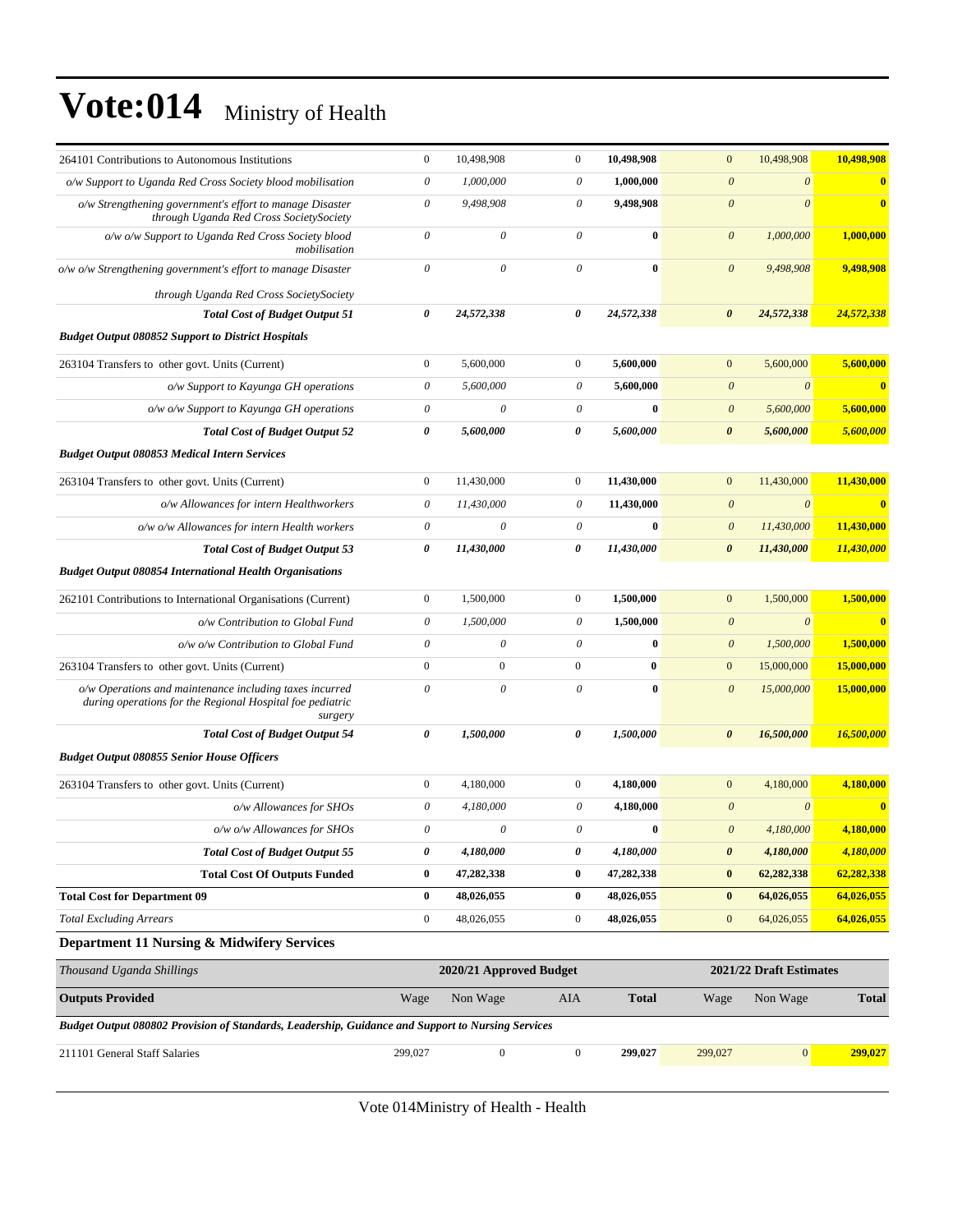| 211103 Allowances (Inc. Casuals, Temporary)              | $\overline{0}$   | 12,000                  | $\mathbf{0}$   | 12,000       | $\overline{0}$ | 12,000                  | 12,000       |  |
|----------------------------------------------------------|------------------|-------------------------|----------------|--------------|----------------|-------------------------|--------------|--|
| 213002 Incapacity, death benefits and funeral expenses   | $\boldsymbol{0}$ | 10,000                  | $\mathbf{0}$   | 10,000       | $\mathbf{0}$   | 5,000                   | 5,000        |  |
| 221002 Workshops and Seminars                            | $\overline{0}$   | 72,000                  | $\mathbf{0}$   | 72,000       | $\mathbf{0}$   | 12,000                  | 12,000       |  |
| 221008 Computer supplies and Information Technology (IT) | $\overline{0}$   | 10,000                  | $\Omega$       | 10,000       | $\mathbf{0}$   | 10,000                  | 10,000       |  |
| 221009 Welfare and Entertainment                         | $\mathbf{0}$     | 8,800                   | $\mathbf{0}$   | 8,800        | $\mathbf{0}$   | 8,800                   | 8,800        |  |
| 221011 Printing, Stationery, Photocopying and Binding    | $\overline{0}$   | 5,445                   | $\overline{0}$ | 5,445        | $\mathbf{0}$   | 5,445                   | 5,445        |  |
| 221012 Small Office Equipment                            | $\overline{0}$   | 4,000                   | $\mathbf{0}$   | 4,000        | $\mathbf{0}$   | 4,000                   | 4,000        |  |
| 222001 Telecommunications                                | $\overline{0}$   | 400                     | $\mathbf{0}$   | 400          | $\mathbf{0}$   | 400                     | 400          |  |
| 225001 Consultancy Services- Short term                  | $\overline{0}$   | 12,000                  | $\overline{0}$ | 12,000       | $\mathbf{0}$   | 12,000                  | 12,000       |  |
| 227001 Travel inland                                     | $\overline{0}$   | 74,407                  | $\Omega$       | 74,407       | $\overline{0}$ | 136,407                 | 136,407      |  |
| 227002 Travel abroad                                     | $\overline{0}$   | 18,900                  | $\mathbf{0}$   | 18,900       | $\overline{0}$ | 8,900                   | 8,900        |  |
| 227004 Fuel, Lubricants and Oils                         | $\overline{0}$   | 50,000                  | $\mathbf{0}$   | 50,000       | $\mathbf{0}$   | 67,000                  | 67,000       |  |
| 228002 Maintenance - Vehicles                            | $\mathbf{0}$     | 12,800                  | $\mathbf{0}$   | 12,800       | $\mathbf{0}$   | 8,800                   | 8,800        |  |
| <b>Total Cost of Budget Output 02</b>                    | 299,027          | 290,752                 | 0              | 589,779      | 299,027        | 290,752                 | 589,779      |  |
| <b>Total Cost Of Outputs Provided</b>                    | 299,027          | 290,752                 | $\bf{0}$       | 589,779      | 299,027        | 290,752                 | 589,779      |  |
| <b>Total Cost for Department 11</b>                      | 299.027          | 290,752                 | $\bf{0}$       | 589,779      | 299,027        | 290,752                 | 589,779      |  |
| <b>Total Excluding Arrears</b>                           | 299,027          | 290,752                 | $\overline{0}$ | 589,779      | 299,027        | 290,752                 | 589,779      |  |
| <b>Department 15 Clinical Services</b>                   |                  |                         |                |              |                |                         |              |  |
| Thousand Uganda Shillings                                |                  | 2020/21 Approved Budget |                |              |                | 2021/22 Draft Estimates |              |  |
| <b>Outputs Provided</b>                                  | Wage             | Non Wage                | <b>AIA</b>     | <b>Total</b> | Wage           | Non Wage                | <b>Total</b> |  |

*Budget Output 080801 Technical support, monitoring and evaluation* 

| 211101 General Staff Salaries                            | 3,859,667      | $\mathbf{0}$ | $\overline{0}$ | 3,859,667 | 3,859,667    | $\vert 0 \vert$ | 3,859,667      |
|----------------------------------------------------------|----------------|--------------|----------------|-----------|--------------|-----------------|----------------|
| 211103 Allowances (Inc. Casuals, Temporary)              | $\mathbf{0}$   | 85,000       | $\overline{0}$ | 85,000    | $\mathbf{0}$ | 85,000          | 85,000         |
| 212101 Social Security Contributions                     | $\mathbf{0}$   | 2,000        | $\Omega$       | 2,000     | $\mathbf{0}$ | $\overline{0}$  | $\overline{0}$ |
| 221001 Advertising and Public Relations                  | $\mathbf{0}$   | 3,000        | $\overline{0}$ | 3,000     | $\mathbf{0}$ | 3,000           | 3,000          |
| 221002 Workshops and Seminars                            | $\mathbf{0}$   | 24,000       | $\overline{0}$ | 24,000    | $\mathbf{0}$ | 24,000          | 24,000         |
| 221008 Computer supplies and Information Technology (IT) | $\mathbf{0}$   | 10,000       | $\overline{0}$ | 10,000    | $\mathbf{0}$ | 10,000          | 10,000         |
| 221009 Welfare and Entertainment                         | $\mathbf{0}$   | 7,000        | $\overline{0}$ | 7,000     | $\mathbf{0}$ | 7,000           | 7,000          |
| 221011 Printing, Stationery, Photocopying and Binding    | $\mathbf{0}$   | 5,445        | $\overline{0}$ | 5,445     | $\mathbf{0}$ | 5,445           | 5,445          |
| 221012 Small Office Equipment                            | $\mathbf{0}$   | 2,000        | $\overline{0}$ | 2,000     | $\mathbf{0}$ | 2,000           | 2,000          |
| 222001 Telecommunications                                | $\mathbf{0}$   | 2,500        | $\mathbf{0}$   | 2,500     | $\mathbf{0}$ | 2,500           | 2,500          |
| 225001 Consultancy Services- Short term                  | $\mathbf{0}$   | 7,000        | $\overline{0}$ | 7,000     | $\mathbf{0}$ | 7,000           | 7,000          |
| 227001 Travel inland                                     | $\mathbf{0}$   | 93,000       | $\overline{0}$ | 93,000    | $\mathbf{0}$ | 95,000          | 95,000         |
| 227002 Travel abroad                                     | $\mathbf{0}$   | 9,000        | $\overline{0}$ | 9,000     | $\mathbf{0}$ | 9,000           | 9,000          |
| 227004 Fuel, Lubricants and Oils                         | $\overline{0}$ | 100,425      | $\overline{0}$ | 100,425   | $\mathbf{0}$ | 100,425         | 100,425        |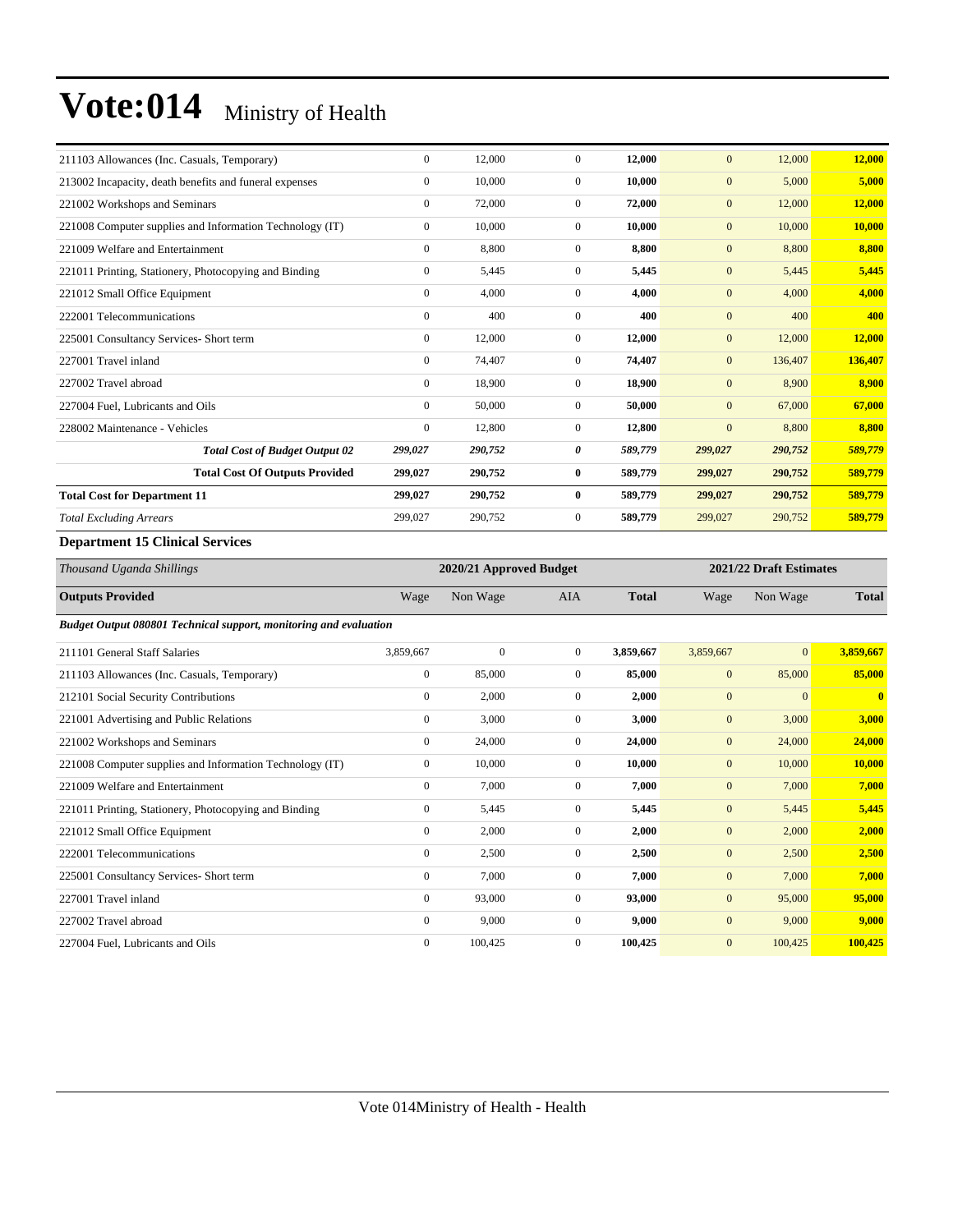| 228002 Maintenance - Vehicles                            | $\boldsymbol{0}$ | 30,000                  | $\boldsymbol{0}$ | 30,000       | $\mathbf{0}$     | 30,000                  | 30,000       |
|----------------------------------------------------------|------------------|-------------------------|------------------|--------------|------------------|-------------------------|--------------|
| <b>Total Cost of Budget Output 01</b>                    | 3,859,667        | 380,370                 | 0                | 4,240,037    | 3,859,667        | 380,370                 | 4,240,037    |
| <b>Total Cost Of Outputs Provided</b>                    | 3,859,667        | 380,370                 | $\bf{0}$         | 4,240,037    | 3,859,667        | 380,370                 | 4,240,037    |
| <b>Total Cost for Department 15</b>                      | 3,859,667        | 380,370                 | $\bf{0}$         | 4,240,037    | 3,859,667        | 380,370                 | 4,240,037    |
| <b>Total Excluding Arrears</b>                           | 3,859,667        | 380,370                 | $\boldsymbol{0}$ | 4,240,037    | 3,859,667        | 380,370                 | 4,240,037    |
| <b>Department 16 Emergency Medical Services</b>          |                  |                         |                  |              |                  |                         |              |
| Thousand Uganda Shillings                                |                  | 2020/21 Approved Budget |                  |              |                  | 2021/22 Draft Estimates |              |
| <b>Outputs Provided</b>                                  | Wage             | Non Wage                | <b>AIA</b>       | <b>Total</b> | Wage             | Non Wage                | <b>Total</b> |
| <b>Budget Output 080804 National Ambulance Services</b>  |                  |                         |                  |              |                  |                         |              |
| 211101 General Staff Salaries                            | 178,227          | $\boldsymbol{0}$        | $\boldsymbol{0}$ | 178,227      | 178,227          | $\mathbf{0}$            | 178,227      |
| 211102 Contract Staff Salaries                           | 187,915          | $\overline{0}$          | $\boldsymbol{0}$ | 187,915      | 187,915          | $\mathbf{0}$            | 187,915      |
| 211103 Allowances (Inc. Casuals, Temporary)              | $\boldsymbol{0}$ | 235,625                 | $\mathbf{0}$     | 235,625      | $\boldsymbol{0}$ | 173,184                 | 173,184      |
| 212101 Social Security Contributions                     | $\mathbf{0}$     | 18,792                  | $\boldsymbol{0}$ | 18,792       | $\boldsymbol{0}$ | 18,792                  | 18,792       |
| 213002 Incapacity, death benefits and funeral expenses   | $\mathbf{0}$     | 10,000                  | $\boldsymbol{0}$ | 10,000       | $\mathbf{0}$     | 5,346                   | 5,346        |
| 221002 Workshops and Seminars                            | $\mathbf{0}$     | 58,500                  | $\boldsymbol{0}$ | 58,500       | $\boldsymbol{0}$ | 62,151                  | 62,151       |
| 221007 Books, Periodicals & Newspapers                   | $\mathbf{0}$     | 1,860                   | $\boldsymbol{0}$ | 1,860        | $\mathbf{0}$     | 1,860                   | 1,860        |
| 221008 Computer supplies and Information Technology (IT) | $\overline{0}$   | $\overline{0}$          | $\mathbf{0}$     | $\bf{0}$     | $\boldsymbol{0}$ | 8,000                   | 8,000        |
| 221009 Welfare and Entertainment                         | $\mathbf{0}$     | 18,000                  | $\boldsymbol{0}$ | 18,000       | $\boldsymbol{0}$ | 18,000                  | 18,000       |
| 221011 Printing, Stationery, Photocopying and Binding    | $\mathbf{0}$     | 17,206                  | $\boldsymbol{0}$ | 17,206       | $\mathbf{0}$     | 37,060                  | 37,060       |
| 221012 Small Office Equipment                            | $\mathbf{0}$     | $\boldsymbol{0}$        | $\boldsymbol{0}$ | $\bf{0}$     | $\boldsymbol{0}$ | 9,100                   | 9,100        |
| 223004 Guard and Security services                       | $\mathbf{0}$     | $\overline{0}$          | $\boldsymbol{0}$ | $\bf{0}$     | $\mathbf{0}$     | 3,200                   | 3,200        |
| 223005 Electricity                                       | $\overline{0}$   | 3,200                   | $\mathbf{0}$     | 3,200        | $\boldsymbol{0}$ | 3,200                   | 3,200        |
| 223006 Water                                             | $\mathbf{0}$     | 3,200                   | $\boldsymbol{0}$ | 3,200        | $\mathbf{0}$     | 3,200                   | 3,200        |
| 224005 Uniforms, Beddings and Protective Gear            | $\mathbf{0}$     | 7,000                   | $\mathbf{0}$     | 7,000        | $\mathbf{0}$     | 5,250                   | 5,250        |
| 227001 Travel inland                                     | $\mathbf{0}$     | 65,825                  | $\boldsymbol{0}$ | 65,825       | $\boldsymbol{0}$ | 65,980                  | 65,980       |
| 227002 Travel abroad                                     | $\theta$         | 19,875                  | $\boldsymbol{0}$ | 19,875       | $\boldsymbol{0}$ | 17,200                  | 17,200       |
| 227004 Fuel, Lubricants and Oils                         | $\overline{0}$   | 62,000                  | $\boldsymbol{0}$ | 62,000       | $\boldsymbol{0}$ | 89,560                  | 89,560       |
| 228002 Maintenance - Vehicles                            | $\mathbf{0}$     | 18,500                  | $\boldsymbol{0}$ | 18,500       | $\mathbf{0}$     | 18,500                  | 18,500       |
| <b>Total Cost of Budget Output 04</b>                    | 366,142          | 539,583                 | 0                | 905,725      | 366,142          | 539,583                 | 905,725      |
| <b>Total Cost Of Outputs Provided</b>                    | 366,142          | 539,583                 | $\bf{0}$         | 905,725      | 366,142          | 539,583                 | 905,725      |
| <b>Total Cost for Department 16</b>                      | 366,142          | 539,583                 | $\bf{0}$         | 905,725      | 366,142          | 539,583                 | 905,725      |
| <b>Total Excluding Arrears</b>                           | 366,142          | 539,583                 | $\mathbf{0}$     | 905,725      | 366,142          | 539,583                 | 905,725      |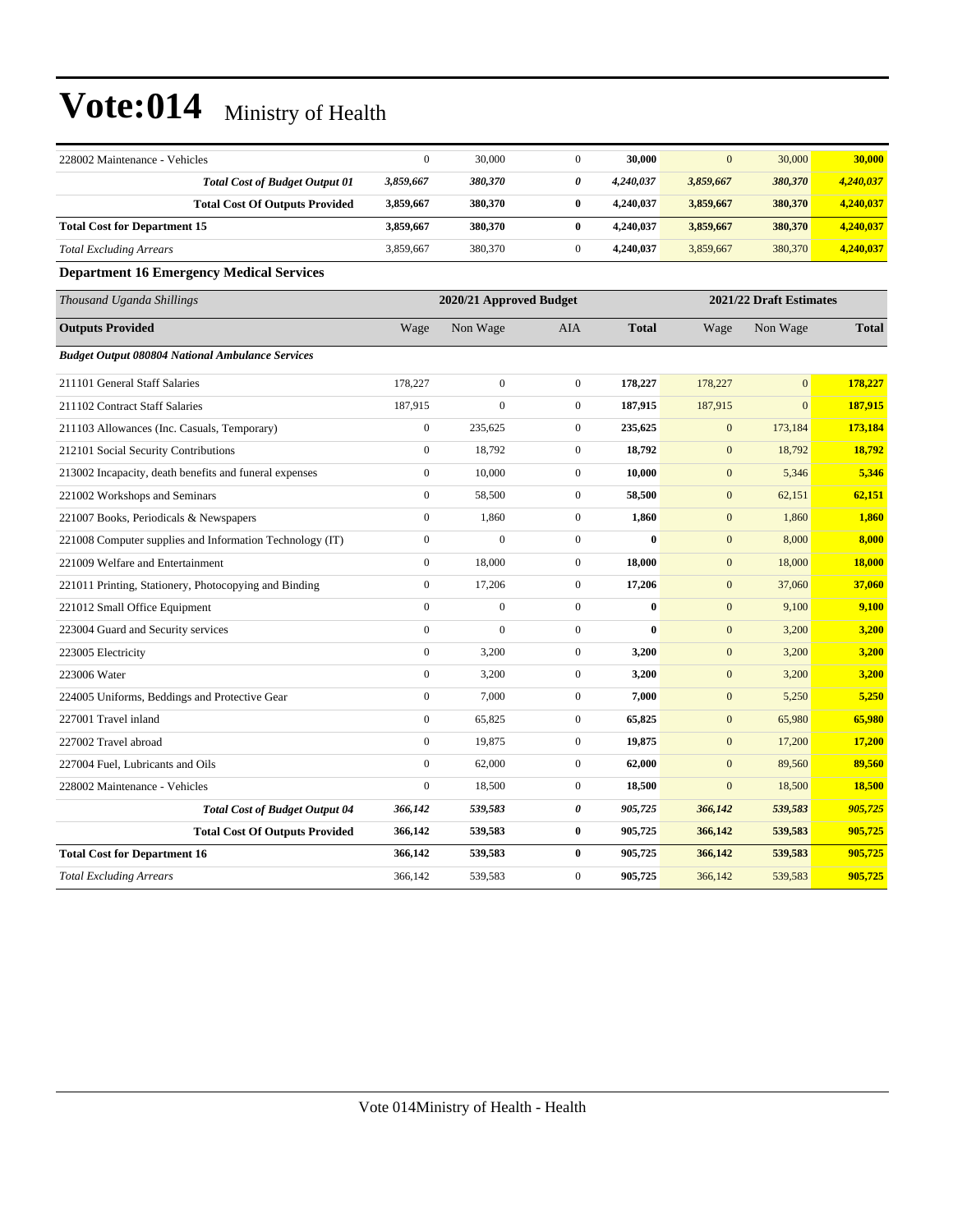#### **Department 17 Health Infrastructure**

| Thousand Uganda Shillings                                         |                           | 2020/21 Approved Budget |                           |              |                       | 2021/22 Draft Estimates |              |
|-------------------------------------------------------------------|---------------------------|-------------------------|---------------------------|--------------|-----------------------|-------------------------|--------------|
| <b>Outputs Provided</b>                                           | Wage                      | Non Wage                | <b>AIA</b>                | <b>Total</b> | Wage                  | Non Wage                | <b>Total</b> |
| Budget Output 080801 Technical support, monitoring and evaluation |                           |                         |                           |              |                       |                         |              |
| 211101 General Staff Salaries                                     | 257,553                   | $\boldsymbol{0}$        | $\boldsymbol{0}$          | 257,553      | 257,553               | $\mathbf{0}$            | 257,553      |
| 211102 Contract Staff Salaries                                    | 125,107                   | $\Omega$                | $\boldsymbol{0}$          | 125,107      | 125,107               | $\overline{0}$          | 125,107      |
| 212101 Social Security Contributions                              | $\boldsymbol{0}$          | 1,251                   | $\boldsymbol{0}$          | 1,251        | $\boldsymbol{0}$      | 12,511                  | 12,511       |
| 221001 Advertising and Public Relations                           | $\boldsymbol{0}$          | 15,230                  | $\boldsymbol{0}$          | 15,230       | $\boldsymbol{0}$      | 13,000                  | 13,000       |
| 221008 Computer supplies and Information Technology (IT)          | $\overline{0}$            | 10,000                  | $\boldsymbol{0}$          | 10,000       | $\mathbf{0}$          | 20,000                  | 20,000       |
| 221009 Welfare and Entertainment                                  | $\overline{0}$            | 12,000                  | $\boldsymbol{0}$          | 12,000       | $\mathbf{0}$          | 20,000                  | 20,000       |
| 221011 Printing, Stationery, Photocopying and Binding             | $\overline{0}$            | 12,705                  | $\mathbf{0}$              | 12,705       | $\mathbf{0}$          | 16,000                  | 16,000       |
| 227001 Travel inland                                              | $\boldsymbol{0}$          | 85,027                  | $\boldsymbol{0}$          | 85,027       | $\mathbf{0}$          | 118,489                 | 118,489      |
| 228002 Maintenance - Vehicles                                     | $\boldsymbol{0}$          | 83,600                  | $\mathbf{0}$              | 83,600       | $\mathbf{0}$          | 100,000                 | 100,000      |
| <b>Total Cost of Budget Output 01</b>                             | 382,660                   | 219,813                 | $\theta$                  | 602,473      | 382,660               | 300,000                 | 682,660      |
| Budget Output 080803 Maintenance of medical and solar equipment   |                           |                         |                           |              |                       |                         |              |
| 213002 Incapacity, death benefits and funeral expenses            | $\boldsymbol{0}$          | 10,000                  | $\boldsymbol{0}$          | 10,000       | $\mathbf{0}$          | 2,000                   | 2,000        |
| 221002 Workshops and Seminars                                     | $\overline{0}$            | 90,000                  | $\overline{0}$            | 90.000       | $\mathbf{0}$          | 40,000                  | 40,000       |
| 227001 Travel inland                                              | $\boldsymbol{0}$          | 242,358                 | $\boldsymbol{0}$          | 242,358      | $\boldsymbol{0}$      | 100,000                 | 100,000      |
| 227004 Fuel, Lubricants and Oils                                  | $\boldsymbol{0}$          | 150,000                 | $\boldsymbol{0}$          | 150,000      | $\mathbf{0}$          | 100,000                 | 100,000      |
| 228003 Maintenance - Machinery, Equipment & Furniture             | $\overline{0}$            | 2,552,267               | $\boldsymbol{0}$          | 2,552,267    | $\mathbf{0}$          | 2,722,438               | 2,722,438    |
| <b>Total Cost of Budget Output 03</b>                             | 0                         | 3,044,625               | $\theta$                  | 3,044,625    | $\boldsymbol{\theta}$ | 2,964,438               | 2,964,438    |
| <b>Total Cost Of Outputs Provided</b>                             | 382,660                   | 3,264,438               | $\bf{0}$                  | 3,647,098    | 382,660               | 3,264,438               | 3,647,098    |
| <b>Outputs Funded</b>                                             | Wage                      | Non Wage                | <b>AIA</b>                | <b>Total</b> | Wage                  | Non Wage                | <b>Total</b> |
| <b>Budget Output 080852 Support to District Hospitals</b>         |                           |                         |                           |              |                       |                         |              |
| 263104 Transfers to other govt. Units (Current)                   | $\boldsymbol{0}$          | 100,000                 | $\boldsymbol{0}$          | 100,000      | $\mathbf{0}$          | 100,000                 | 100,000      |
| o/w Support to Masaka Regional workshop                           | $\boldsymbol{\mathit{0}}$ | 100,000                 | $\boldsymbol{\mathit{0}}$ | 100,000      | $\boldsymbol{\theta}$ | $\boldsymbol{\theta}$   | $\mathbf{0}$ |
| o/w o/w Support to Masaka Regional workshop                       | $\boldsymbol{\mathit{0}}$ | $\theta$                | $\boldsymbol{\mathit{0}}$ | $\bf{0}$     | $\boldsymbol{\theta}$ | 100,000                 | 100,000      |
| <b>Total Cost of Budget Output 52</b>                             | 0                         | 100,000                 | 0                         | 100,000      | $\boldsymbol{\theta}$ | 100,000                 | 100,000      |
| <b>Total Cost Of Outputs Funded</b>                               | $\bf{0}$                  | 100,000                 | $\bf{0}$                  | 100,000      | $\bf{0}$              | 100,000                 | 100,000      |
| <b>Total Cost for Department 17</b>                               | 382,660                   | 3,364,438               | $\bf{0}$                  | 3,747,098    | 382,660               | 3,364,438               | 3,747,098    |
| <b>Total Excluding Arrears</b>                                    | 382,660                   | 3,364,438               | $\boldsymbol{0}$          | 3,747,098    | 382,660               | 3,364,438               | 3,747,098    |
|                                                                   |                           |                         |                           |              |                       |                         |              |

۳

|                                           | GoU        | <b>External Fin</b> | AIA | <b>Total</b> | GoU        | <b>External Fin</b> | <b>Total</b> |
|-------------------------------------------|------------|---------------------|-----|--------------|------------|---------------------|--------------|
| <b>Total Cost for Sub-SubProgramme 08</b> | 57,508,694 |                     |     | 57.508.694   | 73,508,694 |                     | 73.508.694   |
| <b>Total Excluding Arrears</b>            | 57,508,694 |                     |     | 57.508.694   | 73,508,694 |                     | 73.508.694   |

*Sub-SubProgrammme 49 Policy, Planning and Support Services*

*Recurrent Budget Estimates*

**Department 01 Headquarters**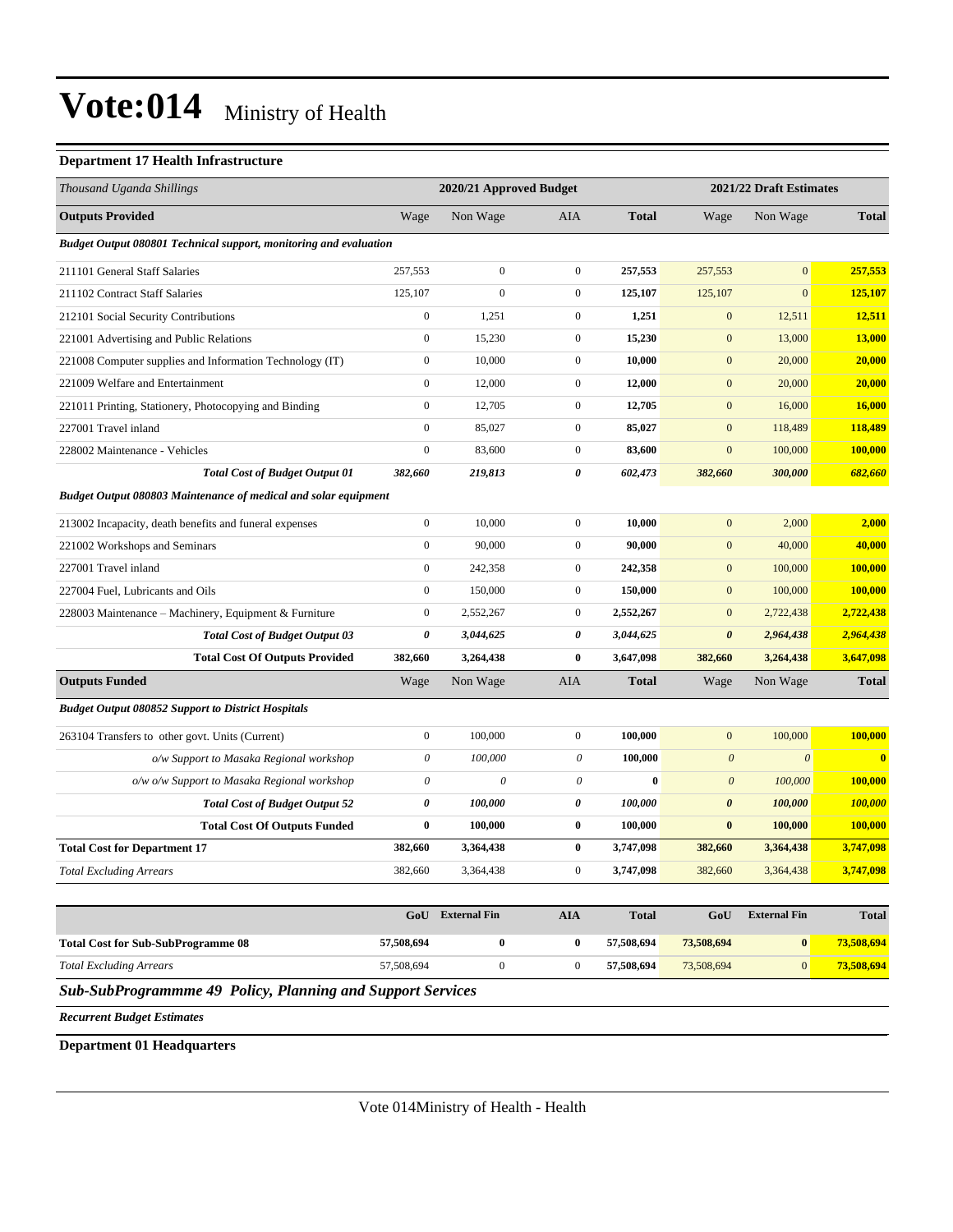| Thousand Uganda Shillings                                           |                  | 2020/21 Approved Budget |                  |              |                  | 2021/22 Draft Estimates |              |  |
|---------------------------------------------------------------------|------------------|-------------------------|------------------|--------------|------------------|-------------------------|--------------|--|
| <b>Outputs Provided</b>                                             | Wage             | Non Wage                | <b>AIA</b>       | <b>Total</b> | Wage             | Non Wage                | <b>Total</b> |  |
| <b>Budget Output 084902 Ministry Support Services</b>               |                  |                         |                  |              |                  |                         |              |  |
| 211101 General Staff Salaries                                       | 763,547          | $\overline{0}$          | $\mathbf{0}$     | 763,547      | 763,547          | $\boldsymbol{0}$        | 763,547      |  |
| 211102 Contract Staff Salaries                                      | 129,612          | $\overline{0}$          | $\mathbf{0}$     | 129,612      | 129,612          | $\mathbf{0}$            | 129,612      |  |
| 211103 Allowances (Inc. Casuals, Temporary)                         | $\boldsymbol{0}$ | 160,000                 | $\mathbf{0}$     | 160,000      | $\mathbf{0}$     | 180,000                 | 180,000      |  |
| 212101 Social Security Contributions                                | $\boldsymbol{0}$ | 12,961                  | $\mathbf{0}$     | 12,961       | $\mathbf{0}$     | 12,961                  | 12,961       |  |
| 213001 Medical expenses (To employees)                              | $\boldsymbol{0}$ | 40,000                  | $\mathbf{0}$     | 40,000       | $\boldsymbol{0}$ | 55,000                  | 55,000       |  |
| 213002 Incapacity, death benefits and funeral expenses              | $\boldsymbol{0}$ | 20,000                  | $\boldsymbol{0}$ | 20,000       | $\boldsymbol{0}$ | 20,000                  | 20,000       |  |
| 221001 Advertising and Public Relations                             | $\boldsymbol{0}$ | 52,942                  | $\mathbf{0}$     | 52,942       | $\boldsymbol{0}$ | 52,942                  | 52,942       |  |
| 221002 Workshops and Seminars                                       | $\boldsymbol{0}$ | 45,000                  | $\mathbf{0}$     | 45,000       | $\mathbf{0}$     | 4,000                   | 4,000        |  |
| 221003 Staff Training                                               | $\boldsymbol{0}$ | 60,000                  | $\mathbf{0}$     | 60,000       | $\mathbf{0}$     | 10,000                  | 10,000       |  |
| 221007 Books, Periodicals & Newspapers                              | $\boldsymbol{0}$ | 12,213                  | $\boldsymbol{0}$ | 12,213       | $\boldsymbol{0}$ | 22,213                  | 22,213       |  |
| 221008 Computer supplies and Information Technology (IT)            | $\boldsymbol{0}$ | 80,000                  | $\boldsymbol{0}$ | 80,000       | $\boldsymbol{0}$ | 80,000                  | 80,000       |  |
| 221009 Welfare and Entertainment                                    | $\boldsymbol{0}$ | 148,712                 | $\mathbf{0}$     | 148,712      | $\boldsymbol{0}$ | 148,712                 | 148,712      |  |
| 221011 Printing, Stationery, Photocopying and Binding               | $\boldsymbol{0}$ | 48,988                  | $\mathbf{0}$     | 48,988       | $\boldsymbol{0}$ | 55,000                  | 55,000       |  |
| 221012 Small Office Equipment                                       | $\boldsymbol{0}$ | 40,000                  | $\mathbf{0}$     | 40,000       | $\mathbf{0}$     | 40,000                  | 40,000       |  |
| 221016 IFMS Recurrent costs                                         | $\boldsymbol{0}$ | 65,000                  | $\mathbf{0}$     | 65,000       | $\boldsymbol{0}$ | 65,000                  | 65,000       |  |
| 221017 Subscriptions                                                | $\boldsymbol{0}$ | 5,000                   | $\boldsymbol{0}$ | 5,000        | $\boldsymbol{0}$ | 5,000                   | 5,000        |  |
| 222001 Telecommunications                                           | $\boldsymbol{0}$ | 75,000                  | $\mathbf{0}$     | 75,000       | $\boldsymbol{0}$ | 75,000                  | 75,000       |  |
| 222002 Postage and Courier                                          | $\boldsymbol{0}$ | 12,000                  | $\mathbf{0}$     | 12,000       | $\boldsymbol{0}$ | 12,000                  | 12,000       |  |
| 223001 Property Expenses                                            | $\boldsymbol{0}$ | 100,000                 | $\mathbf{0}$     | 100,000      | $\mathbf{0}$     | 100,000                 | 100,000      |  |
| 223004 Guard and Security services                                  | $\boldsymbol{0}$ | 50,000                  | $\mathbf{0}$     | 50,000       | $\boldsymbol{0}$ | 50,000                  | 50,000       |  |
| 223005 Electricity                                                  | $\boldsymbol{0}$ | 170,000                 | $\boldsymbol{0}$ | 170,000      | $\boldsymbol{0}$ | 170,000                 | 170,000      |  |
| 223006 Water                                                        | $\boldsymbol{0}$ | 40,000                  | $\mathbf{0}$     | 40,000       | $\boldsymbol{0}$ | 40,000                  | 40,000       |  |
| 224004 Cleaning and Sanitation                                      | $\boldsymbol{0}$ | 109,000                 | $\mathbf{0}$     | 109,000      | $\mathbf{0}$     | 109,000                 | 109,000      |  |
| 227001 Travel inland                                                | $\boldsymbol{0}$ | 201,145                 | $\mathbf{0}$     | 201,145      | $\mathbf{0}$     | 232,370                 | 232,370      |  |
| 227002 Travel abroad                                                | $\boldsymbol{0}$ | 6,000                   | $\mathbf{0}$     | 6,000        | $\mathbf{0}$     | 2,000                   | 2,000        |  |
| 227004 Fuel, Lubricants and Oils                                    | $\boldsymbol{0}$ | 146,000                 | $\boldsymbol{0}$ | 146,000      | $\boldsymbol{0}$ | 146,000                 | 146,000      |  |
| 228002 Maintenance - Vehicles                                       | $\boldsymbol{0}$ | 100,000                 | $\mathbf{0}$     | 100,000      | $\mathbf{0}$     | 100,000                 | 100,000      |  |
| 228003 Maintenance – Machinery, Equipment & Furniture               | $\boldsymbol{0}$ | 80,000                  | $\boldsymbol{0}$ | 80,000       | $\boldsymbol{0}$ | 80,000                  | 80,000       |  |
| 228004 Maintenance - Other                                          | $\boldsymbol{0}$ | 100,000                 | $\boldsymbol{0}$ | 100,000      | $\boldsymbol{0}$ | 100,000                 | 100,000      |  |
| <b>Total Cost of Budget Output 02</b>                               | 893,159          | 1,979,960               | 0                | 2,873,119    | 893,159          | 1,967,198               | 2,860,357    |  |
| <b>Budget Output 084903 Ministerial and Top Management Services</b> |                  |                         |                  |              |                  |                         |              |  |
| 211103 Allowances (Inc. Casuals, Temporary)                         | $\boldsymbol{0}$ | 400,000                 | $\boldsymbol{0}$ | 400,000      | $\boldsymbol{0}$ | 440,000                 | 440,000      |  |
| 213001 Medical expenses (To employees)                              | $\boldsymbol{0}$ | 40,000                  | $\boldsymbol{0}$ | 40,000       | $\boldsymbol{0}$ | 45,000                  | 45,000       |  |
| 221001 Advertising and Public Relations                             | $\boldsymbol{0}$ | 42,321                  | $\boldsymbol{0}$ | 42,321       | $\mathbf{0}$     | 55,641                  | 55,641       |  |
| 221007 Books, Periodicals & Newspapers                              | $\boldsymbol{0}$ | 12,000                  | $\boldsymbol{0}$ | 12,000       | $\boldsymbol{0}$ | 12,028                  | 12,028       |  |
| 221009 Welfare and Entertainment                                    | $\boldsymbol{0}$ | 100,000                 | $\boldsymbol{0}$ | 100,000      | $\boldsymbol{0}$ | 100,000                 | 100,000      |  |
| 221011 Printing, Stationery, Photocopying and Binding               | $\boldsymbol{0}$ | 10,000                  | $\boldsymbol{0}$ | 10,000       | $\mathbf{0}$     | 10,000                  | 10,000       |  |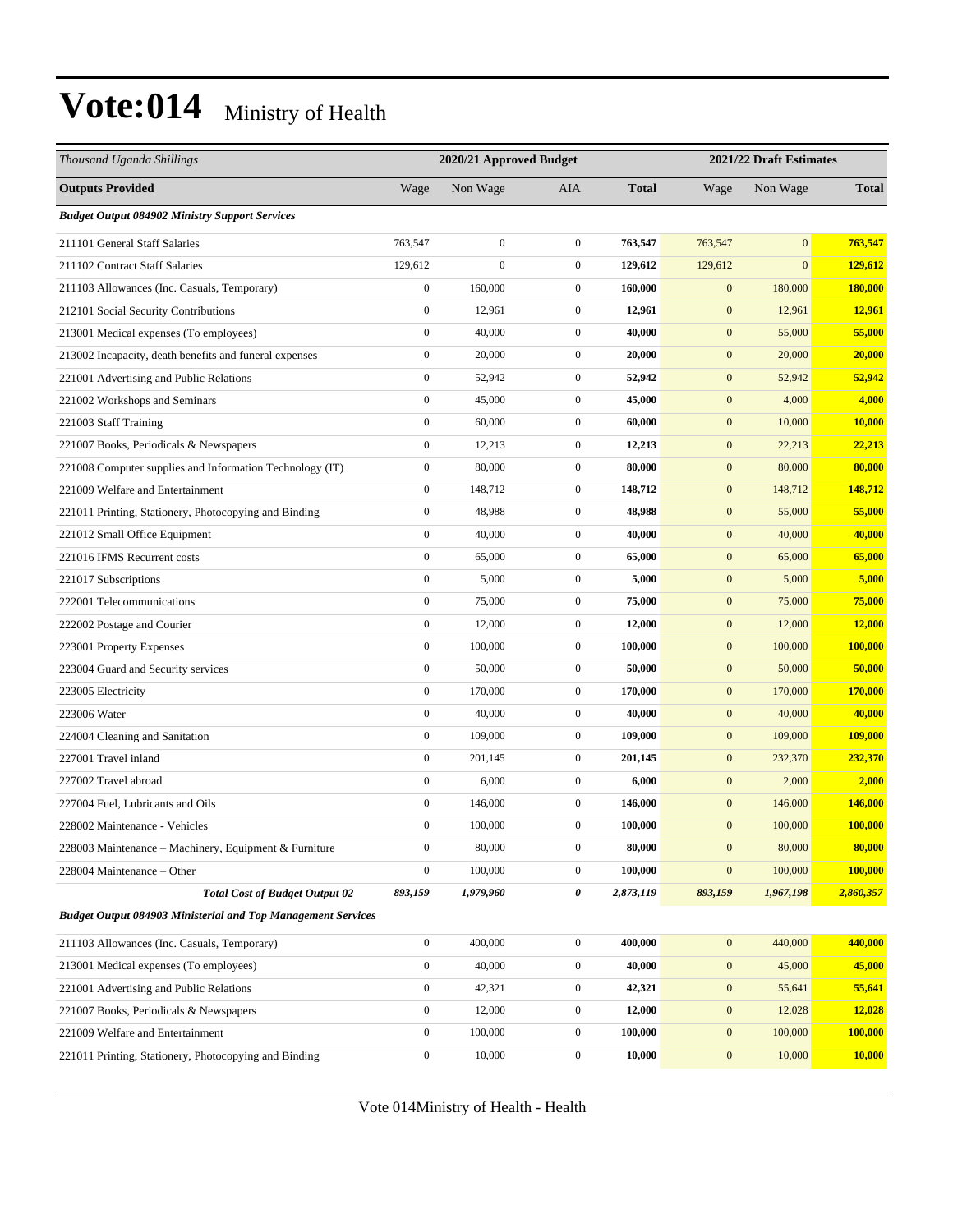| 221012 Small Office Equipment                                               | $\boldsymbol{0}$          | 6,000                   | $\mathbf{0}$              | 6,000        | $\mathbf{0}$            | 6,000          | 6,000                   |
|-----------------------------------------------------------------------------|---------------------------|-------------------------|---------------------------|--------------|-------------------------|----------------|-------------------------|
| 222001 Telecommunications                                                   | $\boldsymbol{0}$          | 15,000                  | $\boldsymbol{0}$          | 15,000       | $\boldsymbol{0}$        | 15,000         | 15,000                  |
| 227001 Travel inland                                                        | $\boldsymbol{0}$          | 118,073                 | $\mathbf{0}$              | 118,073      | $\mathbf{0}$            | 150,085        | 150,085                 |
| 227002 Travel abroad                                                        | $\boldsymbol{0}$          | 62,400                  | $\boldsymbol{0}$          | 62,400       | $\mathbf{0}$            | 2,000          | 2,000                   |
| 227004 Fuel, Lubricants and Oils                                            | $\mathbf{0}$              | 90,000                  | $\boldsymbol{0}$          | 90,000       | $\mathbf{0}$            | 68,000         | 68,000                  |
| 228002 Maintenance - Vehicles                                               | $\boldsymbol{0}$          | 36,606                  | $\boldsymbol{0}$          | 36,606       | $\mathbf{0}$            | 42,000         | 42,000                  |
| <b>Total Cost of Budget Output 03</b>                                       | 0                         | 932,400                 | 0                         | 932,400      | $\boldsymbol{\theta}$   | 945,754        | 945,754                 |
| <b>Total Cost Of Outputs Provided</b>                                       | 893,159                   | 2,912,360               | $\bf{0}$                  | 3,805,519    | 893,159                 | 2,912,952      | 3,806,111               |
| <b>Outputs Funded</b>                                                       | Wage                      | Non Wage                | AIA                       | <b>Total</b> | Wage                    | Non Wage       | <b>Total</b>            |
| <b>Budget Output 084952 Health Regulatory Councils</b>                      |                           |                         |                           |              |                         |                |                         |
| 263204 Transfers to other govt. Units (Capital)                             | $\boldsymbol{0}$          | 300,592                 | $\boldsymbol{0}$          | 300,592      | $\mathbf{0}$            | 300,000        | 300,000                 |
| $o/w$ transfers to other government units                                   | $\boldsymbol{\mathit{0}}$ | 300,592                 | $\theta$                  | 300,592      | $\boldsymbol{\theta}$   | $\theta$       | $\overline{\mathbf{0}}$ |
| o/w Transfers to other govt. Units (Capital)                                | $\boldsymbol{\mathit{0}}$ | $\theta$                | $\boldsymbol{\mathit{0}}$ | $\bf{0}$     | $\boldsymbol{\theta}$   | 300,000        | 300,000                 |
| <b>Total Cost of Budget Output 52</b>                                       | 0                         | 300,592                 | 0                         | 300,592      | $\pmb{\theta}$          | 300,000        | 300,000                 |
| <b>Total Cost Of Outputs Funded</b>                                         | 0                         | 300,592                 | $\bf{0}$                  | 300,592      | $\bf{0}$                | 300,000        | 300,000                 |
| <b>Arrears</b>                                                              | Wage                      | Non Wage                | AIA                       | <b>Total</b> | Wage                    | Non Wage       | <b>Total</b>            |
| <b>Budget Output 084999 Arrears</b>                                         |                           |                         |                           |              |                         |                |                         |
| 321605 Domestic arrears (Budgeting)                                         | $\boldsymbol{0}$          | 2,412,629               | $\boldsymbol{0}$          | 2,412,629    | $\mathbf{0}$            | 20,000,000     | 20,000,000              |
| 321612 Water arrears(Budgeting)                                             | $\mathbf{0}$              | 28,620                  | $\boldsymbol{0}$          | 28,620       | $\mathbf{0}$            | $\mathbf{0}$   | $\bf{0}$                |
| 321614 Electricity arrears (Budgeting)                                      | $\boldsymbol{0}$          | 211,395                 | $\boldsymbol{0}$          | 211,395      | $\mathbf{0}$            | $\overline{0}$ | $\bf{0}$                |
| 321617 Salary Arrears (Budgeting)                                           | $\boldsymbol{0}$          | 27,471                  | $\boldsymbol{0}$          | 27,471       | $\boldsymbol{0}$        | 15,000         | 15,000                  |
| <b>Total Cost of Budget Output 99</b>                                       | 0                         | 2,680,116               | 0                         | 2,680,116    | $\pmb{\theta}$          | 20,015,000     | 20,015,000              |
| <b>Total Cost Of Arrears</b>                                                | 0                         | 2,680,116               | $\bf{0}$                  | 2,680,116    | $\bf{0}$                | 20,015,000     | 20,015,000              |
| <b>Total Cost for Department 01</b>                                         | 893,159                   | 5,893,068               | $\bf{0}$                  | 6,786,227    | 893,159                 | 23,227,952     | 24,121,111              |
| <b>Total Excluding Arrears</b>                                              | 893,159                   | 3,212,952               | $\boldsymbol{0}$          | 4,106,111    | 893,159                 | 3,212,952      | 4,106,111               |
| <b>Department 02 Health Sector Strategy and Policy</b>                      |                           |                         |                           |              |                         |                |                         |
| Thousand Uganda Shillings                                                   |                           | 2020/21 Approved Budget |                           |              | 2021/22 Draft Estimates |                |                         |
| <b>Outputs Provided</b>                                                     | Wage                      | Non Wage                | AIA                       | <b>Total</b> | Wage                    | Non Wage       | <b>Total</b>            |
| Budget Output 084901 Policy, consultation, planning and monitoring services |                           |                         |                           |              |                         |                |                         |
| 211101 General Staff Salaries                                               | 739,798                   | $\boldsymbol{0}$        | $\boldsymbol{0}$          | 739,798      | 739,798                 | $\mathbf{0}$   | 739,798                 |
| 211103 Allowances (Inc. Casuals, Temporary)                                 | $\boldsymbol{0}$          | 69,000                  | $\boldsymbol{0}$          | 69,000       | $\boldsymbol{0}$        | 69,000         | 69,000                  |
| 213002 Incapacity, death benefits and funeral expenses                      | $\boldsymbol{0}$          | 10,000                  | $\boldsymbol{0}$          | 10,000       | $\boldsymbol{0}$        | 10,000         | 10,000                  |
| 221002 Workshops and Seminars                                               | $\boldsymbol{0}$          | 299,750                 | $\boldsymbol{0}$          | 299,750      | $\boldsymbol{0}$        | 136,500        | 136,500                 |
| 221003 Staff Training                                                       | $\boldsymbol{0}$          | 85,000                  | $\boldsymbol{0}$          | 85,000       | $\boldsymbol{0}$        | 80,000         | 80,000                  |
| 221007 Books, Periodicals & Newspapers                                      | $\boldsymbol{0}$          | 11,000                  | $\boldsymbol{0}$          | 11,000       | $\boldsymbol{0}$        | 4,000          | 4,000                   |
| 221008 Computer supplies and Information Technology (IT)                    | $\boldsymbol{0}$          | 25,386                  | $\boldsymbol{0}$          | 25,386       | $\boldsymbol{0}$        | 20,000         | 20,000                  |
| 221009 Welfare and Entertainment                                            | $\boldsymbol{0}$          | 30,700                  | $\boldsymbol{0}$          | 30,700       | $\boldsymbol{0}$        | 30,700         | 30,700                  |
| 221010 Special Meals and Drinks                                             | $\boldsymbol{0}$          | $\boldsymbol{0}$        | $\boldsymbol{0}$          | $\pmb{0}$    | $\boldsymbol{0}$        | 4,000          | 4,000                   |
| 221011 Printing, Stationery, Photocopying and Binding                       | $\boldsymbol{0}$          | 63,961                  | $\boldsymbol{0}$          | 63,961       | $\mathbf{0}$            | 40,000         | 40,000                  |
|                                                                             |                           |                         |                           |              |                         |                |                         |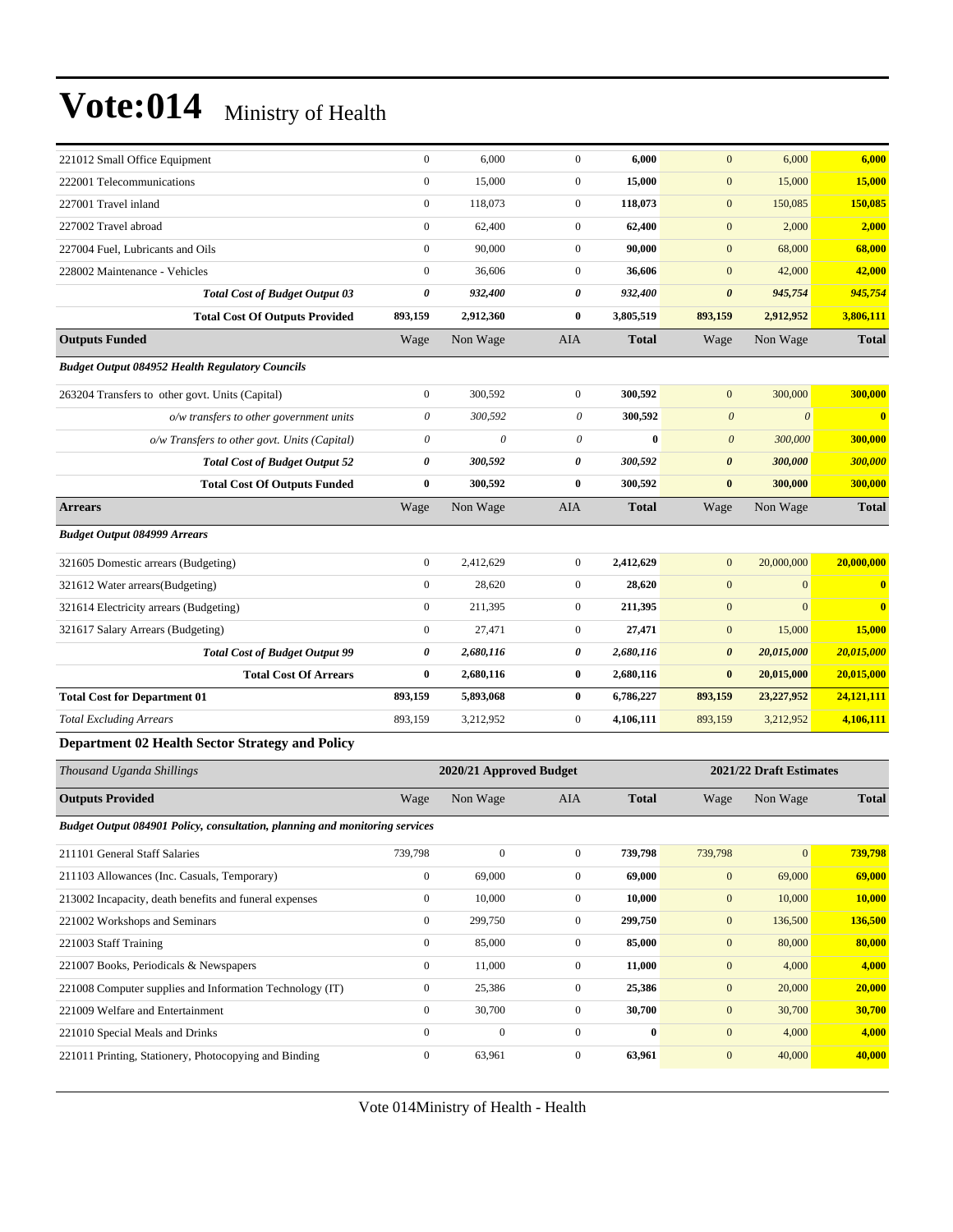| 222003 Information and communications technology (ICT)                                      | $\overline{0}$ | 20,000       | $\mathbf{0}$   | 20,000    | $\overline{0}$        | 20,000    | 20,000    |
|---------------------------------------------------------------------------------------------|----------------|--------------|----------------|-----------|-----------------------|-----------|-----------|
| 227001 Travel inland                                                                        | $\mathbf{0}$   | 266,905      | $\overline{0}$ | 266,905   | $\overline{0}$        | 296,905   | 296,905   |
| 227002 Travel abroad                                                                        | $\overline{0}$ | 39,900       | $\mathbf{0}$   | 39,900    | $\mathbf{0}$          | 16,000    | 16,000    |
| 227004 Fuel, Lubricants and Oils                                                            | $\mathbf{0}$   | 57,000       | $\mathbf{0}$   | 57,000    | $\mathbf{0}$          | 244,997   | 244,997   |
| 228002 Maintenance - Vehicles                                                               | $\mathbf{0}$   | 14,500       | $\mathbf{0}$   | 14,500    | $\mathbf{0}$          | 21,000    | 21,000    |
| <b>Total Cost of Budget Output 01</b>                                                       | 739,798        | 993,102      | 0              | 1,732,901 | 739,798               | 993,102   | 1,732,900 |
| Budget Output 084904 Health Sector reforms including financing and national health accounts |                |              |                |           |                       |           |           |
| 211103 Allowances (Inc. Casuals, Temporary)                                                 | $\mathbf{0}$   | $\mathbf{0}$ | $\mathbf{0}$   | $\bf{0}$  | $\mathbf{0}$          | 4,000     | 4,000     |
| 221002 Workshops and Seminars                                                               | $\mathbf{0}$   | 60,000       | $\overline{0}$ | 60,000    | $\mathbf{0}$          | 56,000    | 56,000    |
| 221010 Special Meals and Drinks                                                             | $\mathbf{0}$   | 4,000        | $\mathbf{0}$   | 4,000     | $\overline{0}$        | 4,000     | 4,000     |
| 221011 Printing, Stationery, Photocopying and Binding                                       | $\mathbf{0}$   | 10,000       | $\mathbf{0}$   | 10,000    | $\mathbf{0}$          | 7,000     | 7,000     |
| 227001 Travel inland                                                                        | $\Omega$       | 20,000       | $\Omega$       | 20,000    | $\overline{0}$        | 20,000    | 20,000    |
| 227002 Travel abroad                                                                        | $\overline{0}$ | 6,000        | $\mathbf{0}$   | 6,000     | $\mathbf{0}$          | 6,000     | 6,000     |
| 227004 Fuel, Lubricants and Oils                                                            | $\overline{0}$ | 17,000       | $\mathbf{0}$   | 17,000    | $\boldsymbol{0}$      | 20,000    | 20,000    |
| 228002 Maintenance - Vehicles                                                               | $\mathbf{0}$   | 6,500        | $\mathbf{0}$   | 6,500     | $\mathbf{0}$          | 6,500     | 6,500     |
| <b>Total Cost of Budget Output 04</b>                                                       | 0              | 123,500      | 0              | 123,500   | $\boldsymbol{\theta}$ | 123,500   | 123,500   |
| <b>Total Cost Of Outputs Provided</b>                                                       | 739,798        | 1,116,602    | $\bf{0}$       | 1,856,401 | 739,798               | 1,116,602 | 1,856,400 |
| <b>Total Cost for Department 02</b>                                                         | 739,798        | 1,116,602    | $\bf{0}$       | 1,856,401 | 739,798               | 1,116,602 | 1,856,400 |
| <b>Total Excluding Arrears</b>                                                              | 739,798        | 1,116,602    | $\mathbf{0}$   | 1,856,401 | 739,798               | 1,116,602 | 1,856,400 |
| Donoutmont 10 Intounol Audit Donoutmont                                                     |                |              |                |           |                       |           |           |

#### **Department 10 Internal Audit Department**

| Thousand Uganda Shillings                                                   | 2020/21 Approved Budget |                |                | 2021/22 Draft Estimates |              |              |              |  |  |
|-----------------------------------------------------------------------------|-------------------------|----------------|----------------|-------------------------|--------------|--------------|--------------|--|--|
| <b>Outputs Provided</b>                                                     | Wage                    | Non Wage       | <b>AIA</b>     | <b>Total</b>            | Wage         | Non Wage     | <b>Total</b> |  |  |
| Budget Output 084901 Policy, consultation, planning and monitoring services |                         |                |                |                         |              |              |              |  |  |
| 211101 General Staff Salaries                                               | 84,149                  | $\overline{0}$ | $\mathbf{0}$   | 84,149                  | 84,149       | $\mathbf{0}$ | 84,149       |  |  |
| 211103 Allowances (Inc. Casuals, Temporary)                                 | $\boldsymbol{0}$        | 12,000         | $\mathbf{0}$   | 12,000                  | $\mathbf{0}$ | 12,000       | 12,000       |  |  |
| 221003 Staff Training                                                       | $\mathbf{0}$            | 35,000         | $\mathbf{0}$   | 35,000                  | $\mathbf{0}$ | 43,000       | 43,000       |  |  |
| 221009 Welfare and Entertainment                                            | $\mathbf{0}$            | 14,000         | $\mathbf{0}$   | 14,000                  | $\mathbf{0}$ | 14,000       | 14,000       |  |  |
| 221011 Printing, Stationery, Photocopying and Binding                       | $\mathbf{0}$            | 15,428         | $\mathbf{0}$   | 15,428                  | $\mathbf{0}$ | 14,428       | 14,428       |  |  |
| 221012 Small Office Equipment                                               | $\mathbf{0}$            | 20,000         | $\overline{0}$ | 20,000                  | $\mathbf{0}$ | 15,000       | 15,000       |  |  |
| 221017 Subscriptions                                                        | $\overline{0}$          | 10,000         | $\mathbf{0}$   | 10,000                  | $\mathbf{0}$ | 10,000       | 10,000       |  |  |
| 223005 Electricity                                                          | $\overline{0}$          | 2,000          | $\mathbf{0}$   | 2,000                   | $\mathbf{0}$ | 3,000        | 3,000        |  |  |
| 223006 Water                                                                | $\mathbf{0}$            | 1,870          | $\mathbf{0}$   | 1,870                   | $\mathbf{0}$ | 1,870        | 1,870        |  |  |
| 224004 Cleaning and Sanitation                                              | 0                       | 1,100          | $\mathbf{0}$   | 1,100                   | $\mathbf{0}$ | 1,100        | 1,100        |  |  |
| 227001 Travel inland                                                        | $\mathbf{0}$            | 111,600        | $\mathbf{0}$   | 111,600                 | $\mathbf{0}$ | 111,600      | 111,600      |  |  |
| 227002 Travel abroad                                                        | $\overline{0}$          | 13,500         | $\mathbf{0}$   | 13,500                  | $\mathbf{0}$ | $\mathbf{0}$ | $\mathbf{0}$ |  |  |
| 227004 Fuel, Lubricants and Oils                                            | $\mathbf{0}$            | 105,482        | $\mathbf{0}$   | 105,482                 | $\mathbf{0}$ | 105,982      | 105,982      |  |  |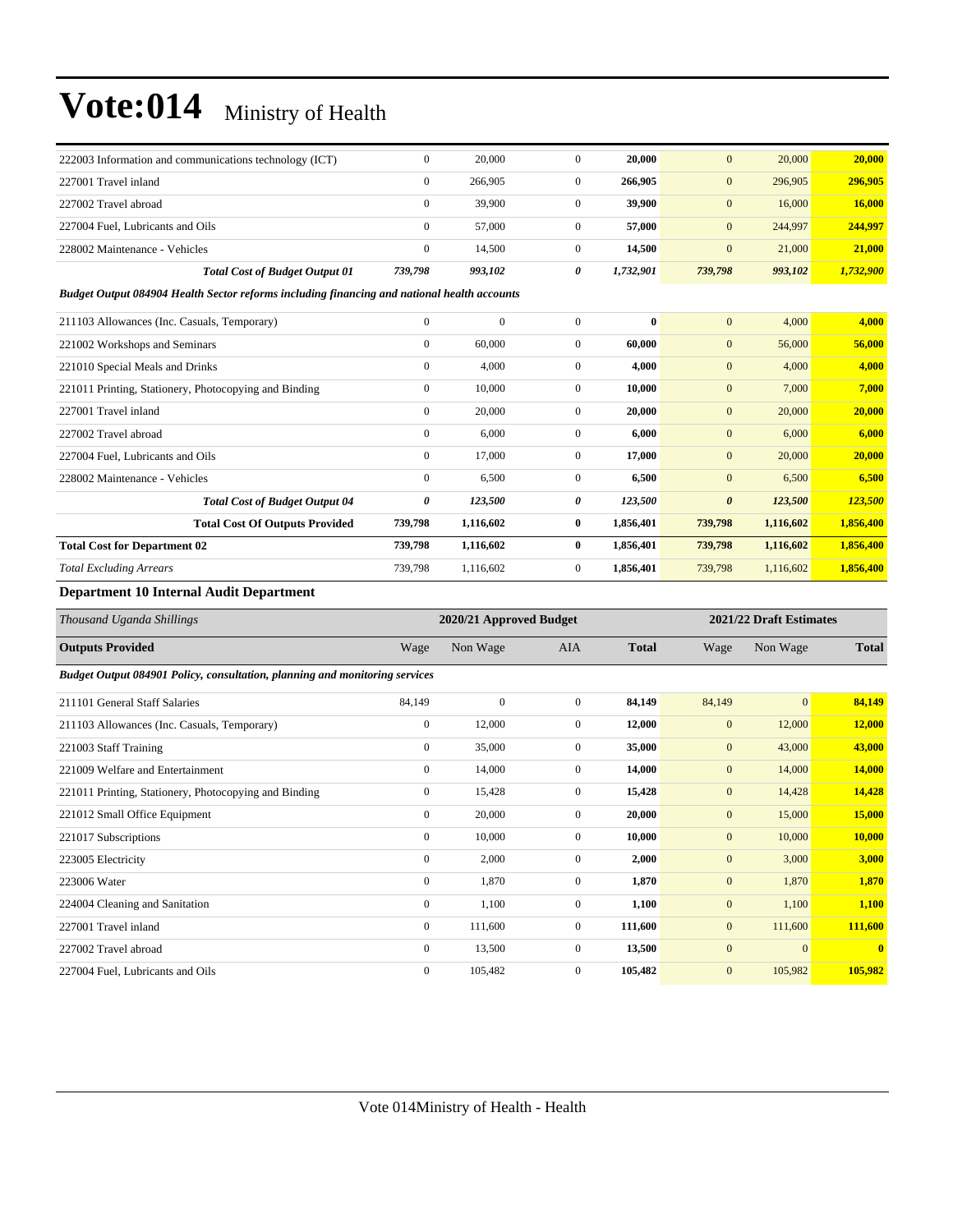| 228002 Maintenance - Vehicles                                  | $\mathbf{0}$     | 25,000                  | $\overline{0}$   | 25,000       | $\overline{0}$   | 35,000                  | 35,000        |
|----------------------------------------------------------------|------------------|-------------------------|------------------|--------------|------------------|-------------------------|---------------|
| <b>Total Cost of Budget Output 01</b>                          | 84,149           | 366,980                 | 0                | 451,129      | 84,149           | 366,980                 | 451,129       |
| <b>Total Cost Of Outputs Provided</b>                          | 84,149           | 366,980                 | $\bf{0}$         | 451,129      | 84,149           | 366,980                 | 451,129       |
| <b>Total Cost for Department 10</b>                            | 84,149           | 366,980                 | $\bf{0}$         | 451,129      | 84,149           | 366,980                 | 451,129       |
| <b>Total Excluding Arrears</b>                                 | 84,149           | 366,980                 | $\boldsymbol{0}$ | 451,129      | 84,149           | 366,980                 | 451,129       |
| Department 12 Human Resource Management Department             |                  |                         |                  |              |                  |                         |               |
| Thousand Uganda Shillings                                      |                  | 2020/21 Approved Budget |                  |              |                  | 2021/22 Draft Estimates |               |
| <b>Outputs Provided</b>                                        | Wage             | Non Wage                | AIA              | <b>Total</b> | Wage             | Non Wage                | <b>Total</b>  |
| <b>Budget Output 084919 Human Resource Management Services</b> |                  |                         |                  |              |                  |                         |               |
| 211101 General Staff Salaries                                  | 3,248,825        | $\mathbf{0}$            | $\boldsymbol{0}$ | 3,248,825    | 3,256,342        | $\boldsymbol{0}$        | 3,256,342     |
| 211102 Contract Staff Salaries                                 | 7,515            | $\boldsymbol{0}$        | $\boldsymbol{0}$ | 7,515        | $\boldsymbol{0}$ | $\mathbf{0}$            | $\bf{0}$      |
| 211103 Allowances (Inc. Casuals, Temporary)                    | $\boldsymbol{0}$ | 106,829                 | $\overline{0}$   | 106,829      | $\mathbf{0}$     | 106,829                 | 106,829       |
| 212101 Social Security Contributions                           | $\boldsymbol{0}$ | 1,443                   | $\overline{0}$   | 1,443        | $\mathbf{0}$     | 5,000                   | 5,000         |
| 212102 Pension for General Civil Service                       | $\boldsymbol{0}$ | 8,610,289               | $\mathbf{0}$     | 8,610,289    | $\mathbf{0}$     | 8,719,106               | 8,719,106     |
| 213001 Medical expenses (To employees)                         | $\boldsymbol{0}$ | 5,000                   | $\boldsymbol{0}$ | 5,000        | $\mathbf{0}$     | 20,000                  | 20,000        |
| 213002 Incapacity, death benefits and funeral expenses         | $\boldsymbol{0}$ | 10,000                  | $\boldsymbol{0}$ | 10,000       | $\mathbf{0}$     | 10,000                  | 10,000        |
| 213004 Gratuity Expenses                                       | $\boldsymbol{0}$ | 2,112,902               | $\boldsymbol{0}$ | 2,112,902    | $\boldsymbol{0}$ | 2,209,939               | 2,209,939     |
| 221002 Workshops and Seminars                                  | $\boldsymbol{0}$ | 90,000                  | $\boldsymbol{0}$ | 90,000       | $\boldsymbol{0}$ | 20,000                  | 20,000        |
| 221003 Staff Training                                          | $\boldsymbol{0}$ | 65,000                  | $\mathbf{0}$     | 65,000       | $\mathbf{0}$     | 30,000                  | 30,000        |
| 221004 Recruitment Expenses                                    | $\mathbf{0}$     | 20,000                  | $\boldsymbol{0}$ | 20,000       | $\boldsymbol{0}$ | 20,000                  | 20,000        |
| 221007 Books, Periodicals & Newspapers                         | $\boldsymbol{0}$ | 7,500                   | $\boldsymbol{0}$ | 7,500        | $\boldsymbol{0}$ | 12,000                  | 12,000        |
| 221008 Computer supplies and Information Technology (IT)       | $\boldsymbol{0}$ | 8,000                   | $\boldsymbol{0}$ | 8,000        | $\boldsymbol{0}$ | 28,000                  | 28,000        |
| 221009 Welfare and Entertainment                               | $\boldsymbol{0}$ | 80,000                  | $\boldsymbol{0}$ | 80,000       | $\mathbf{0}$     | 120,000                 | 120,000       |
| 221011 Printing, Stationery, Photocopying and Binding          | $\boldsymbol{0}$ | 22,234                  | $\boldsymbol{0}$ | 22,234       | $\boldsymbol{0}$ | 22,234                  | 22,234        |
| 221012 Small Office Equipment                                  | $\boldsymbol{0}$ | 10,000                  | $\mathbf{0}$     | 10,000       | $\mathbf{0}$     | 15,000                  | 15,000        |
| 221020 IPPS Recurrent Costs                                    | $\mathbf{0}$     | 20,000                  | $\boldsymbol{0}$ | 20,000       | $\mathbf{0}$     | 25,000                  | 25,000        |
| 222001 Telecommunications                                      | $\boldsymbol{0}$ | 9,500                   | $\boldsymbol{0}$ | 9,500        | $\mathbf{0}$     | 9,500                   | 9,500         |
| 222002 Postage and Courier                                     | $\boldsymbol{0}$ | 10,000                  | $\mathbf{0}$     | 10,000       | $\mathbf{0}$     | 10,000                  | <b>10,000</b> |
| 223005 Electricity                                             | $\boldsymbol{0}$ | 8,400                   | $\boldsymbol{0}$ | 8,400        | $\mathbf{0}$     | 8,400                   | 8,400         |
| 223006 Water                                                   | $\boldsymbol{0}$ | 10,000                  | $\boldsymbol{0}$ | 10,000       | $\boldsymbol{0}$ | 10,000                  | 10,000        |
| 224004 Cleaning and Sanitation                                 | $\boldsymbol{0}$ | 11,000                  | $\boldsymbol{0}$ | 11,000       | $\mathbf{0}$     | 11,000                  | 11,000        |
| 227001 Travel inland                                           | $\boldsymbol{0}$ | 87,826                  | $\boldsymbol{0}$ | 87,826       | $\mathbf{0}$     | 125,309                 | 125,309       |
| 227002 Travel abroad                                           | $\boldsymbol{0}$ | 46,958                  | $\boldsymbol{0}$ | 46,958       | $\mathbf{0}$     | 12,000                  | 12,000        |
| 227004 Fuel, Lubricants and Oils                               | $\boldsymbol{0}$ | 100,000                 | $\boldsymbol{0}$ | 100,000      | $\mathbf{0}$     | 100,000                 | 100,000       |
| 228002 Maintenance - Vehicles                                  | $\boldsymbol{0}$ | 25,000                  | $\boldsymbol{0}$ | 25,000       | $\mathbf{0}$     | 25,000                  | 25,000        |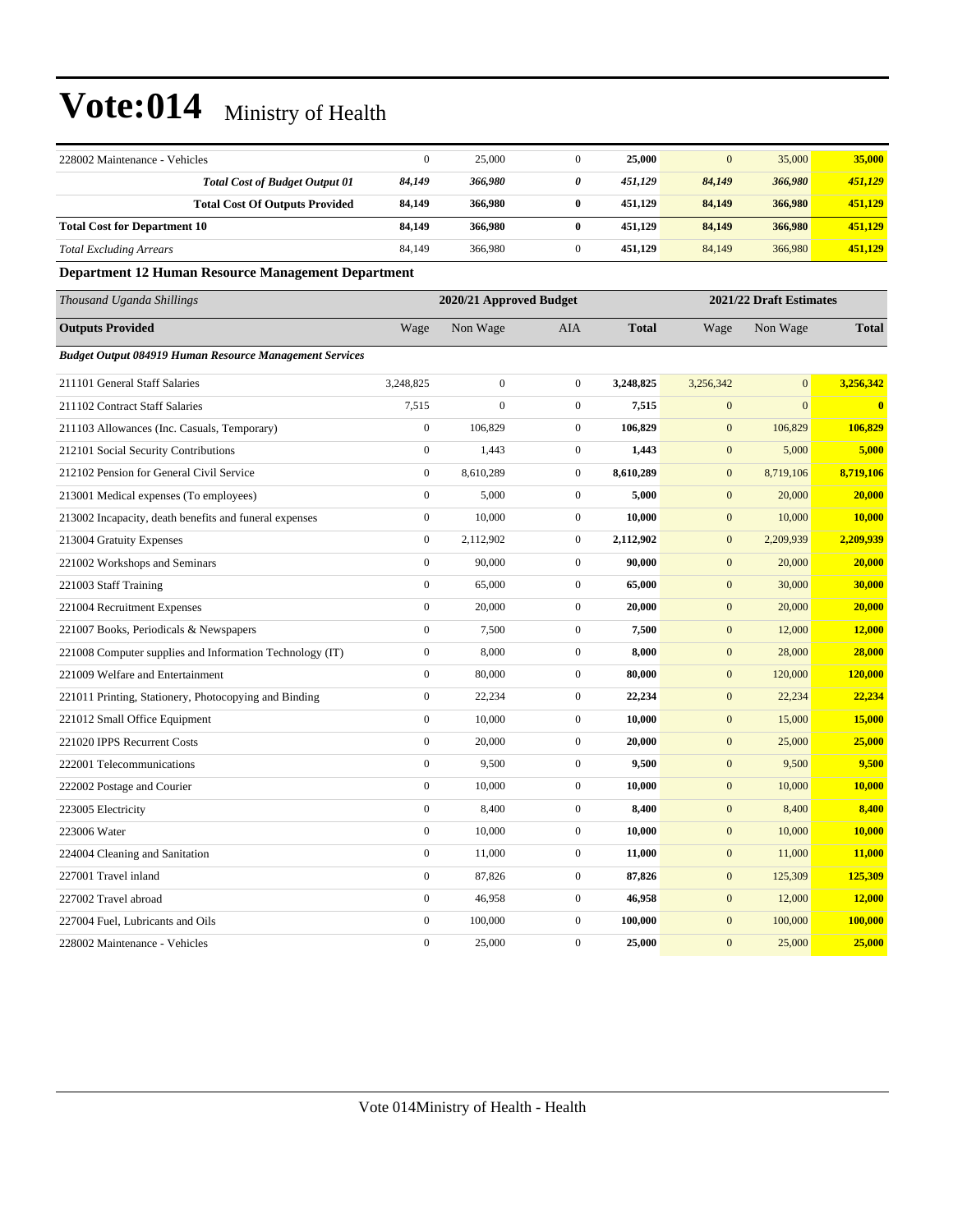| 282103 Scholarships and related costs                                              | $\boldsymbol{0}$ | 123,805                 | $\boldsymbol{0}$ | 123,805      | $\mathbf{0}$            | 123,804      | 123,804                 |  |
|------------------------------------------------------------------------------------|------------------|-------------------------|------------------|--------------|-------------------------|--------------|-------------------------|--|
| <b>Total Cost of Budget Output 19</b>                                              | 3,256,340        | 11,601,686              | 0                | 14,858,026   | 3,256,342               | 11,798,120   | 15,054,462              |  |
| <b>Budget Output 084920 Records Management Services</b>                            |                  |                         |                  |              |                         |              |                         |  |
| 211103 Allowances (Inc. Casuals, Temporary)                                        | $\boldsymbol{0}$ | 10,000                  | $\mathbf{0}$     | 10,000       | $\mathbf{0}$            | 10,000       | 10,000                  |  |
| 221009 Welfare and Entertainment                                                   | $\boldsymbol{0}$ | 6,000                   | $\overline{0}$   | 6,000        | $\boldsymbol{0}$        | 6,000        | 6,000                   |  |
| 221012 Small Office Equipment                                                      | $\boldsymbol{0}$ | 5,000                   | $\overline{0}$   | 5,000        | $\boldsymbol{0}$        | 5,000        | 5,000                   |  |
| 227001 Travel inland                                                               | $\boldsymbol{0}$ | 7,500                   | $\boldsymbol{0}$ | 7,500        | $\mathbf{0}$            | 11,065       | 11,065                  |  |
| 227004 Fuel, Lubricants and Oils                                                   | $\boldsymbol{0}$ | 11,500                  | $\overline{0}$   | 11,500       | $\boldsymbol{0}$        | 11,501       | 11,501                  |  |
| <b>Total Cost of Budget Output 20</b>                                              | 0                | 40,000                  | 0                | 40,000       | $\boldsymbol{\theta}$   | 43,566       | 43,566                  |  |
| <b>Total Cost Of Outputs Provided</b>                                              | 3,256,340        | 11,641,686              | $\bf{0}$         | 14,898,026   | 3,256,342               | 11,841,686   | 15,098,028              |  |
| <b>Total Cost for Department 12</b>                                                | 3,256,340        | 11,641,686              | $\bf{0}$         | 14,898,026   | 3,256,342               | 11,841,686   | 15,098,028              |  |
| <b>Total Excluding Arrears</b>                                                     | 3,256,340        | 11,641,686              | $\mathbf{0}$     | 14,898,026   | 3,256,342               | 11,841,686   | 15,098,028              |  |
| Department 19 Health Sector Partners & Multi-Sectoral Coordination                 |                  |                         |                  |              |                         |              |                         |  |
| Thousand Uganda Shillings                                                          |                  | 2020/21 Approved Budget |                  |              | 2021/22 Draft Estimates |              |                         |  |
| <b>Outputs Provided</b>                                                            | Wage             | Non Wage                | <b>AIA</b>       | <b>Total</b> | Wage                    | Non Wage     | <b>Total</b>            |  |
| <b>Budget Output 084901 Policy, consultation, planning and monitoring services</b> |                  |                         |                  |              |                         |              |                         |  |
| 211101 General Staff Salaries                                                      | 264,143          | $\boldsymbol{0}$        | $\boldsymbol{0}$ | 264,143      | 264,143                 | $\mathbf{0}$ | 264,143                 |  |
| 211103 Allowances (Inc. Casuals, Temporary)                                        | $\boldsymbol{0}$ | 16,200                  | $\overline{0}$   | 16,200       | $\mathbf{0}$            | 20,000       | 20,000                  |  |
| 221002 Workshops and Seminars                                                      | $\boldsymbol{0}$ | 55,800                  | $\boldsymbol{0}$ | 55,800       | $\mathbf{0}$            | $\mathbf{0}$ | $\overline{\mathbf{0}}$ |  |
| 221003 Staff Training                                                              | $\boldsymbol{0}$ | 50,000                  | $\boldsymbol{0}$ | 50,000       | $\boldsymbol{0}$        | 14,400       | 14,400                  |  |
| 221007 Books, Periodicals & Newspapers                                             | $\boldsymbol{0}$ | 1,000                   | $\boldsymbol{0}$ | 1,000        | $\boldsymbol{0}$        | 1,000        | 1,000                   |  |
| 221008 Computer supplies and Information Technology (IT)                           | $\boldsymbol{0}$ | 1,000                   | $\overline{0}$   | 1,000        | $\mathbf{0}$            | 16,000       | 16,000                  |  |
| 221009 Welfare and Entertainment                                                   | $\boldsymbol{0}$ | 12,000                  | $\boldsymbol{0}$ | 12,000       | $\boldsymbol{0}$        | 21,400       | 21,400                  |  |
| 221011 Printing, Stationery, Photocopying and Binding                              | $\boldsymbol{0}$ | 5,445                   | $\overline{0}$   | 5,445        | $\mathbf{0}$            | 5,000        | 5,000                   |  |
| 225001 Consultancy Services- Short term                                            | $\boldsymbol{0}$ | 10,000                  | $\overline{0}$   | 10,000       | $\mathbf{0}$            | $\mathbf{0}$ | $\overline{\mathbf{0}}$ |  |
| 227001 Travel inland                                                               | $\boldsymbol{0}$ | 93,000                  | $\boldsymbol{0}$ | 93,000       | $\mathbf{0}$            | 184,498      | 184,498                 |  |
| 227002 Travel abroad                                                               | $\boldsymbol{0}$ | 54,000                  | $\mathbf{0}$     | 54,000       | $\mathbf{0}$            | $\mathbf{0}$ | $\overline{\mathbf{0}}$ |  |
| 227004 Fuel, Lubricants and Oils                                                   | $\boldsymbol{0}$ | 80,000                  | $\mathbf{0}$     | 80,000       | $\mathbf{0}$            | 120,000      | 120,000                 |  |
| 228002 Maintenance - Vehicles                                                      | $\boldsymbol{0}$ | 8,000                   | $\mathbf{0}$     | 8,000        | $\mathbf{0}$            | 10,000       | 10,000                  |  |
| <b>Total Cost of Budget Output 01</b>                                              | 264,143          | 386,445                 | 0                | 650,588      | 264,143                 | 392,298      | 656,441                 |  |
| <b>Total Cost Of Outputs Provided</b>                                              | 264,143          | 386,445                 | $\bf{0}$         | 650,588      | 264,143                 | 392,298      | 656,441                 |  |
| <b>Outputs Funded</b>                                                              | Wage             | Non Wage                | AIA              | <b>Total</b> | Wage                    | Non Wage     | <b>Total</b>            |  |
| <b>Budget Output 084951 Transfers to International Health Organisation</b>         |                  |                         |                  |              |                         |              |                         |  |
| 262101 Contributions to International Organisations (Current)                      | $\mathbf{0}$     | 460,000                 | $\overline{0}$   | 460,000      | $\mathbf{0}$            | 460,000      | 460,000                 |  |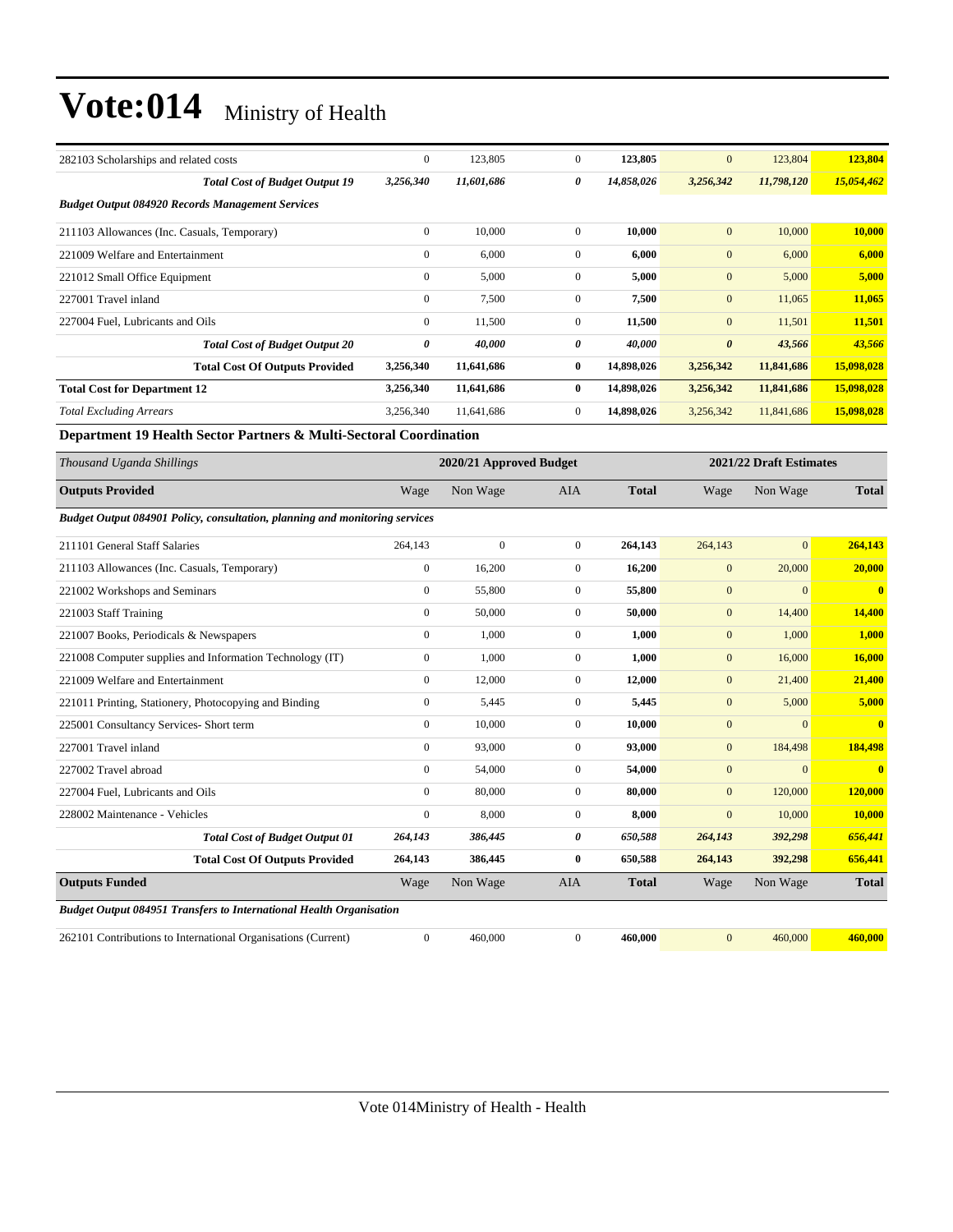| o/w Transfers made to WHO                                  | $\boldsymbol{\theta}$ | 145,000   | 0              | 145,000      | $\boldsymbol{\theta}$ | $\theta$       | $\overline{0}$          |
|------------------------------------------------------------|-----------------------|-----------|----------------|--------------|-----------------------|----------------|-------------------------|
| o/w Transfers made to ECSA                                 | $\theta$              | 250,000   | $\theta$       | 250,000      | $\boldsymbol{\theta}$ | $\theta$       | $\mathbf{0}$            |
| o/w Transfers made to APHEF                                | $\theta$              | 65,000    | $\theta$       | 65,000       | $\boldsymbol{\theta}$ | $\theta$       | $\overline{\mathbf{0}}$ |
| o/w Contributions to International Organisations (Current) | $\theta$              | 0         | $\theta$       | $\mathbf{0}$ | $\theta$              | 460,000        | 460,000                 |
| <b>Total Cost of Budget Output 51</b>                      | 0                     | 460,000   | 0              | 460,000      | $\boldsymbol{\theta}$ | 460,000        | 460,000                 |
| <b>Total Cost Of Outputs Funded</b>                        | $\bf{0}$              | 460,000   | $\bf{0}$       | 460,000      | $\bf{0}$              | 460,000        | 460,000                 |
| <b>Arrears</b>                                             | Wage                  | Non Wage  | <b>AIA</b>     | <b>Total</b> | Wage                  | Non Wage       | <b>Total</b>            |
| <b>Budget Output 084999 Arrears</b>                        |                       |           |                |              |                       |                |                         |
| 321605 Domestic arrears (Budgeting)                        | $\mathbf{0}$          | 269,546   | $\mathbf{0}$   | 269,546      | $\overline{0}$        | $\overline{0}$ | $\mathbf{0}$            |
| <b>Total Cost of Budget Output 99</b>                      | 0                     | 269,546   | 0              | 269,546      | $\boldsymbol{\theta}$ | $\theta$       | $\theta$                |
| <b>Total Cost Of Arrears</b>                               | $\bf{0}$              | 269,546   | $\bf{0}$       | 269,546      | $\bf{0}$              | $\bf{0}$       | $\mathbf{0}$            |
| <b>Total Cost for Department 19</b>                        | 264,143               | 1,115,991 | $\mathbf{0}$   | 1,380,134    | 264,143               | 852,298        | 1,116,441               |
| <b>Total Excluding Arrears</b>                             | 264,143               | 846,445   | $\overline{0}$ | 1,110,588    | 264,143               | 852,298        | 1,116,441               |
|                                                            |                       |           |                |              |                       |                |                         |

|                                           | GoU           | <b>External Fin</b> | AIA            | <b>Total</b>  | GoU         | <b>External Fin</b>  | <b>Total</b> |
|-------------------------------------------|---------------|---------------------|----------------|---------------|-------------|----------------------|--------------|
| <b>Total Cost for Sub-SubProgramme 49</b> | 25,371,917    | $\bf{0}$            | $\bf{0}$       | 25,371,917    | 42,643,109  | $\bf{0}$             | 42,643,109   |
| <b>Total Excluding Arrears</b>            | 22,422,255    | $\Omega$            | $\overline{0}$ | 22,422,255    | 22,628,109  | $\overline{0}$       | 22,628,109   |
|                                           | GoU           | <b>External Fin</b> | <b>AIA</b>     | <b>Total</b>  | GoU         | <b>External Fin.</b> | <b>Total</b> |
| <b>Grand Total for Vote 014</b>           | 147, 111, 788 | 1,124,593,515       | 0              | 1,271,705,302 | 189,652,580 | 613,112,286          | 802,764,866  |
| <b>Total Excluding Arrears</b>            | 143,881,728   | 1,124,593,515       | 0              | 1,268,475,242 | 169,637,580 | 613,112,286          | 782,749,866  |